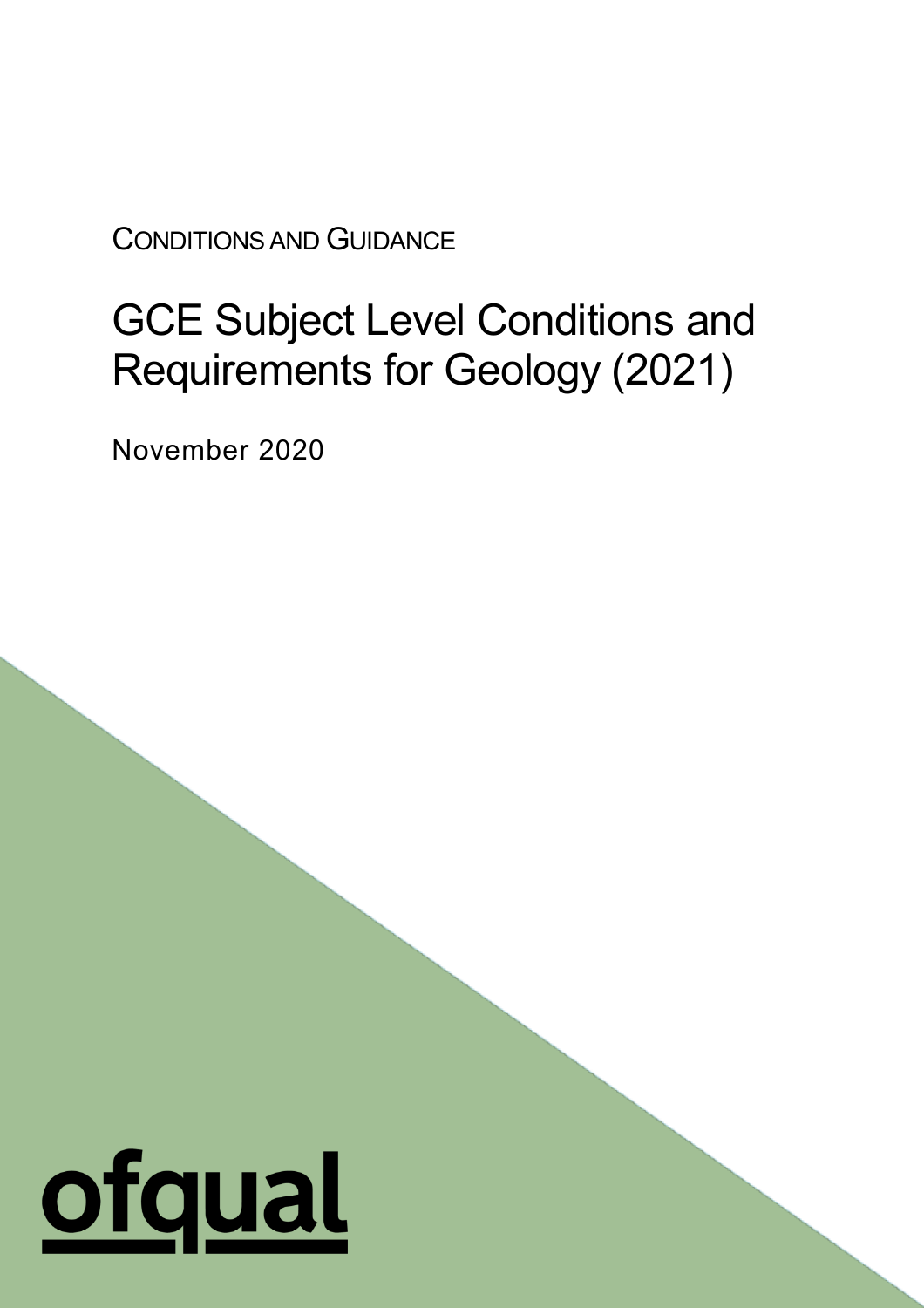# **Contents**

| Appendix 1 - Subject content (published by Department for Education) 22 |  |
|-------------------------------------------------------------------------|--|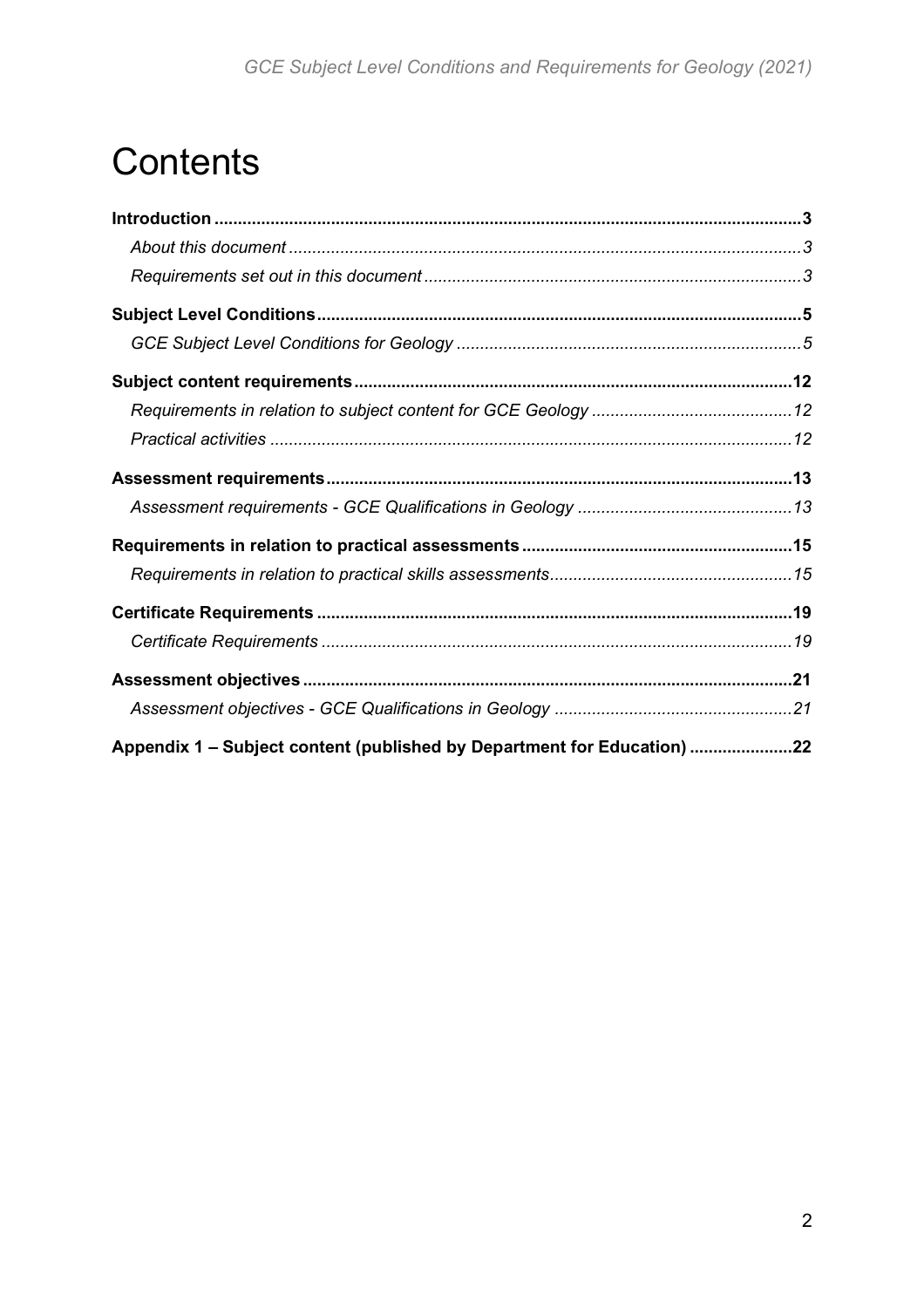# <span id="page-2-0"></span>Introduction

### <span id="page-2-1"></span>About this document

This document is part of a suite of documents which sets out the regulatory requirements for awarding organisations offering reformed A levels and AS qualifications in 2021.

We have developed all our requirements for GCE qualifications with the intention that AS and A level qualifications should fulfil the purposes set out in the table below:

| <b>A</b> levels                                                                                                                                                                                                                                                            | <b>AS qualifications</b>                                                                                                                                                                                                    |
|----------------------------------------------------------------------------------------------------------------------------------------------------------------------------------------------------------------------------------------------------------------------------|-----------------------------------------------------------------------------------------------------------------------------------------------------------------------------------------------------------------------------|
| define and assess achievement of the<br>knowledge, skills and understanding which<br>will be needed by students planning to<br>progress to undergraduate study at a UK<br>higher education establishment, particularly<br>(although not only) in the same subject<br>area; | provide evidence of students'<br>achievements in a robust and<br>internationally comparable<br>post-16 course of study that is<br>a sub-set of A level content;<br>enable students to broaden<br>the range of subjects they |
| set out a robust and internationally<br>comparable post-16 academic course of<br>study to develop that knowledge, skills and<br>understanding;                                                                                                                             | study.                                                                                                                                                                                                                      |
| permit UK universities to accurately identify<br>the level of attainment of students;                                                                                                                                                                                      |                                                                                                                                                                                                                             |
| provide a basis for school and college<br>accountability measures at age 18; and                                                                                                                                                                                           |                                                                                                                                                                                                                             |
| provide a benchmark of academic ability for<br>employers.                                                                                                                                                                                                                  |                                                                                                                                                                                                                             |

## <span id="page-2-2"></span>Requirements set out in this document

This document sets out the GCE Subject Level Conditions for Geology. These conditions will come into effect at 09:30 on 5 November 2020 for the following qualifications:

- all GCE A levels in Geology; and
- all standalone GCE AS qualifications in Geology

for Learners completing the qualification in 2021, except where the GQCov Framework applies.

It also sets out our requirements in relation to: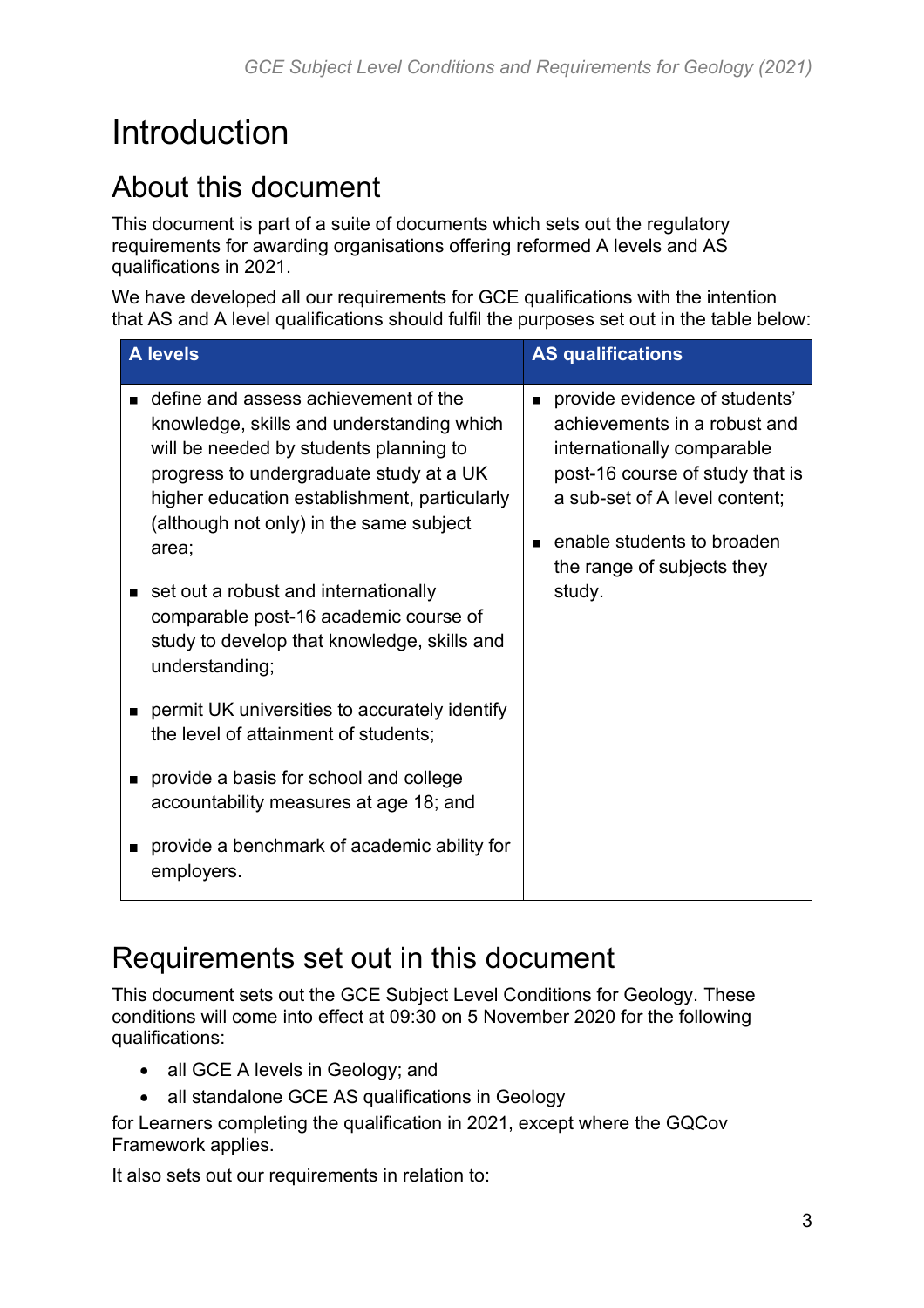- interpretation of the content document an awarding organisation must comply with these requirements under Condition GCE(Geology)1.1(c);
- assessment objectives awarding organisations must comply with these requirements under Condition GCE(Geology)1.2;
- requirements in relation to practical skills assessments awarding organisations must comply with these requirements under Condition GCE(Geology)4.2; and
- certificate requirements awarding organisations must comply with these requirements under Condition GCE(Geology)6.3 and General Condition I3.1.

Appendix 1 reproduces the [subject content requirements for Geology,](https://www.gov.uk/government/publications/gce-as-and-a-level-geology) as published by the Department for Education. Awarding organisations must comply with these requirements under Condition GCE(Geology)1.1.

With respect to the qualifications listed above, awarding organisations must also comply with:

- our [General Conditions of Recognition,](https://www.gov.uk/government/publications/general-conditions-of-recognition) which apply to all awarding organisations and qualifications;
- our [GCE Qualification Level Conditions and Requirements;](https://www.gov.uk/government/publications/gce-qualification-level-conditions-and-requirements) and
- all [relevant Regulatory Documents.](https://www.gov.uk/guidance/regulatory-document-list)

With respect to all other GCE qualifications in Geology, taken by Learners completing the qualification in 2022 and after, an awarding organisation must continue to comply with the [GCE Subject Level Conditions and Requirements for](https://www.gov.uk/government/publications/gce-subject-level-conditions-and-requirements-for-geology)  [Geology.](https://www.gov.uk/government/publications/gce-subject-level-conditions-and-requirements-for-geology)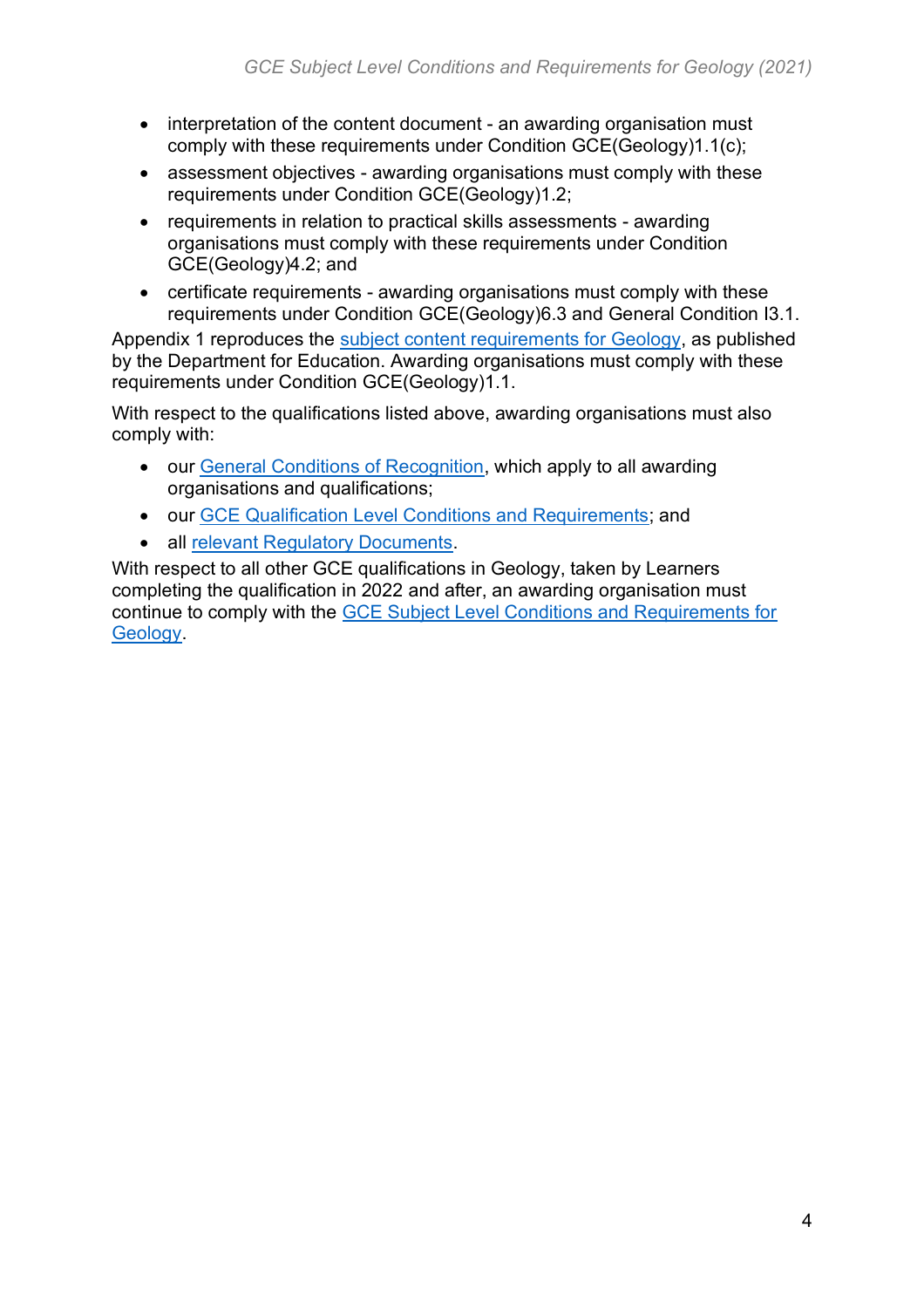# <span id="page-4-0"></span>Subject Level Conditions

### <span id="page-4-1"></span>GCE Subject Level Conditions for Geology

*Condition GCE(Geology) 1: Compliance with content requirements*

#### *GCE(Geology)1.1*

In respect of each GCE Qualification in Geology which it makes available, or proposes to make available, an awarding organisation must -

- (a) comply with the requirements relating to that qualification set out in the document published by the Secretary of State entitled ['Geology GCE AS and](https://www.gov.uk/government/publications/gce-as-and-a-level-geology)  [A level subject content'](https://www.gov.uk/government/publications/gce-as-and-a-level-geology), document reference DFE-00056-2016,
- (b) have regard to any recommendations or guidelines relating to that qualification set out in that document, and
- (c) interpret that document in accordance with any requirements, and having regard to any guidance, which may be published by Ofqual and revised from time to time.

### *GCE(Geology)1.2*

In respect of each GCE Qualification in Geology which it makes available, or proposes to make available, an awarding organisation must comply with any requirements, and have regard to any guidance, relating to the objectives to be met by any assessment for that qualification which may be published by Ofqual and revised from time to time.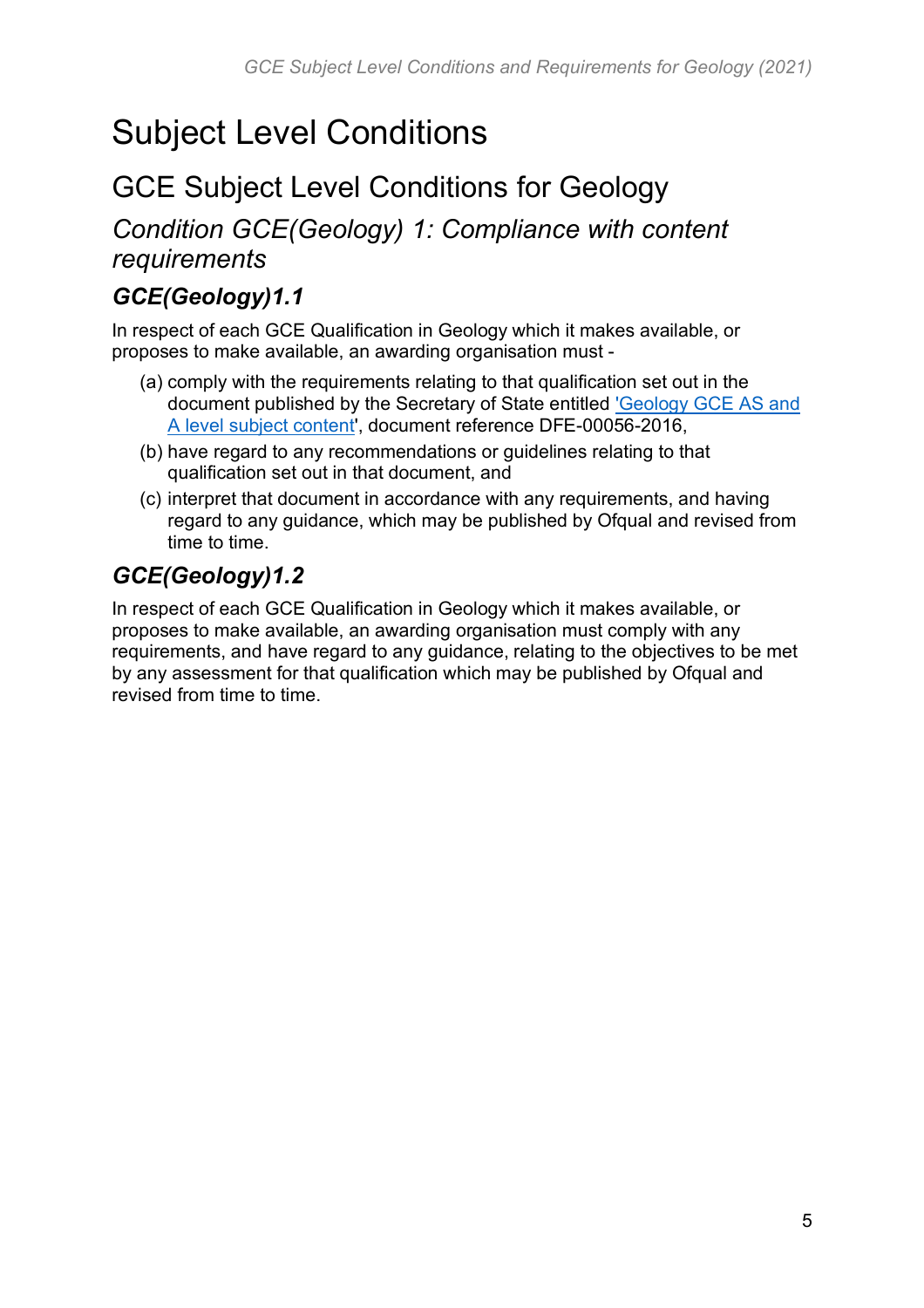# *Condition GCE(Geology) 2: Assessment*

### *GCE(Geology)2.1*

An awarding organisation must ensure that in respect of each assessment for a GCE Qualification in Geology which it makes available it complies with any requirements, and has regard to any guidance, which may be published by Ofqual and revised from time to time.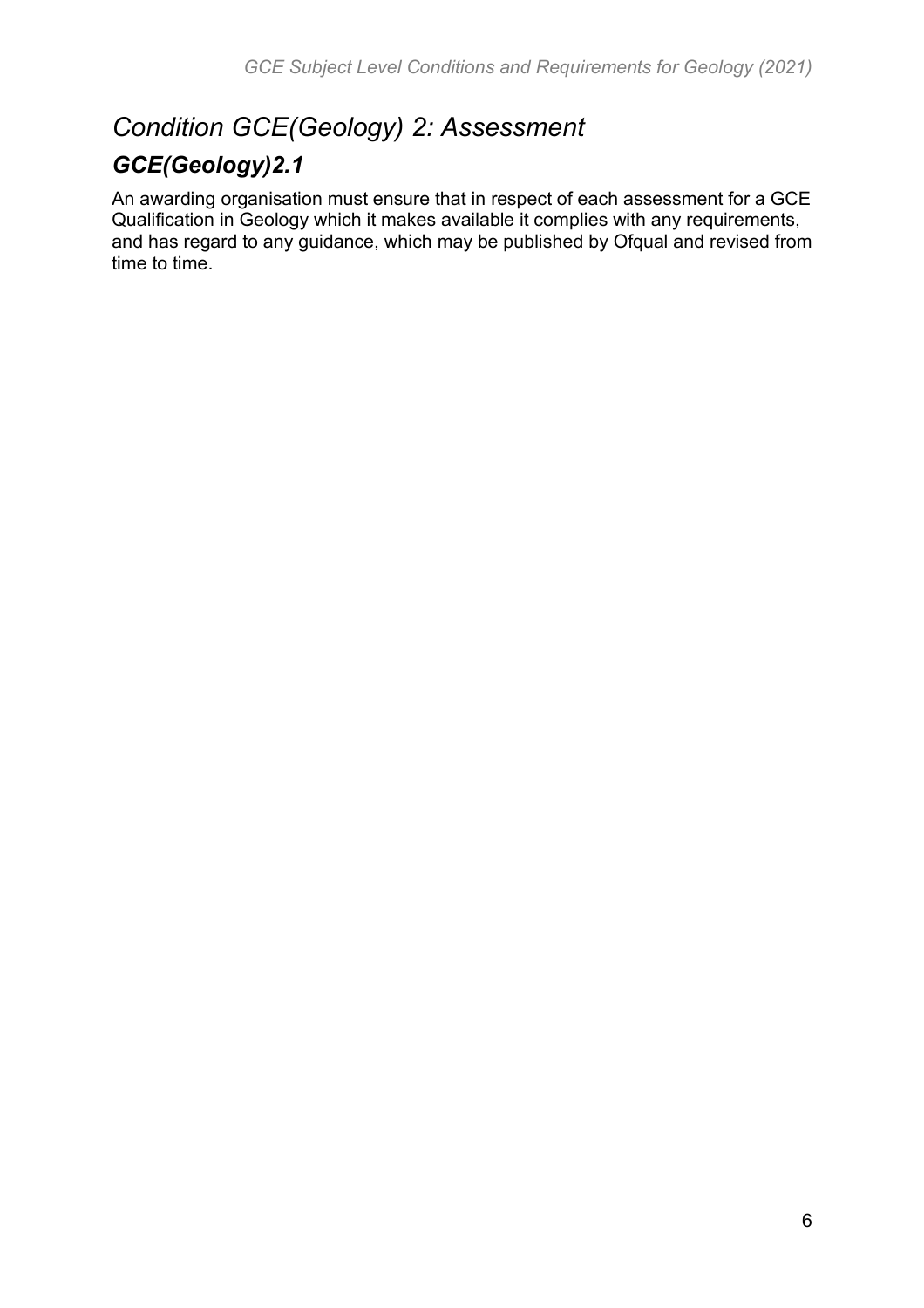### *Condition GCE(Geology) 3: Practical skills*

### *GCE(Geology)3.1*

In respect of each GCE A level qualification in Geology which it makes available, or proposes to make available, an awarding organisation must -

- (a) require each Learner to complete practical activities, and
- (b) ensure that, taken together, those practical activities provide opportunities for each Learner to -
	- (i) develop all of the skills specified in appendix 1a to the content document, and
	- (ii) use and be assessed in relation to all of the skills, apparatus and techniques specified in appendices 1b and 1c to the content document.

#### *GCE(Geology)3.2*

In respect of each GCE A level qualification in Geology which it makes available, or proposes to make available, an awarding organisation must -

- (a) review the practical activities which it requires each Learner to complete following any revision by the Secretary of State to the specified skills, apparatus or techniques, and
- (b) revise those practical activities if appropriate.

#### *GCE(Geology)3.3*

In respect of each GCE A level qualification in Geology which it makes available, or proposes to make available, an awarding organisation must -

- (a) set out in the specification for that qualification
	- (i) the practical activities which each Learner must complete, and
	- (ii) in particular, the skills and techniques which those practical activities must allow each Learner to develop or demonstrate, and the apparatus which those practical activities must allow each Learner to use, and
- (b) promptly amend that specification when the awarding organisation makes any revision to those skills, techniques or apparatus, or those practical activities, and
- (c) where such an amendment has been made to the specification, publish that specification as amended.

#### *GCE(Geology)3.4*

In respect of each assessment cycle for each GCE A level qualification in Geology which it makes available, an awarding organisation must -

- (a) require each Centre to provide a practical skills statement to the awarding organisation, and
- (b) treat any failure by a Centre to provide a practical skills statement to the awarding organisation in a timely manner as malpractice and/or maladministration (under General Condition A8 (Malpractice and maladministration)).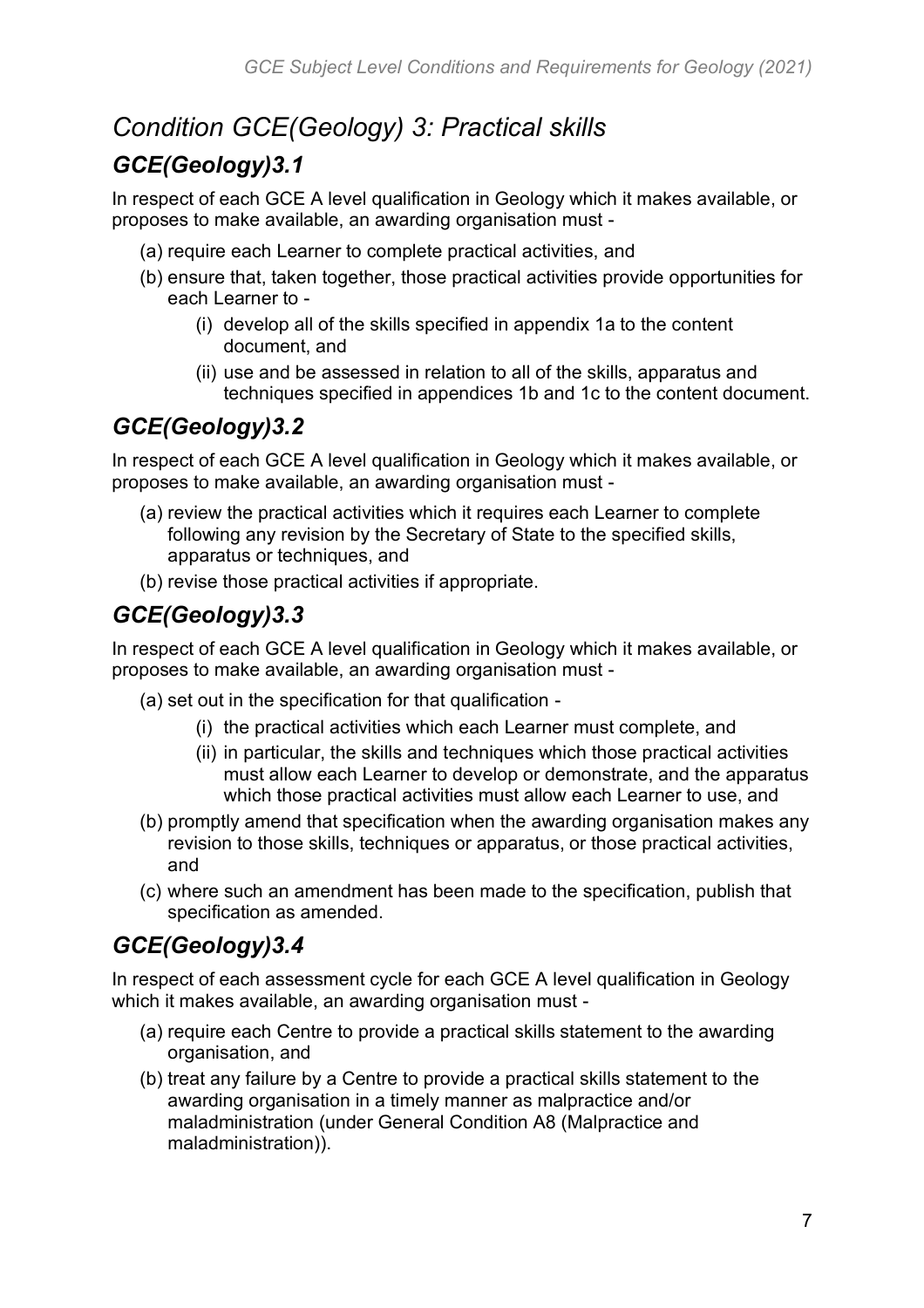### *GCE(Geology)3.5*

For the purposes of this condition, the content document is the document specified in Condition GCE(Geology)1.1(a).

### *GCE(Geology)3.6*

For the purposes of this condition, a 'practical skills statement' is a true and accurate written statement made by a Centre to an awarding organisation which confirms that it has taken reasonable steps to secure that each Learner to whom that Centre has delivered the assessments to be taken in a particular assessment cycle for each A level qualification in Geology which the awarding organisation makes available has -

- (a) completed practical activities as required by the awarding organisation, and
- (b) made a contemporaneous record of the work which that Learner has undertaken during those practical activities.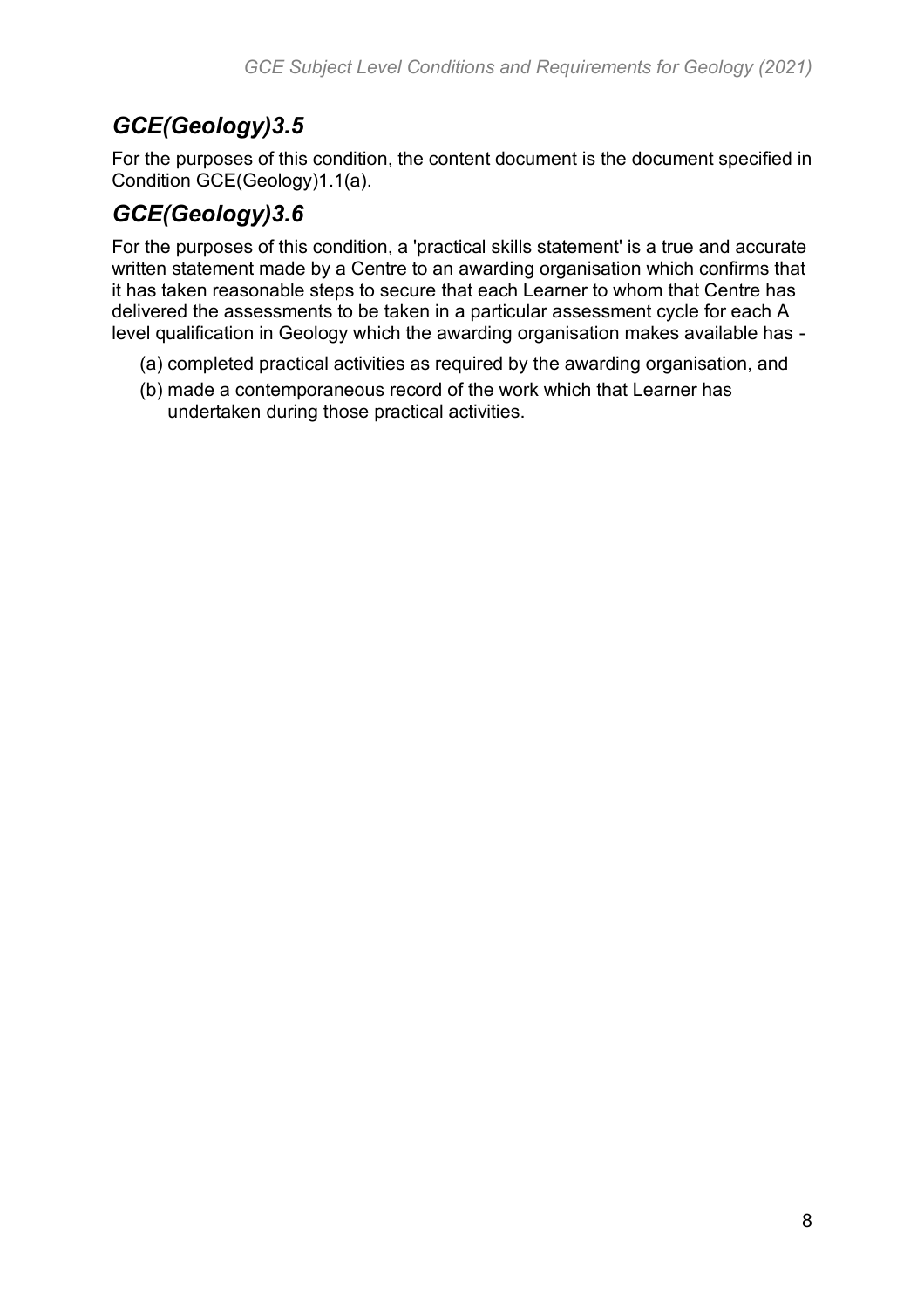# *Condition GCE(Geology) 4: Practical skills assessments*

#### *GCE(Geology)4.1*

In respect of each practical skills assessment for a GCE A level qualification in Geology that an awarding organisation makes available or proposes to make available -

- (a) Condition H2 does not apply,
- (b) Condition GCE4.1 does not apply, and
- (c) that assessment must not be an Assessment by Examination.

### *GCE(Geology)4.2*

For the purposes of this condition, a 'practical skills assessment' is an assessment -

- (a) of a Learner's competency in the skills outlined in appendix 1b, and the use of some or all of the apparatus and techniques outlined in the relevant portions of appendix 1c, to the document published by the Secretary of State entitled ['GCE AS and A level subject content for geology',](https://www.gov.uk/government/publications/gce-as-and-a-level-geology) document reference DFE-00056-2016,
- (b) as evidenced by the Learner's performance in practical activities as required by the awarding organisation under Condition GCE(Geology)3.1.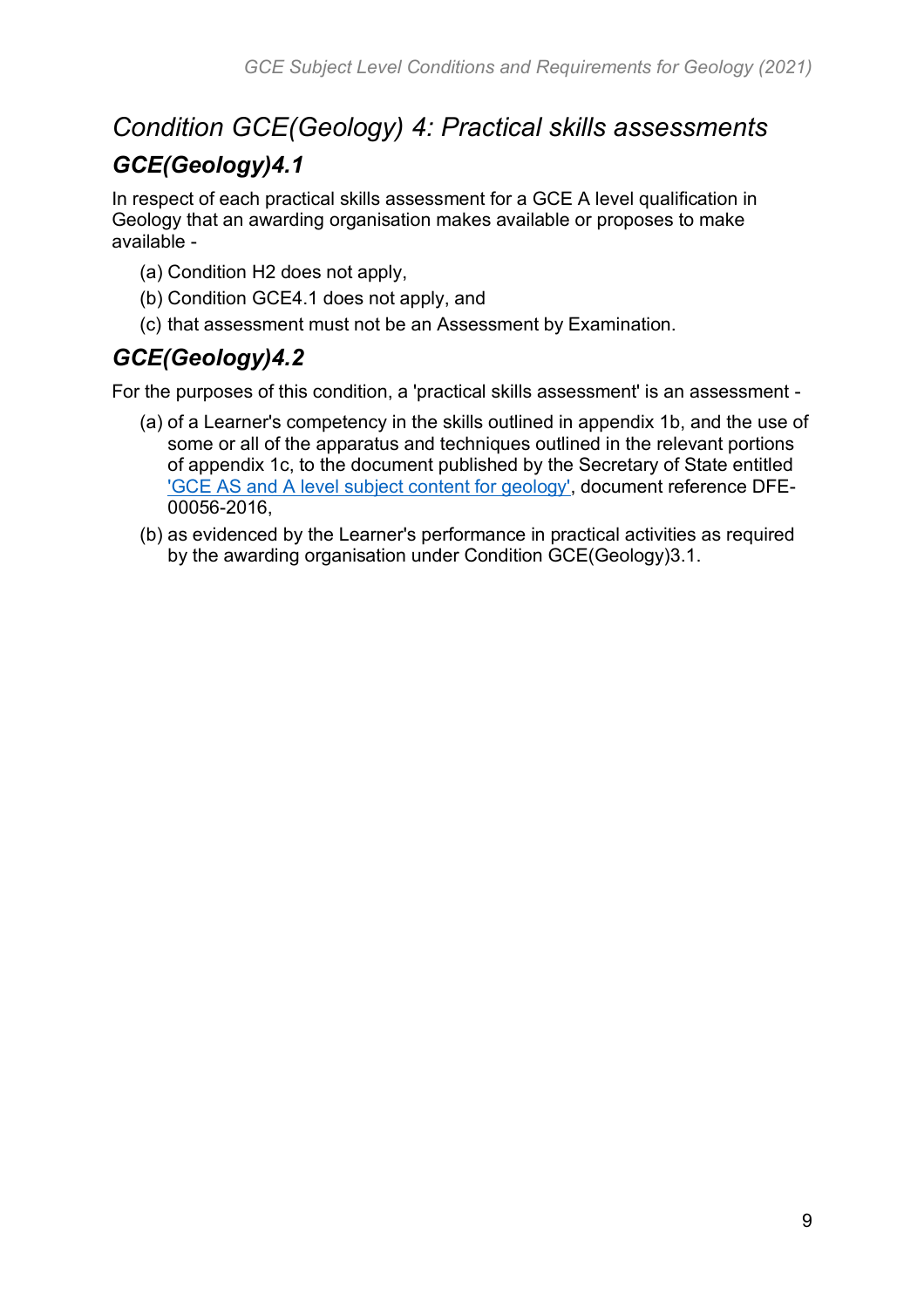### *Condition GCE(Geology) 5: [Not used] GCE(Geology)5.1*

(a) [Not used]

### *GCE(Geology)5.2*

(a) [Not used]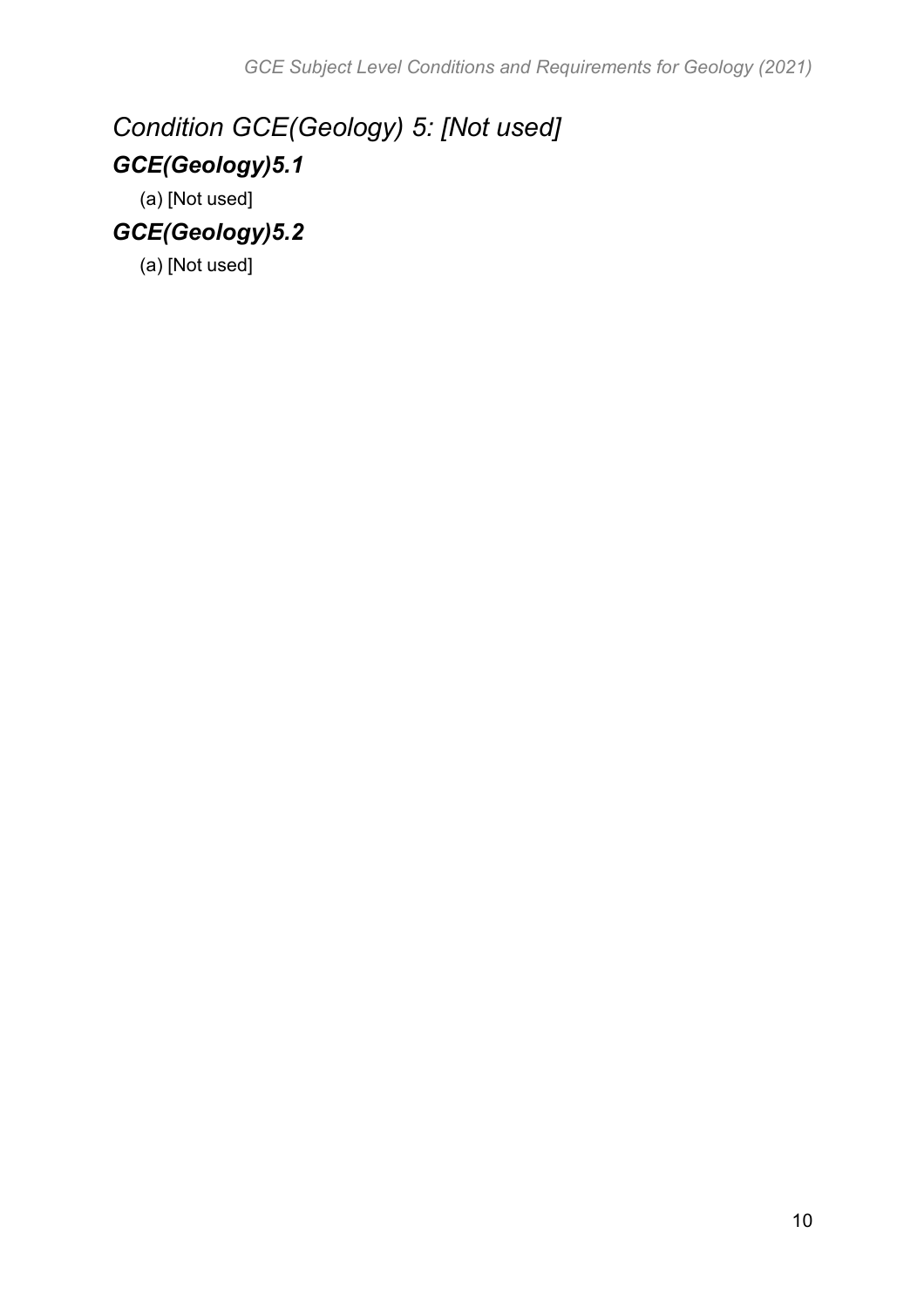### *Condition GCE(Geology) 6: Marking and results*

#### *GCE(Geology)6.1*

In respect of each GCE A level qualification in Geology which it makes available an awarding organisation must calculate and publish the following two separate results for each Learner -

- (a) a result for the Assessments by Examination to be taken for that qualification, and
- (b) a result for the practical skills assessment.

#### *GCE(Geology)6.2*

In respect of each GCE A level qualification in Geology which it makes available, an awarding organisation must ensure that an Assessor does not have any regard to a Learner's -

- (a) result for the practical skills assessment in calculating that Learner's final mark and result for the Assessments by Examination, and/or
- (b) final mark or result for the Assessments by Examination in determining that Learner's result for the practical skills assessment.

#### *GCE(Geology)6.3*

In respect of each practical skills assessment an awarding organisation must ensure that it complies with any Certificate Requirements in relation to that assessment which may be published by Ofqual and revised from time to time.

#### *GCE(Geology)6.4*

In respect of each GCE A level qualification in Geology which it makes available, an awarding organisation must ensure that -

- (a) a Learner may use the result for a practical skills assessment which he or she has taken for a GCE A level qualification in Geology made available by the awarding organisation or another awarding organisation, and
- (b) that Learner is not required to take a further practical skills assessment before being awarded the qualification.

#### *GCE(Geology)6.5*

For the purposes of this condition, a practical skills assessment has the same meaning as in Condition GCE(Geology)4.2.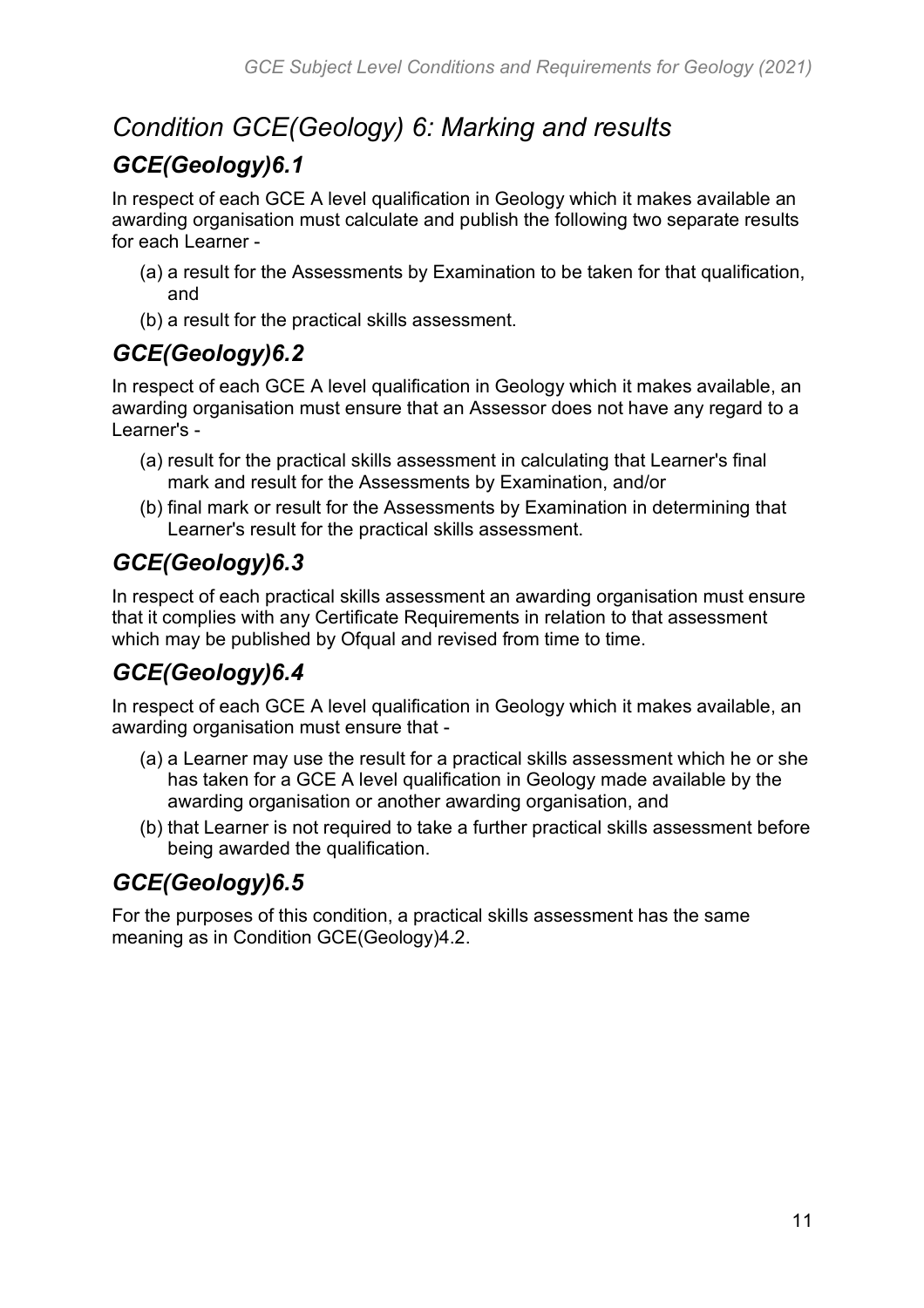# <span id="page-11-0"></span>Subject content requirements

### <span id="page-11-1"></span>Requirements in relation to subject content for GCE Geology

The subject content for GCE Qualifications in Geology is set out in the Department for Education's [GCE AS and A level subject content,](https://www.gov.uk/government/publications/gce-as-and-a-level-geology) document reference DFE-00056-2016 (the 'Content Document').

Condition GCE(Geology)1.1(c) requires awarding organisations to interpret the Content Document in line with any requirements, and having regard to any guidance, published by Ofqual.

We set out our requirements for the purposes of Condition GCE(Geology)1.1(c) below.

# <span id="page-11-2"></span>Practical activities

An awarding organisation must interpret the Content Document as if -

- (a) the requirement for a Learner to complete fieldwork and 12 practical activities has been disapplied, and
- (b) the Common Practical Assessment Criteria are assessed using the minimum number of practical activities required to demonstrate competence.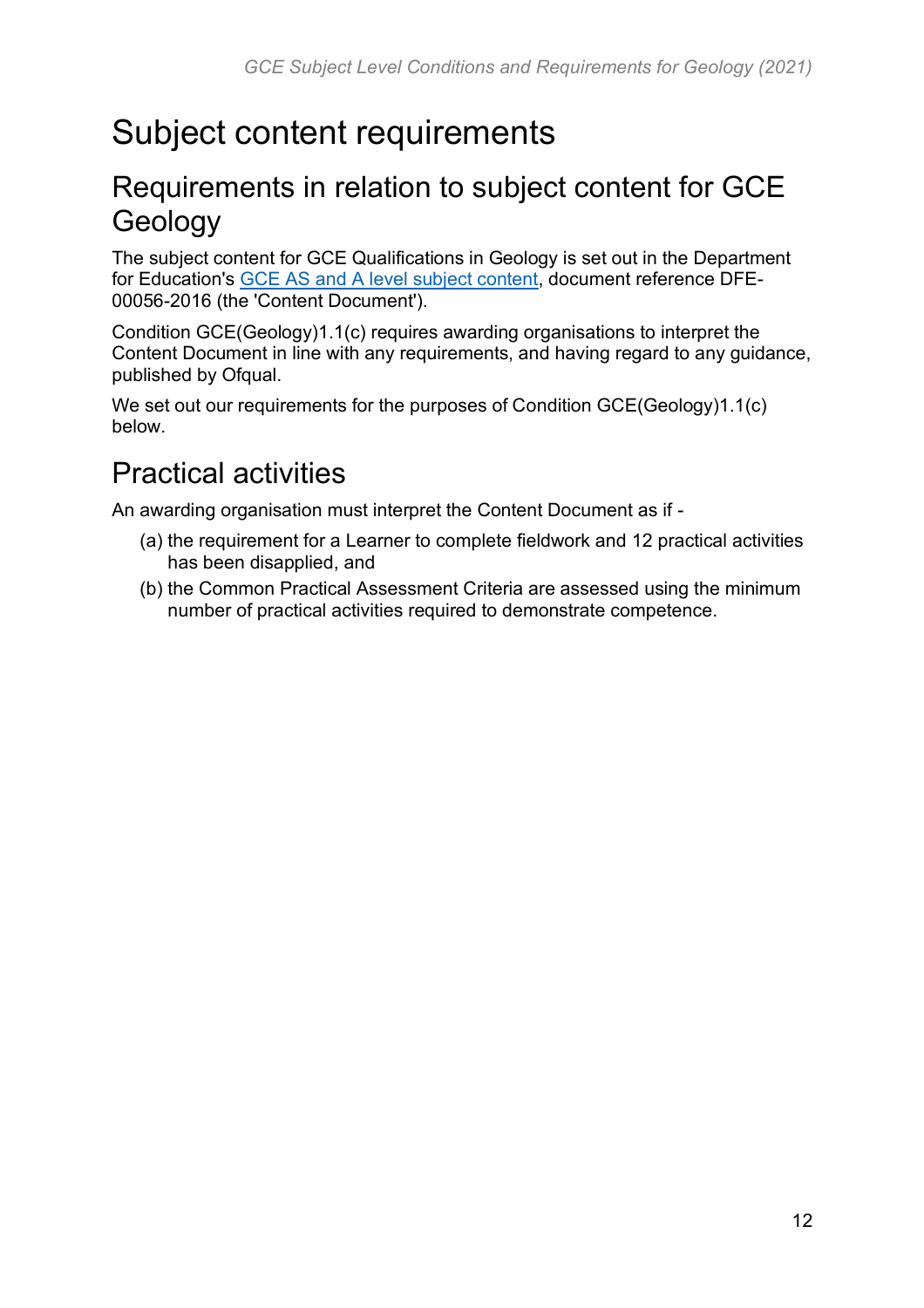# <span id="page-12-0"></span>Assessment requirements

### <span id="page-12-1"></span>Assessment requirements - GCE Qualifications in Geology

Condition GCE(Geology)2.1 allows us to specify requirements in relation to assessments for GCE Qualifications in Geology.

We set out below our requirements for the purposes of Condition GCE(Geology)2.1. Awarding organisations must comply with these requirements in relation to all GCE Qualifications in Geology they make available.

### *Mathematical skills*

The subject content for GCE Qualifications in Geology is set out in the document published by the Secretary of State entitled 'Geology GCE AS and A level subject content', document reference DFE-00056-2016 (the 'Content Document').

Appendix 2 to the Content Document specifies the mathematical knowledge, skills and understanding which Learners will be required to use and apply in GCE Qualifications in Geology (the 'Mathematical Skills').

In designing and setting the Assessments by Examination for a GCE Qualification in Geology which it makes available, or proposes to make available, an awarding organisation must ensure that -

- (a) questions and tasks rewarding the use of 'Mathematical Skills' assess those skills within the context of other areas of the subject content, and not in isolation,
- (b) at least 10 per cent of the total marks for the qualification reward the use of Mathematical Skills at a Level of Demand which is not lower than that which is expected of Learners in assessments for the higher tier in a GCSE Qualification in Mathematics, and
- (c) without prejudice to the above requirements and those outlined in the Content Document, in each set of assessments Mathematical Skills are assessed at a range of Levels of Demand which supports effective differentiation in relation to the qualification.

#### *Assessment of Learners in relation to geological skills and techniques - indirect assessment*

In designing and setting the Assessments by Examination for each GCE Qualification in Geology which it makes available, or proposes to make available, an awarding organisation must ensure that, taking those assessments together -

- (a) Learners' knowledge, skills and understanding in relation to geological skills and techniques is assessed across assessment objectives AO1, AO2 and AO3,
- (b) the number of marks used to credit such knowledge, skills and understanding is no less than 15 per cent of the total marks for the qualification,
- (c) the questions and tasks which test Learners' knowledge, skills and understanding in relation to geological skills and techniques draw on, and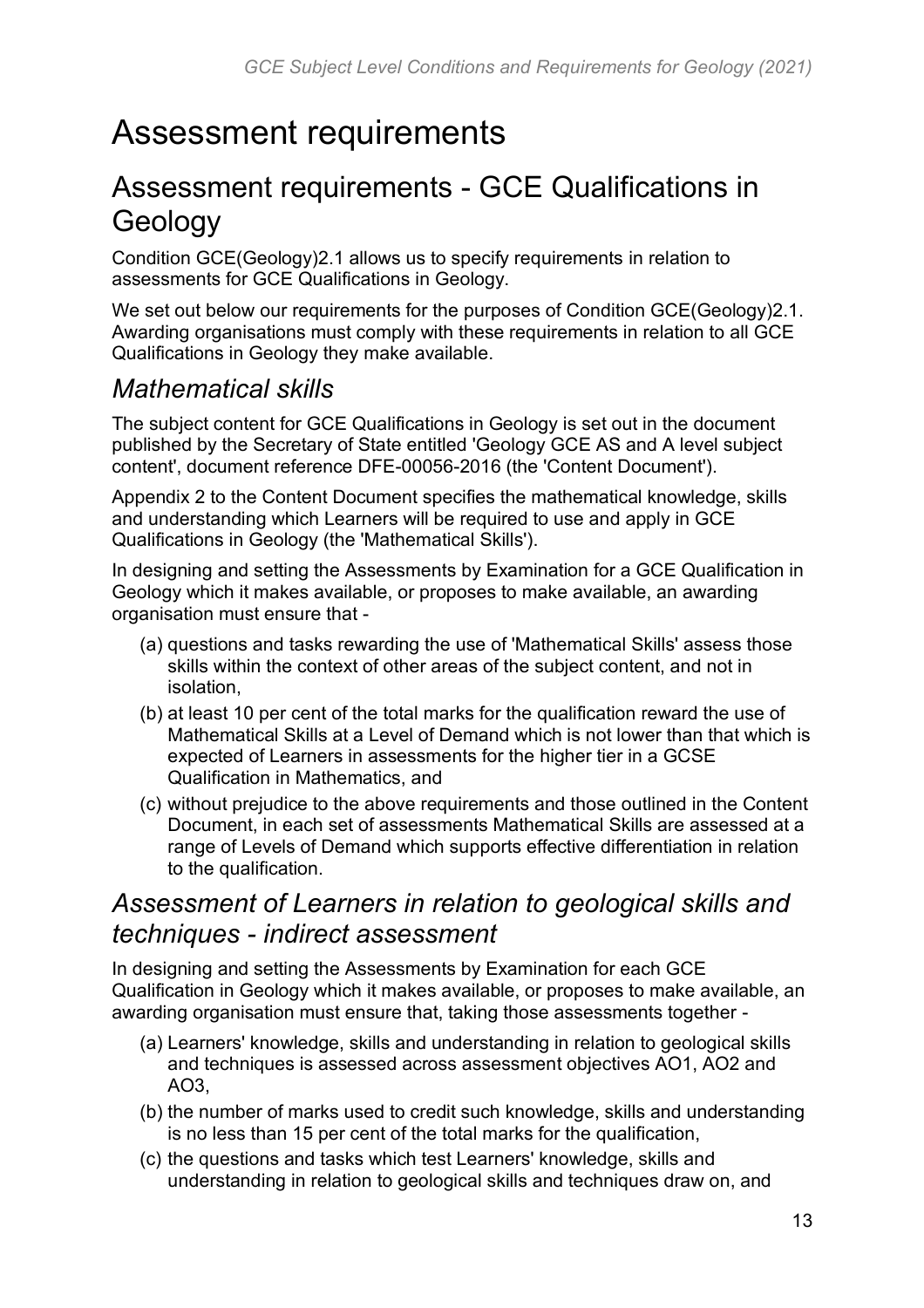combine as appropriate, the theoretical and technical aspects of those skills and techniques,

- (d) for a GCE A level qualification, over the shortest period of time that is reasonably practicable, Learners are assessed in relation to all of the skills and techniques specified in appendix 1a to the Content Document, and
- (e) for a GCE AS qualification, over the shortest period of time that is reasonably practicable, Learners are assessed in relation to all of the skills and techniques specified in appendices 1a and 1d to the Content Document, and to the relevant skills and techniques in appendix 1c to the Content Document.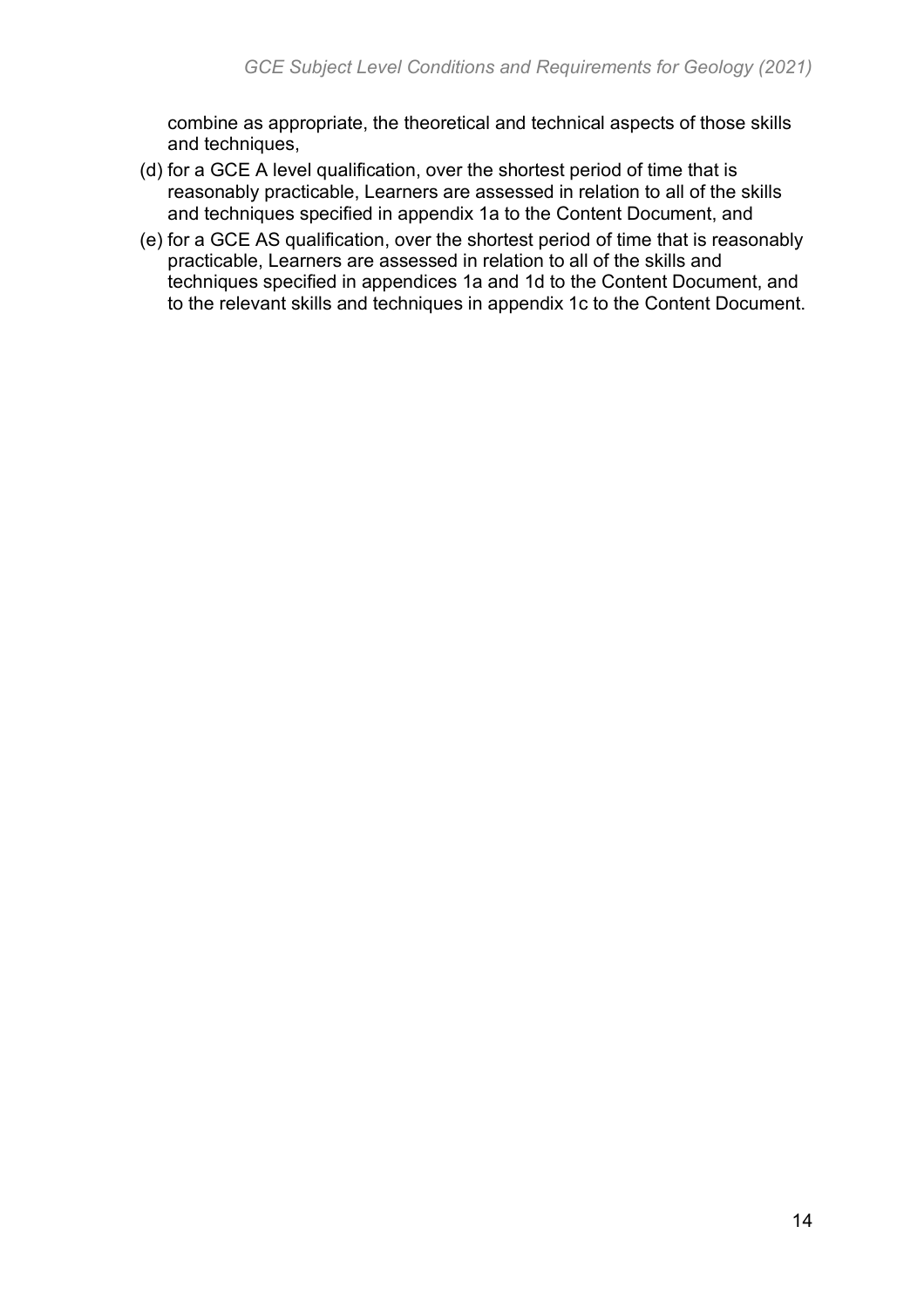# <span id="page-14-0"></span>Requirements in relation to practical assessments

### <span id="page-14-1"></span>Requirements in relation to practical skills assessments

Condition GCE(Geology)2.1 allows us to specify requirements and guidance in relation to assessments for GCE Geology Qualifications.

We set out our requirements in relation to practical skills assessments (as defined in Condition GCE(Geology)4.2) for GCE A level qualifications in Geology for the purposes of Condition GCE(Geology)2.1 below.

#### *Form of the practical skills assessment*

An awarding organisation must ensure that each practical skills assessment is designed and set in such a way as to allow a Learner who has demonstrated the competencies outlined in Table 1 below to reach a Pass.

#### *Marking of practical skills assessments*

Evidence generated by a Learner in a practical skills assessment may be marked -

- (a) by a Centre,
- (b) by the awarding organisation or a person connected to the awarding organisation, or
- (c) through a combination of (a) and (b).

In any event, the awarding organisation must demonstrate to Ofqual's satisfaction in its assessment strategy that -

- (a) it has taken all reasonable steps to identify the risk of any Adverse Effect which may result from its approach to marking practical skills assessments, and
- (b) where such a risk is identified, it has taken all reasonable steps to prevent that Adverse Effect or, where it cannot be prevented, to mitigate that Adverse Effect.

### *The specified level of attainment in practical skills assessments*

In relation to each practical skills assessment, an awarding organisation must ensure that -

- (a) the only specified level of attainment is a Pass,
- (b) the criteria used by Assessors to determine whether each Learner will be awarded a Pass are those set out in Table 1 below, and
- (c) a Learner who does not meet the criteria to be awarded a Pass, or who has not been exempted on grounds of disability from the assessment but who does not take that assessment, is issued a result of Not Classified.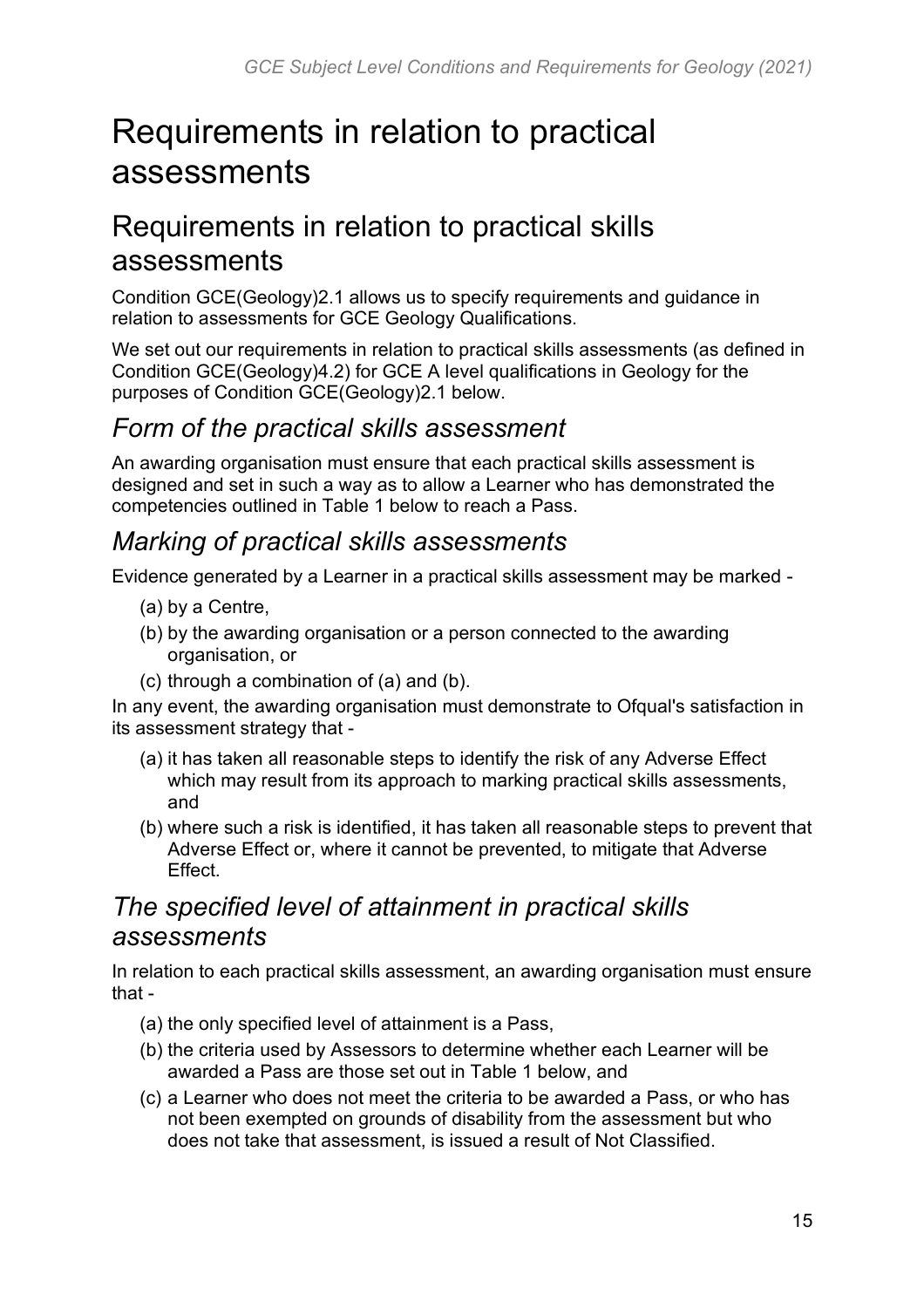Under Condition H1.1, an awarding organisation must have in place arrangements to ensure that, as far as possible, the criteria set out in Table 1 are -

- (a) understood by Assessors and accurately applied, and
- (b) applied consistently by Assessors, regardless of the identity of the Assessor, Learner or Centre.

#### *The criteria for a Pass*

In order to be awarded a Pass a Learner must, by the end of the practical skills assessment, consistently and routinely meet the criteria in respect of each competency listed below. A Learner may demonstrate the competencies in any practical activity undertaken as part of that assessment throughout the course of study.

Learners may undertake practical activities in groups. However, the evidence generated by each Learner must demonstrate that he or she independently meets the criteria outlined below in respect of each competency. Such evidence -

- (a) will comprise both the Learner's performance during each practical activity and his or her contemporaneous record of the work that he or she has undertaken during that activity, and
- (b) must include evidence of independent application of investigative approaches and methods to practical work.

| <b>Competency</b>                                                                         | <b>Assessment criteria</b>                                                                                                                                                                                          |
|-------------------------------------------------------------------------------------------|---------------------------------------------------------------------------------------------------------------------------------------------------------------------------------------------------------------------|
| 1 - Follows written<br>procedures                                                         | a) Correctly follows written instructions to carry out<br>experimental techniques or procedures                                                                                                                     |
| $2 -$ Applies<br>investigative<br>approaches and<br>methods when using<br>instruments and | a) Correctly uses appropriate instrumentation, apparatus<br>and materials (including ICT) to carry out investigative<br>activities, experimental techniques and procedures<br>with minimal assistance or prompting. |
| equipment                                                                                 | Carries out techniques or procedures methodically, in<br>b)<br>sequence and in combination, identifying practical<br>issues and making adjustments where necessary.                                                 |
|                                                                                           | Identifies and controls significant quantitative<br>$\mathsf{C}$<br>variables where applicable, and plans approaches to<br>take account of variables that cannot readily be<br>controlled.                          |
|                                                                                           | Selects appropriate equipment and measurement<br>d)<br>strategies in order to ensure suitably accurate results.                                                                                                     |
| 3 – Safely uses a<br>range of practical                                                   | Identifies hazards and assesses risks associated with<br>a)<br>those hazards, making safety adjustments as                                                                                                          |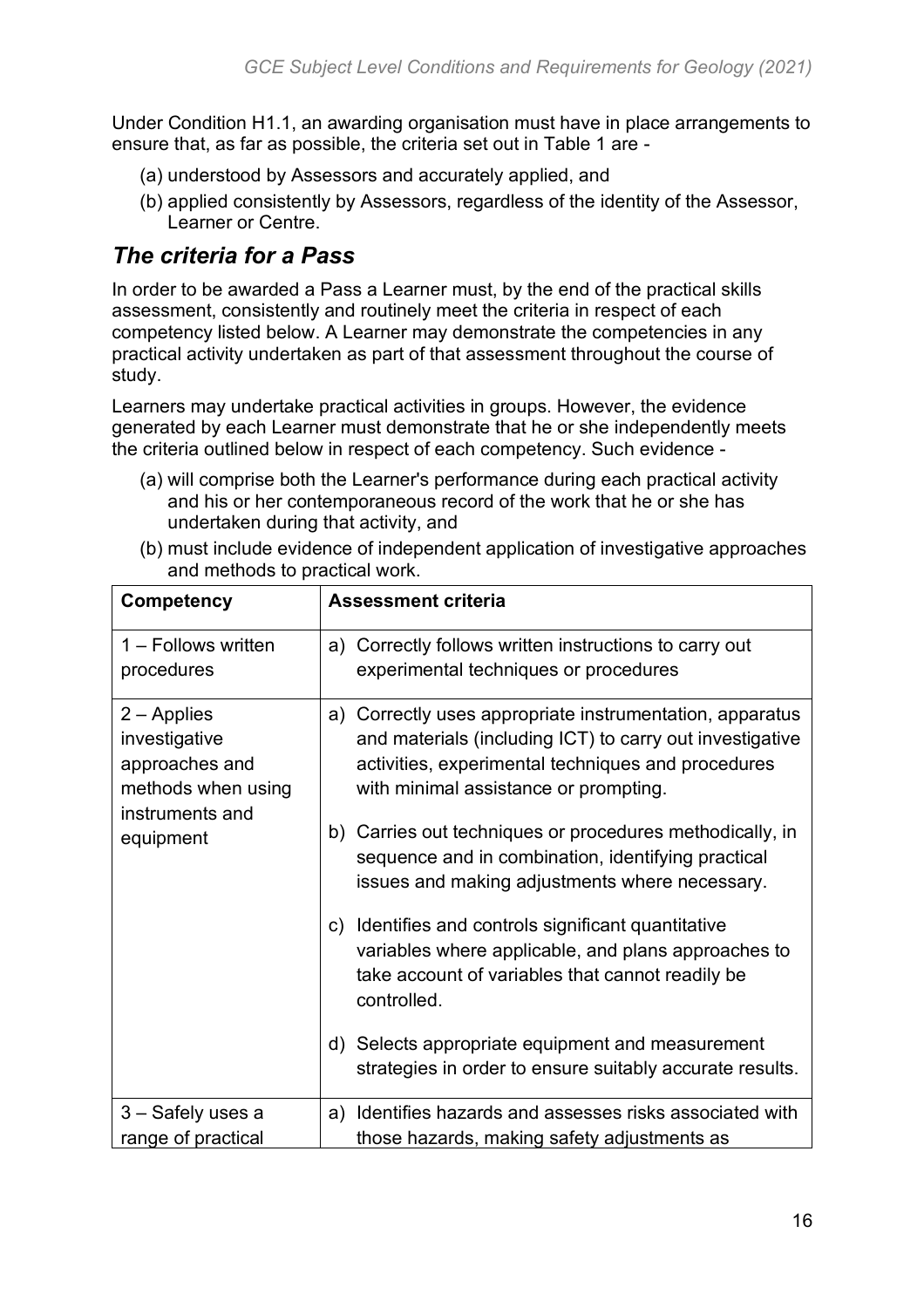| equipment and<br>materials                | necessary, when carrying out experimental<br>techniques and procedures in the lab or field.<br>Uses appropriate safety equipment and approaches<br>b)<br>to minimise risks with minimal prompting. |
|-------------------------------------------|----------------------------------------------------------------------------------------------------------------------------------------------------------------------------------------------------|
|                                           |                                                                                                                                                                                                    |
| 4 – Makes and records<br>observations     | Makes accurate observations relevant to the<br>a)<br>experimental or investigative procedure.                                                                                                      |
|                                           | Obtains accurate, precise and sufficient data for<br>b)<br>experimental and investigative procedures and<br>records this methodically using appropriate units and<br>conventions.                  |
| 5 - Researches,<br>references and reports | Uses appropriate software and/or tools to process<br>a)<br>data, carry out research and report findings.                                                                                           |
|                                           | Cites sources of information demonstrating that<br>b)<br>research has taken place, supporting planning and<br>conclusions.                                                                         |

### *Monitoring of practical skills assessments*

In respect of each GCE A level qualification in Geology which it makes available, an awarding organisation must have in place clear and effective arrangements to monitor the delivery and, where relevant, the marking of practical skills assessments by Centres.

As part of those arrangements, an awarding organisation must ensure that each Centre which delivers practical skills assessments receives a monitoring visit at least every two years (a 'Monitoring Visit').

An awarding organisation must take reasonable steps to ensure that each Monitoring Visit it conducts includes the following activities -

- (a) Observation of one or more practical activities being undertaken.
- (b) Steps to ensure that, where evidence generated by a Learner in the practical skills assessment is marked by the Centre, Teachers are applying the criteria outlined above accurately and consistently.
- (c) Steps to ensure that Learners have been provided with opportunities to undertake practical activities.
- (d) A review of samples of records of Learners' practical activities and Centres' documentation in relation to those activities to ensure that all relevant requirements in relation to the practical activities and practical skills assessments are being met.
- (e) Where appropriate, the provision of advice and guidance to the Centre.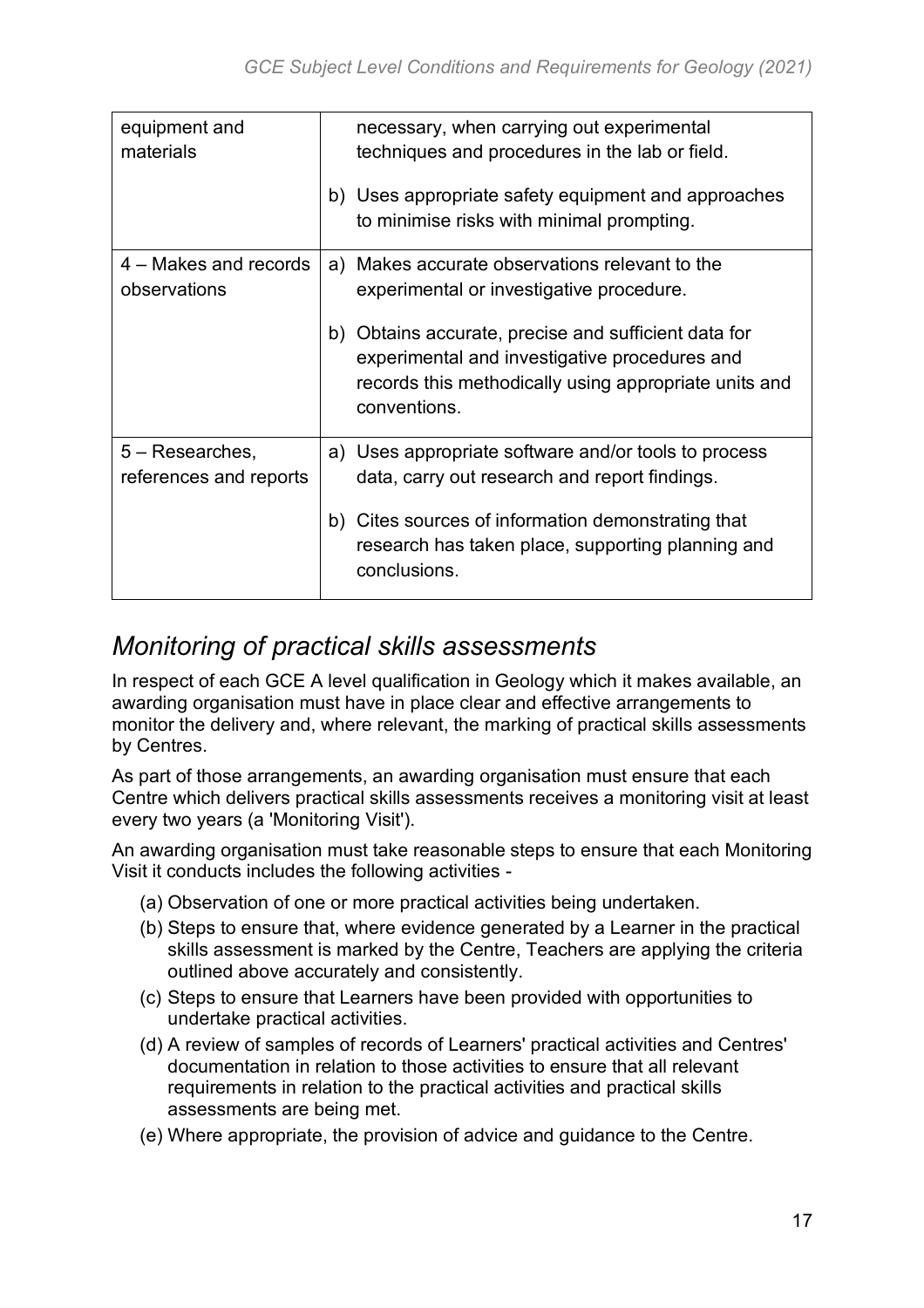Where, during a Monitoring Visit, an awarding organisation identifies an Adverse Effect, or a risk of an Adverse Effect, relating to the delivery or marking of practical skills assessments, it must ensure that any other awarding organisations for whom that Centre delivers practical science assessments for GCE A level qualifications in Biology, Chemistry, Geology or Physics are informed.

An awarding organisation must set out its approach to monitoring, and in particular how it will meet the above requirements, in its assessment strategy.

An awarding organisation may carry out the Monitoring Visit remotely in 2020/21.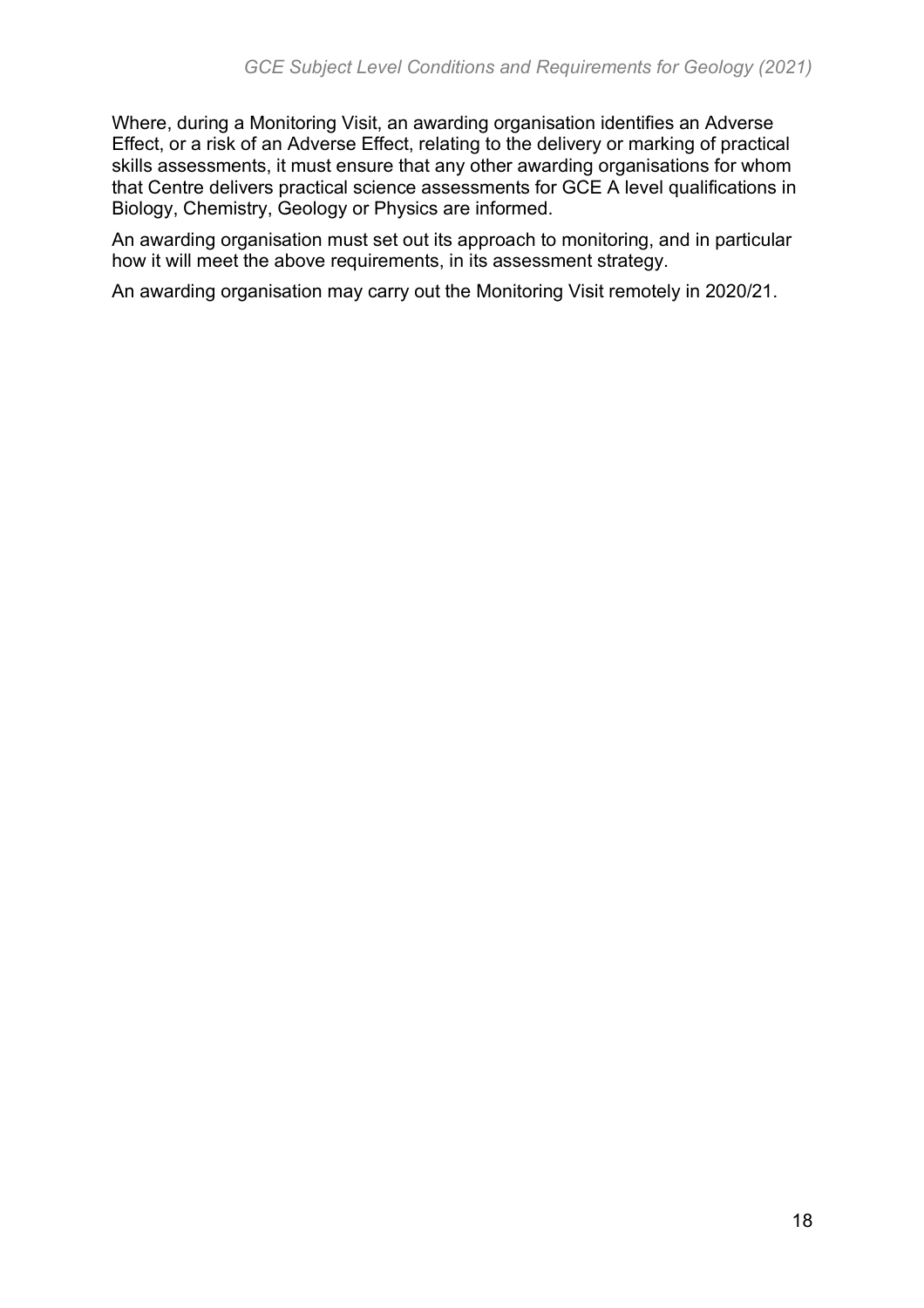# <span id="page-18-0"></span>Certificate Requirements

### <span id="page-18-1"></span>Certificate Requirements

Condition GCE(Geology)6.3 allows us to specify Certificate Requirements in relation to the way in which a Learner's attainment in a practical skills assessment is reflected on that Learner's certificate for the qualification.

In addition, under Condition I3.1, an awarding organisation is required to ensure that the design of each certificate in relation to a qualification which it makes available complies with the Certificate Requirements which may be published by Ofqual and revised from time to time.

We set out our Certificate Requirements for the purposes of Condition GCE(Geology)6.3 and Condition I3.1 below.

These requirements must be followed together with the *[Additional Certificate](https://www.gov.uk/government/publications/additional-certificate-requirements)  [Requirements](https://www.gov.uk/government/publications/additional-certificate-requirements)* which apply to all qualifications.

#### *Certificate requirements for practical skills assessments*

A certificate will only be issued for a GCE A level qualification in Geology where a Learner has been awarded a grade A\* - E in respect of the level of attainment he or she has demonstrated in the Assessments by Examination to be taken for that qualification.

Where a Learner has not been awarded a grade A\* - E in respect of those Assessments by Examination, an awarding organisation must ensure that no certificate is issued in respect of that Learner's practical skills assessment, regardless of the result for that assessment.

For clarity, the result for that Learner's practical skills assessment must still be issued, together with the Learner's result in respect of the Assessments by Examination, under Condition H6.1.

Where a certificate will be issued to a Learner in respect of the Assessments by Examination, an awarding organisation must ensure that it meets the following requirements in recording the outcome of the practical skills assessment on that certificate -

- (a) Where the Learner has been awarded a Pass, that outcome must be recorded on the certificate.
- (b) Where the Learner
	- (i) has taken the practical skills assessment but has not been awarded a Pass, or
	- (ii) has not been granted an exemption on grounds of disability from taking the practical skills assessment, but has not taken it,

the outcome reported on the certificate must be Not Classified.

(c) Where the Learner has been granted an exemption from taking the practical skills assessment on grounds of disability, the outcome reported on the certificate must be in line with any requirements which may be published by Ofqual and revised from time to time.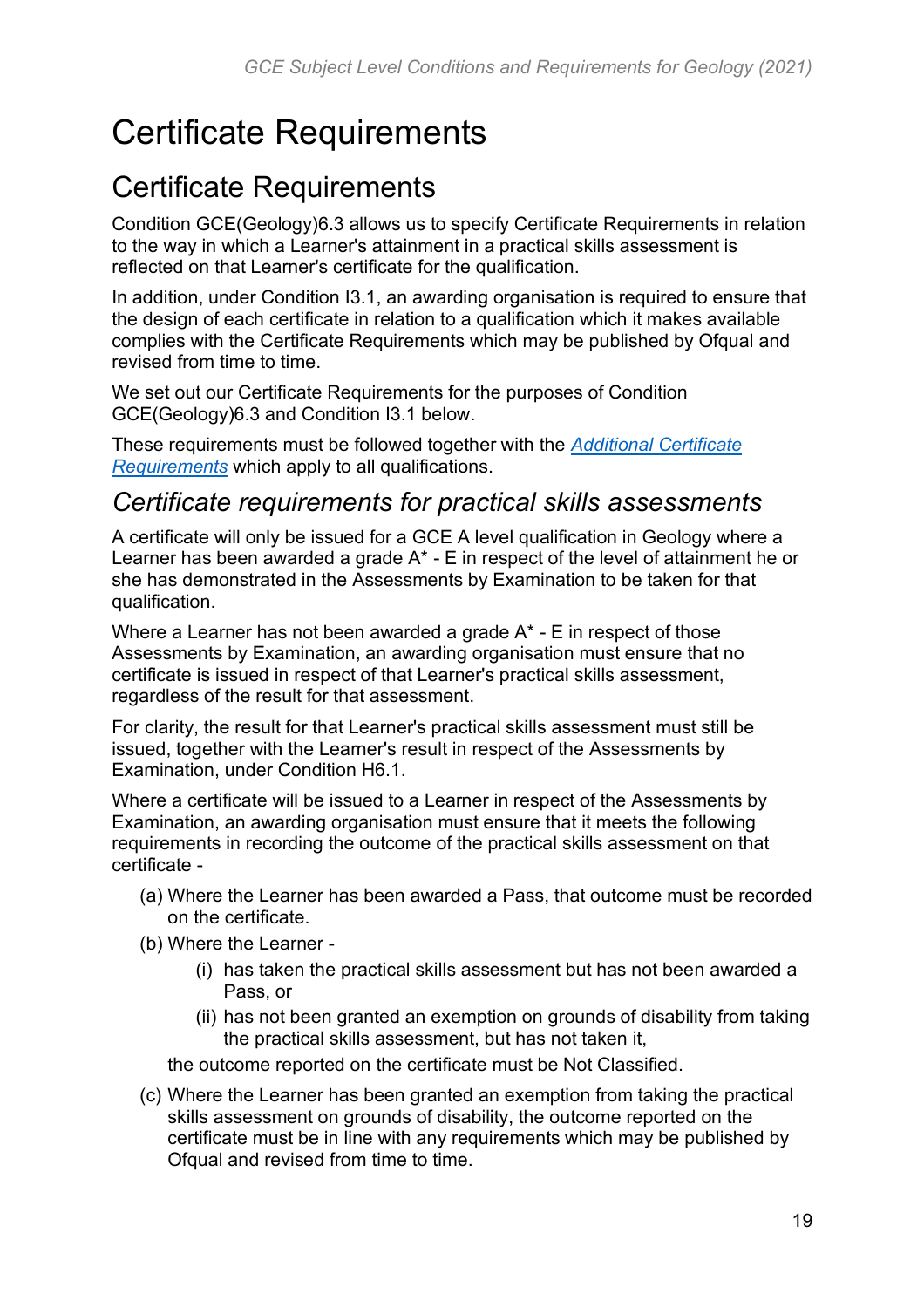In all cases an awarding organisation must ensure that it is clear that the above outcomes are in relation to the practical skills assessment.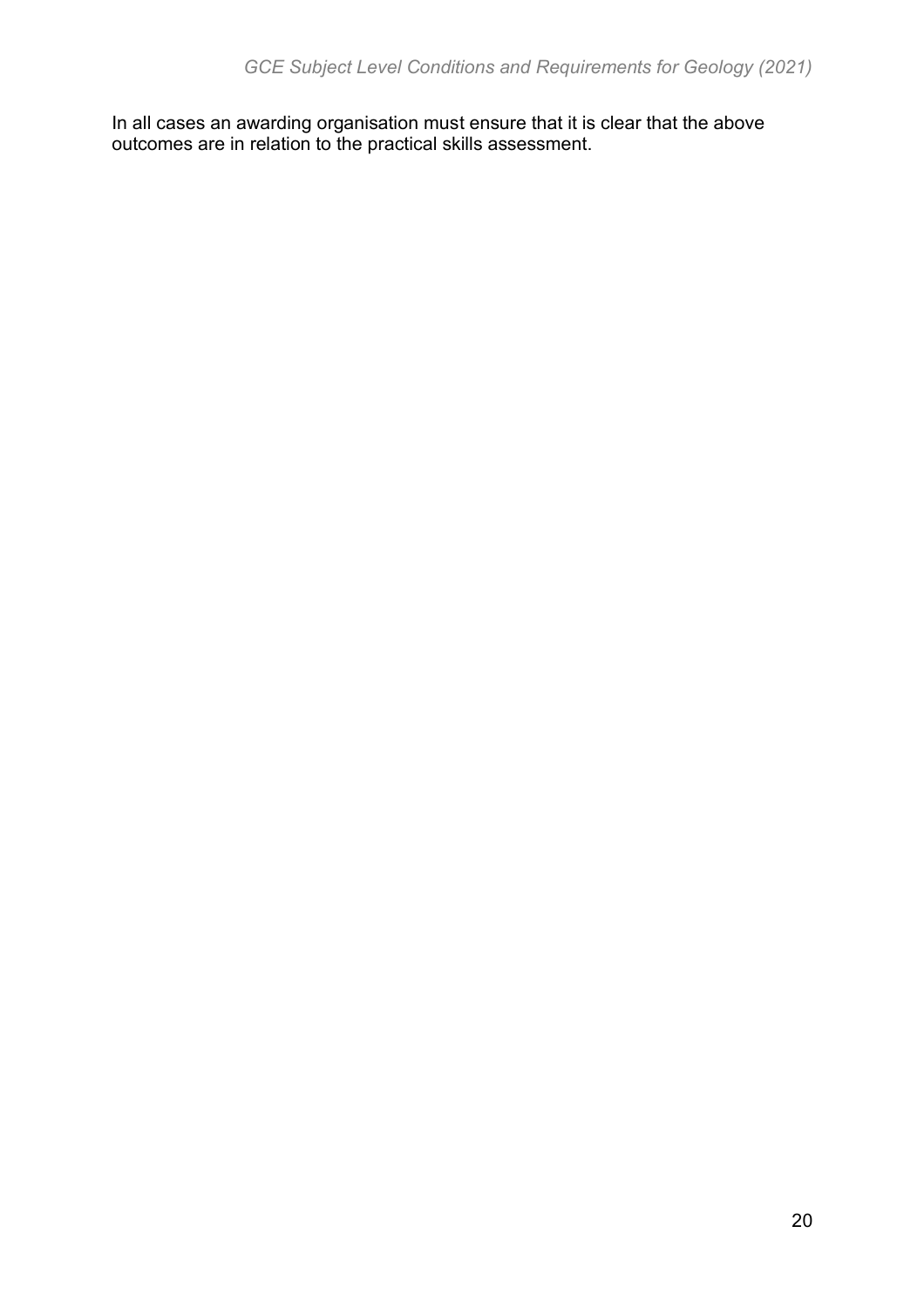# <span id="page-20-0"></span>Assessment objectives

### <span id="page-20-1"></span>Assessment objectives - GCE Qualifications in Geology

Condition GCE(Geology)1.2 allows us to specify requirements relating to the objectives to be met by any assessment for GCE Qualifications in Geology.

The assessment objectives set out below constitute requirements for the purposes of Condition GCE(Geology)1.2. Awarding organisations must comply with these requirements in relation to all GCE Qualifications in Geology they make available.

|            | <b>Objective</b>                                                                                                                                                                   | Weighting<br>(A level) | Weighting<br>(AS) |
|------------|------------------------------------------------------------------------------------------------------------------------------------------------------------------------------------|------------------------|-------------------|
| <b>AO1</b> | Demonstrate knowledge and understanding of<br>geological ideas, skills and techniques                                                                                              | $30 - 35%$             | $35 - 40%$        |
| <b>AO2</b> | Apply knowledge and understanding of geological<br>ideas, skills and techniques                                                                                                    | 40-45%                 | $40 - 45%$        |
| AO3        | Analyse, interpret and evaluate geological ideas,<br>information and evidence, to make judgements,<br>draw conclusions, and develop and refine<br>practical design and procedures. | $25 - 30%$             | $20 - 25%$        |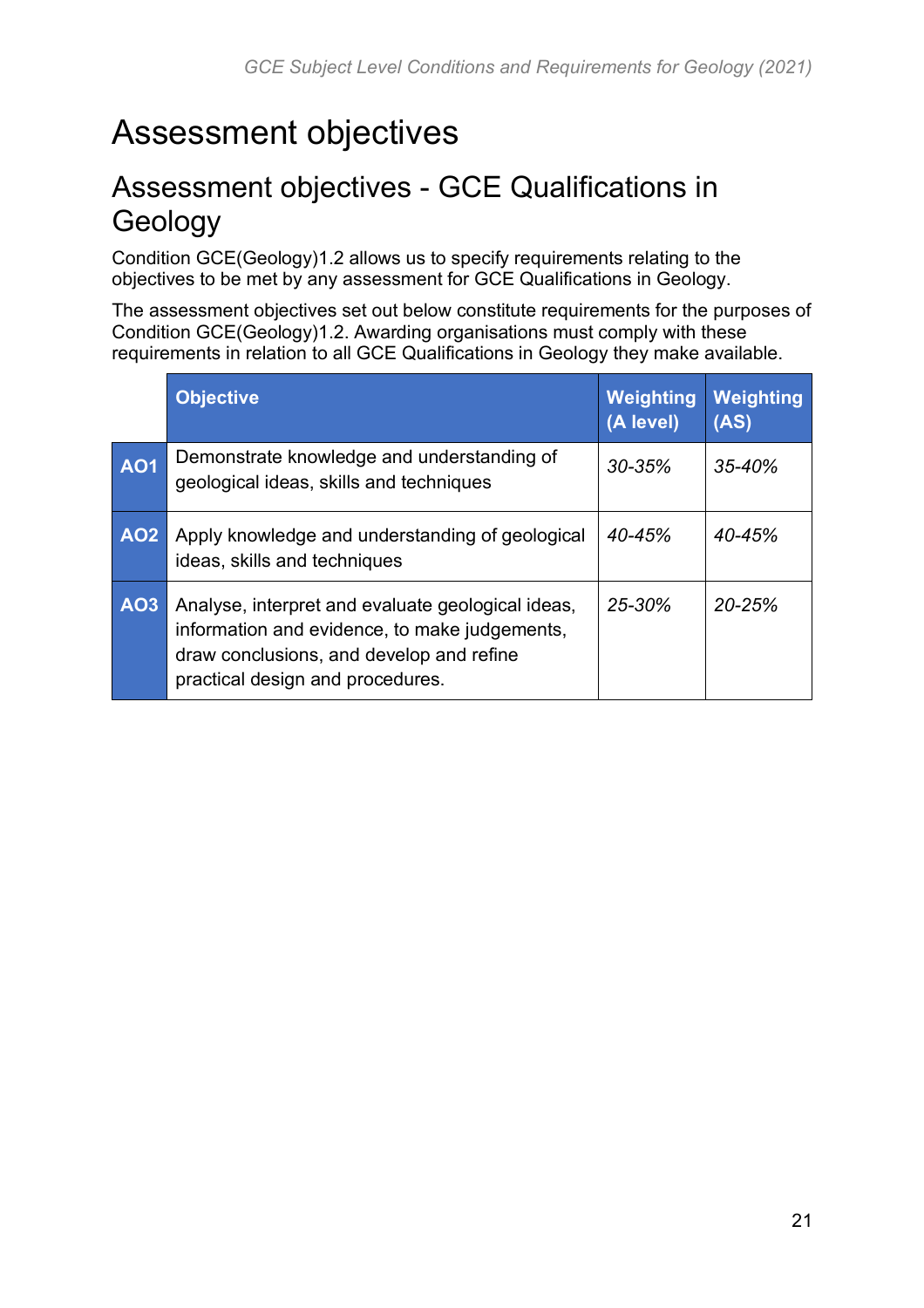# <span id="page-21-0"></span>Appendix 1 – Subject content (published by Department for Education)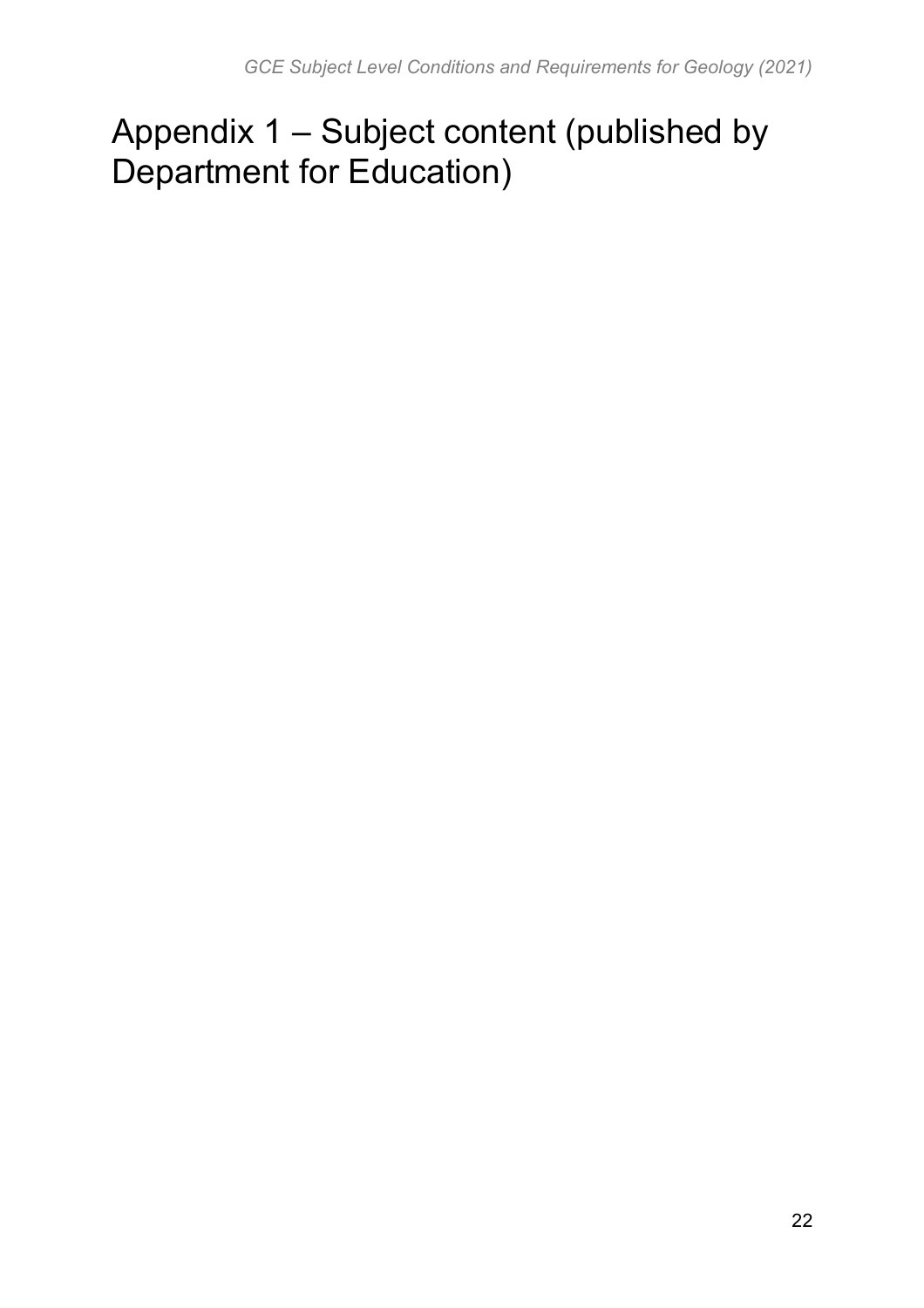

# **Geology**

# **GCE AS and A level subject content**

**March 2016**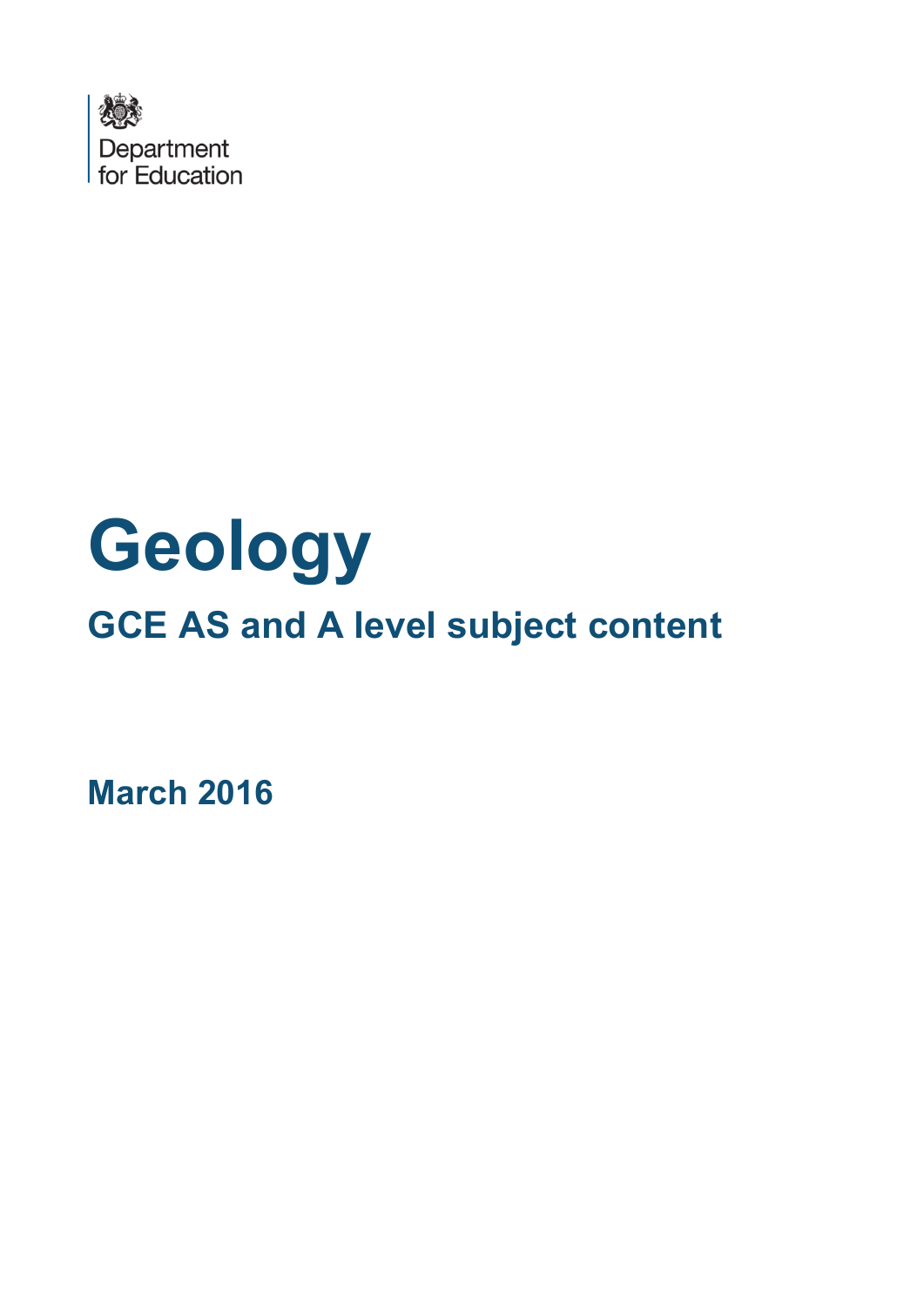### **Contents**

| The content for AS and A level geology                                                                        | 3  |
|---------------------------------------------------------------------------------------------------------------|----|
| Introduction                                                                                                  | 3  |
| Aims and objectives                                                                                           | 3  |
| Subject content                                                                                               | 3  |
| Core knowledge and understanding                                                                              | 5  |
| Non-core knowledge and understanding                                                                          | 9  |
| Appendix one - working scientifically                                                                         | 12 |
| Fieldwork                                                                                                     | 12 |
| Appendix 1a - practical skills identified for indirect assessment and developed through<br>teaching and study | 13 |
| Independent thinking                                                                                          | 13 |
| Use and application of scientific methods and practices                                                       | 13 |
| Numeracy and the application of mathematical concepts in a practical context                                  | 13 |
| Instruments and equipment                                                                                     | 13 |
| Appendix 1b - practical skills identified for direct assessment and developed through<br>teaching and study   | 14 |
| Independent thinking                                                                                          | 14 |
| Use and apply scientific methods and practices                                                                | 14 |
| Research and referencing                                                                                      | 14 |
| Instruments and equipment                                                                                     | 14 |
| Appendix 1c - use of apparatus and techniques - geology                                                       | 14 |
| Appendix 1d – practical skills identified for indirect assessment and developed through<br>fieldwork          | 16 |
| Appendix two - mathematical requirements and exemplifications                                                 | 17 |
| Appendix three – SI units in geology                                                                          | 23 |
| <b>Base units</b>                                                                                             | 23 |
| Some derived units with special names                                                                         | 23 |
| Some non-standard units used in geology                                                                       | 23 |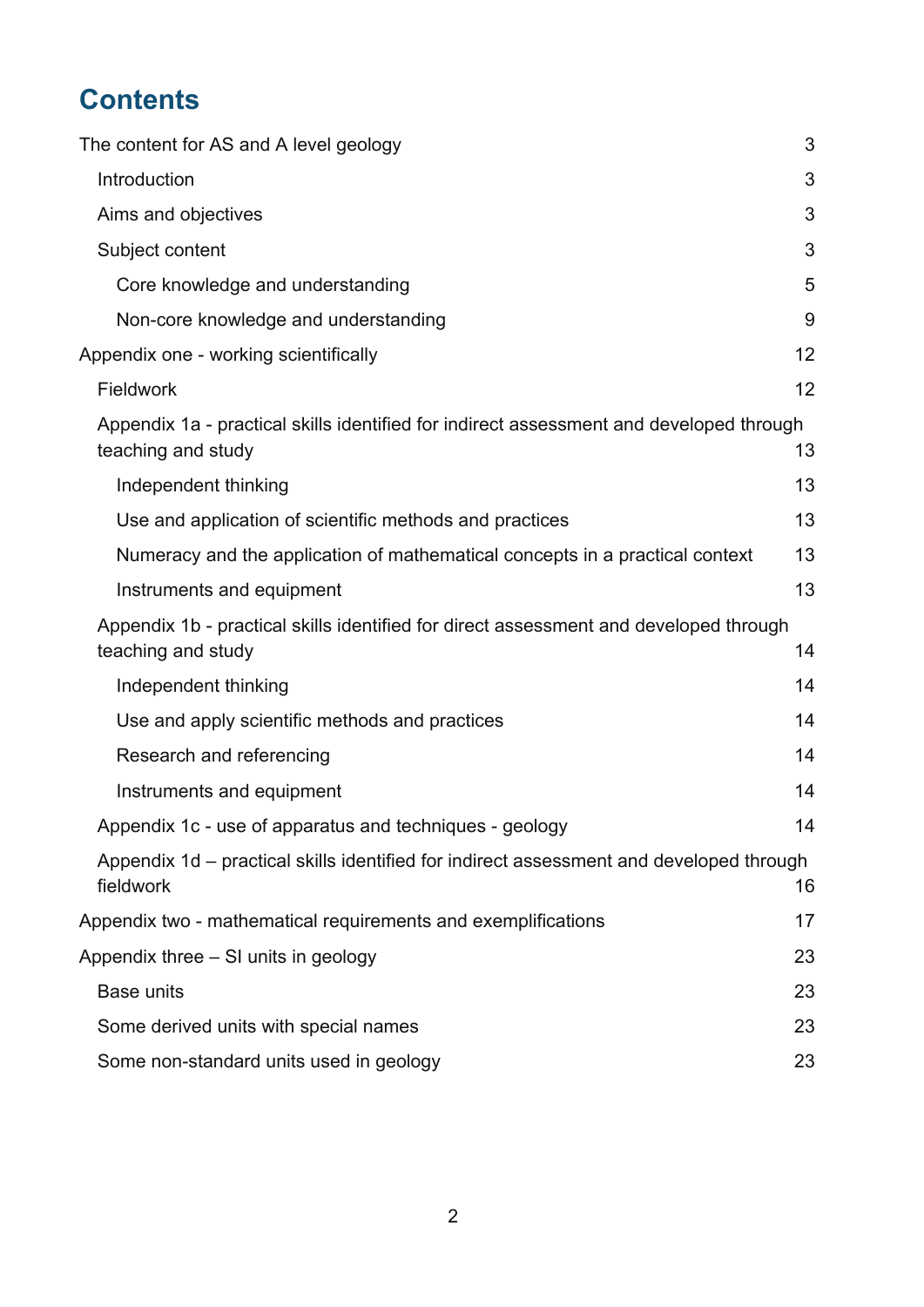### <span id="page-24-0"></span>**The content for AS and A level geology**

#### <span id="page-24-1"></span>**Introduction**

1. AS and A level subject content sets out the knowledge, understanding and skills common to all AS and A level specifications in geology. They provide the framework within which the awarding organisations create the detail of the specification.

### <span id="page-24-2"></span>**Aims and objectives**

- 2. AS and A level specifications in geology must encourage students to:
	- develop essential knowledge and understanding of different areas of geology and how they relate to each other, to include civil engineering, engineering geology, hydrogeology, mining geology and petroleum geology
	- develop through critical practice the skills, knowledge and understanding of scientific methods as applied in geology **through a practical endorsement**
	- develop competence and confidence in selecting, using and evaluating a range of quantitative and qualitative skills and approaches, (including observing, collecting and analysing geo-located field data, and investigative, mathematical and problem solving skills) and applying them as an integral part of their geological studies (appendix one and appendix two)
	- understand how society makes decisions about geological issues and how geology contributes to the success of the economy and society

3. The non-core content of the A level must require students to study two of the option areas of geology detailed in section 10. The purpose of this content, detailed in the noncore knowledge and understanding, is for students to:

- develop and apply their core knowledge and understanding (section 9)
- use their core and non-core knowledge and understanding synoptically
- enrich their understanding of core concepts through an exploration of the chosen non-core areas
- be introduced to the wider context of geoscience in preparation for progression to higher education
- be exposed to current areas of research where new discoveries may revise our understanding of geological phenomena

#### <span id="page-24-3"></span>**Subject content**

4. AS and A level geology specifications must build on the skills, knowledge and understanding set out in the GCSE content for science and mathematics.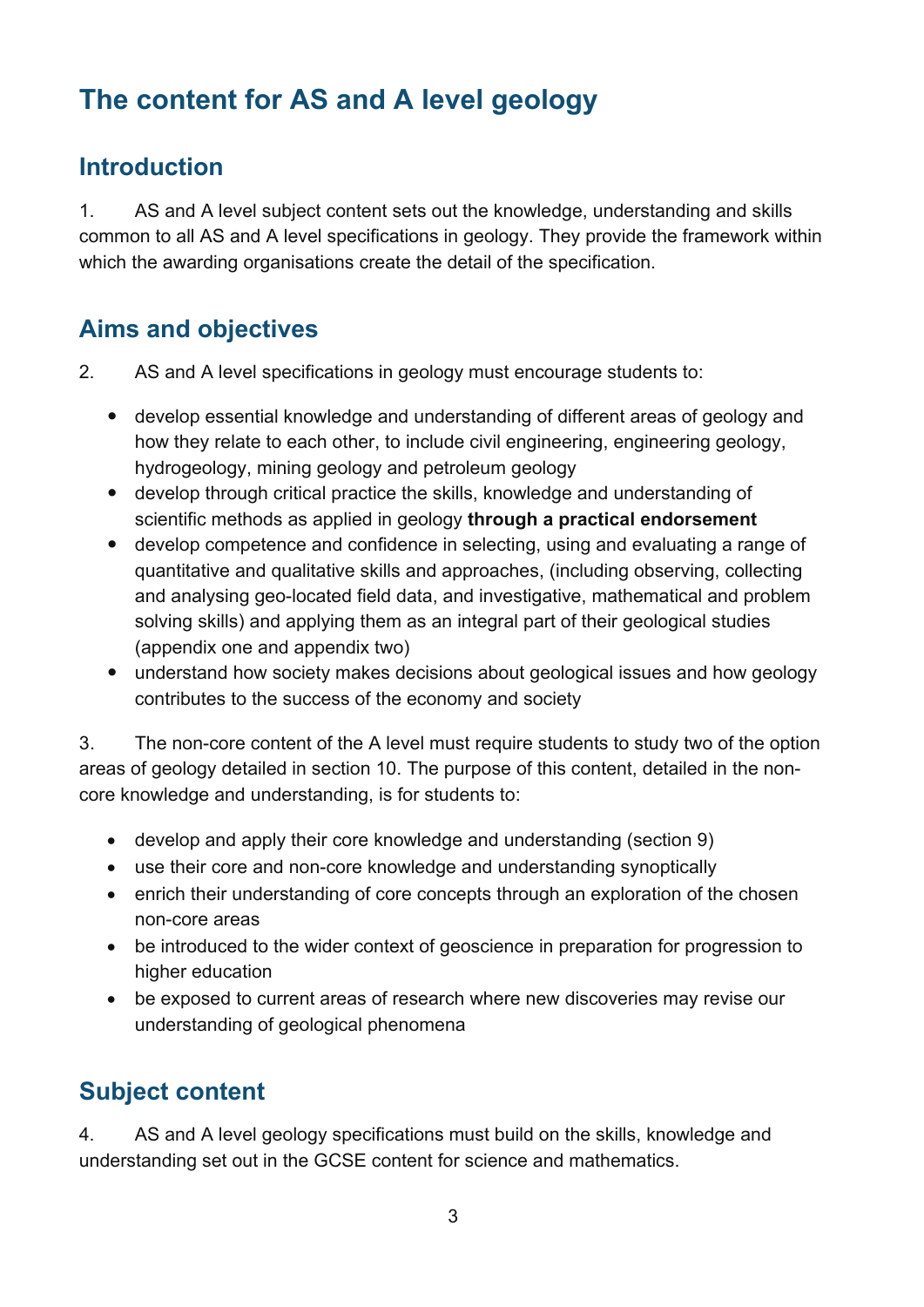5. Specifications must provide clear progression pathways to higher education by ensuring that there is an appropriate knowledge of the main aspects of geology as a science through three overarching concepts which link all topics studied:

- a scientific understanding of the Earth, its evolution and its sustainable development
- the central paradigms in geology: uniformitarianism ("the present is the key to the past"); the extent of geological time; and plate tectonics
- the cycling of matter and the flows of energy into, between and within the solid Earth, the Earth's surface, the hydrosphere, the atmosphere and the biosphere

6. AS and A level specifications must include a range of contemporary and other geological contexts as exemplified in the core knowledge and understanding (section 9) and in the non-core content (section 10).

7. The skills, and the core knowledge and understanding (section 9) for AS set out below in normal (non-bold) text must comprise 100% of the AS specifications developed from these criteria. The skills, and the core knowledge and understanding (section 9) for A level must comprise approximately 80% of an A level and include all the knowledge and understanding in section 9. The core (section 9) and non-core (section 10) content represents the complete knowledge and understanding required to be studied by A level students including all content in bold text contained within square brackets which is only required for the A level. For A level this would include all the practical requirements in Appendices 1a to 1c, while for AS it would include those from Appendices 1a and 1d, and 1c as appropriate. For both AS and A level this would include the mathematical requirements in appendix 2.

8. The skills, knowledge and understanding for geology must include the requirements set out below including the appendices, and be integrated into the core knowledge and understanding (section 9) required in all specifications and the non-core knowledge and understanding (section 10) added by the awarding organisation. AS and A level specifications must require students to:

- use theories, models and ideas to develop geological explanations
- use knowledge and understanding to pose scientific questions, define geological problems, present scientific arguments and geological ideas
- use appropriate methodology, including information and communication technology (ICT), to answer geological questions and solve geological problems
- carry out fieldwork, experimental and investigative activities in a range of contexts (appendix one), to include the collection, compilation and analysis of Earth science data from the field and subsurface, and appropriate risk management
- manipulate and extrapolate these sometimes incomplete data sets in both two and three-dimensions
- evaluate methodology, evidence and partial data sets, and resolve conflicting evidence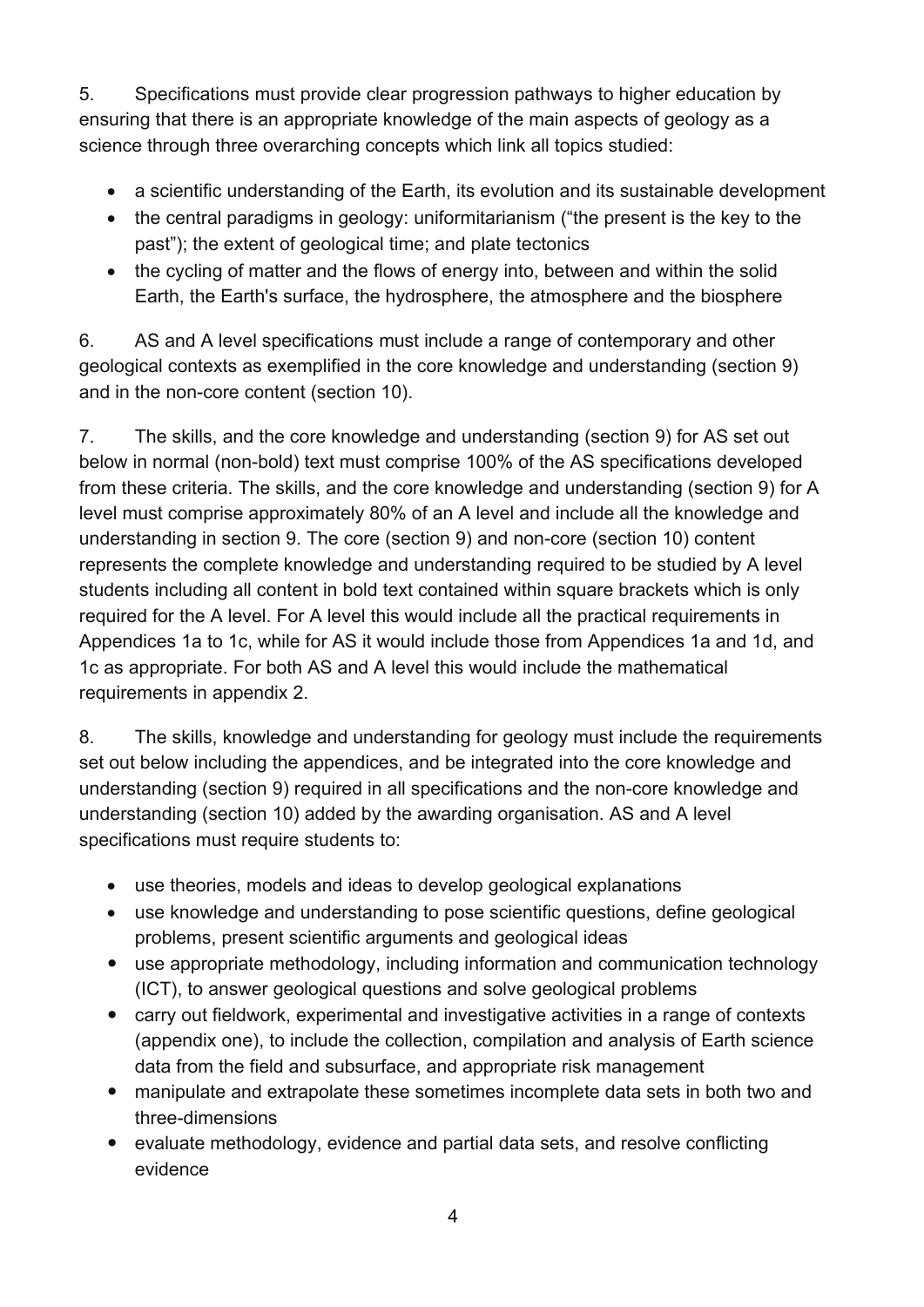- communicate information and ideas in appropriate ways (including geological maps and cross-sections) using appropriate terminology, SI units and their prefixes (appendix three) and the ability to express in standard form (appendix two)
- know that scientific knowledge and understanding develops over time, consider applications and implications of science in geology, and evaluate their associated benefits and risks
- evaluate the role of geology within the scientific community in validating new knowledge and ensuring integrity

#### <span id="page-26-0"></span>**Core knowledge and understanding**

9. AS and A level specifications must require students to demonstrate knowledge and understanding of:

#### **Elements, minerals and rocks**

- the bulk composition of the Earth and how it is inferred from meteorite evidence (chondrites)
- the geochemical classification of elements by Goldschmidt's system and the processes which partition each geochemical group between the Earth's atmosphere and hydrosphere, crust, mantle and core
- the chemical nature of minerals as naturally occurring elements and inorganic compounds, and how their crystalline structure and composition may be expressed as a chemical formula
- the diagnostic physical properties of minerals in hand specimens colour, lustre, shape, streak, cleavage/fracture, density and hardness
- how the crystalline structure of silicate minerals are built up from silicon-oxygen tetrahedral to form frameworks, sheets or chains. **[The substitution of elements for others in the crystal structure of a mineral, and olivine and plagioclase feldspar as examples of solid solution series]**
- the diagnostic properties of rocks colour, composition, grain/crystal size and grain/crystal shape, and sorting/texture and the evidence in rocks -mixtures of one or more minerals- for the igneous, metamorphic or sedimentary processes that formed the rock

#### **Earth structure**

- the Earth's internal geological processes resulting from the transfer of energy derived from radioactive decay within the Earth and released as heat of formation by the Earth
- the layered structures of the Earth, and how they are defined by the chemical and the rheological properties of the layers, including the direct and indirect evidence for these models, including geophysical measurements - gravity, seismicity, geomagnetism and conductivity - and mantle xenoliths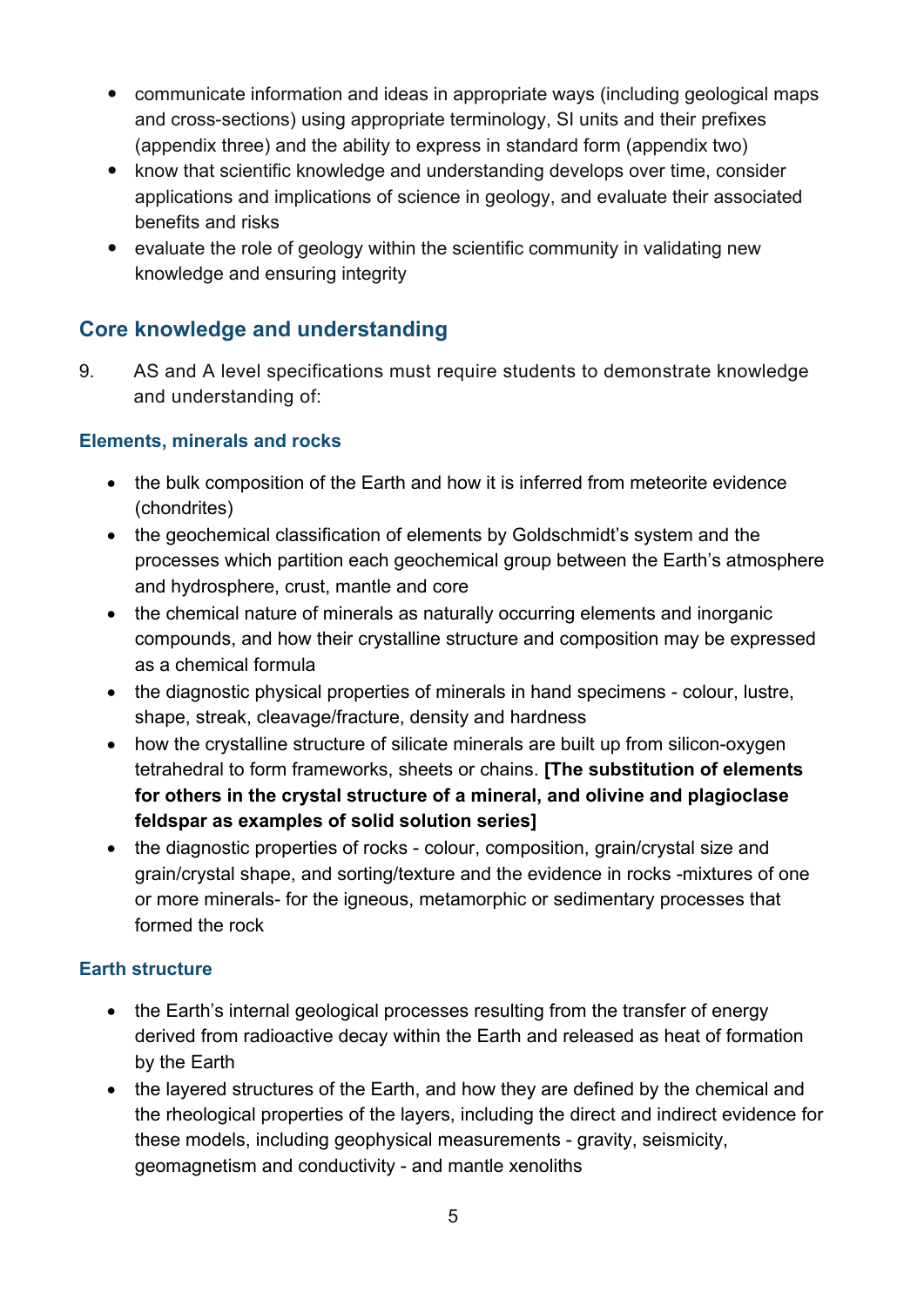#### **Global tectonics**

- the framework of plate tectonics including: subduction zones, lithospheric plates (cold thermal boundary) and mantle plumes, the active limbs of convection cells; **[and how mid oceanic ridges are formed]**
- how the detail of plate tectonics can be interpreted from evidence, including:
	- the direct measurement of relative movement of points on different plates using global positioning systems (GPS)
	- the global distribution of geological features including volcanic zones, orogenic belts, palaeoecology and palaeoenvironments
	- earthquake seismology and seismic tomography
	- geomagnetic and geoelectrical data including ocean floor magnetic anomalies
- how plate movement causes tensional, compressive and shear dominated tectonic environments, which can lead to rock deformation as a result of tectonic or gravity induced stresses
- how the plate tectonics paradigm developed over time, including continental drift, active mantle convection carrying passive tectonic plates (mantle drag), slab pull and ridge push

#### **Surface processes: sedimentary environments and sedimentary rocks**

- how uniformitarianism and the rock cycle model developed over time, including ideas of catastrophism, mass extinctions, and changing conditions and rates of processes through geological time including the contributions of James Hutton and William Smith
- an understanding of what facies associations are and why facies are the basic unit of sedimentary geology
- how uniformitarianism is applied to enable the interpretation of ancient sedimentary facies by analogy with modern sedimentary sequences and processes, including:
	- the mechanical, chemical and biological processes which form sediments and sedimentary rocks
	- **[how sedimentary processes which are infrequent and/or difficult to observe, for example turbidity currents, can be understood and explained using scientific models**
	- **applying Walther's Law to extend interpretation from two-dimensional data, for example, borehole logs, cliff sections, to three-dimensions]**
- the nature of fossil evidence (the preserved remains of living organisms or traces of those organisms) and the use of fossils as palaeoenvironmental indicators
- the characteristic composition and texture of modern sediments and ancient sedimentary rocks, and how the processes of weathering, erosion and deposition form these characteristic compositions and textures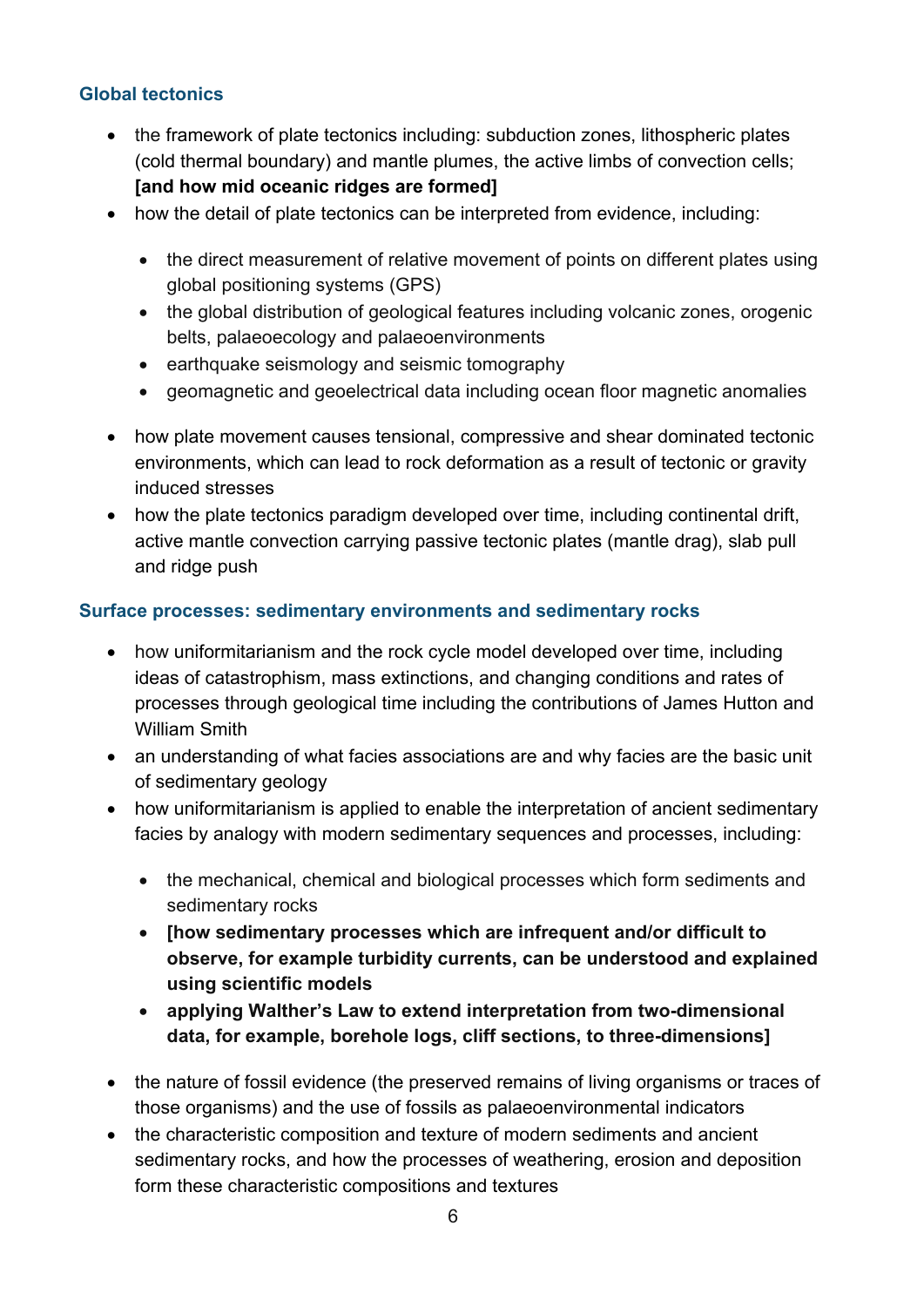• the processes of diagenesis and lithification, and how they modify the texture of sedimentary rocks, including the growth of cements, recrystallization of minerals, and how mechanical/chemical compaction change the porosity and permeability of rocks

#### **Internal processes: igneous and metamorphic rocks**

- the generation of magma by partial melting in different tectonic contexts including interplate and intraplate settings
- **[the geological processes -assimilation, differentiation and fractionationwhich cause magma composition to evolve and be modified]**
- the petrology of intrusive igneous activity including igneous bodies and rocks
- the petrology of volcanic rocks including the surface expressions of igneous activity
- the nature of volcanic hazards and controlling factors including the composition and properties of the magma
- the mineralogy and texture of metamorphic rocks, and how these can be used to reconstruct their history and infer the composition of the parent rock and the conditions at metamorphism -temperature, pressure, **[directed stress and time]**
- the characteristics of rock deformation -brittle and plastic- and how these relate to permanent strain and tectonic stresses
- **[how the composition of the parent rock and conditions at the time of rock deformation -strain rate, temperature and pressure- determine the nature of that rock deformation]**

#### **Evolution of the Earth**

 $\overline{\phantom{a}}$ 

- **[how the Earth has changed through geological time (with particular focus on the Phanerozoic Eon) including long-term changes to the global climate, composition of the atmosphere, sea level and distribution of the continents**
- **how evidence for these changes is interpreted from both the geological record (palaeoenvironments) and the geochemistry of the rocks, including isotope studies**
- **the importance of the Anthropocene to illustrate the application of geochronological processes, and the lack of consensus for the epoch[1\]](#page-28-0)**
- how geological events can be placed in relative and numerical time scales, including:
	- the use of geochronological principles to place geological events in the geological column in relative time sequences
	- the use of radioactive decay rates (**[appendix two 3.5]**) to give a numerical age based on the presence of radionuclides in minerals

<span id="page-28-0"></span><sup>&</sup>lt;sup>1</sup> A proposed epoch that began when human activities changed the Earth's surface environment on a scale comparable with the major events of the geological past that are used to mark the geological time scale.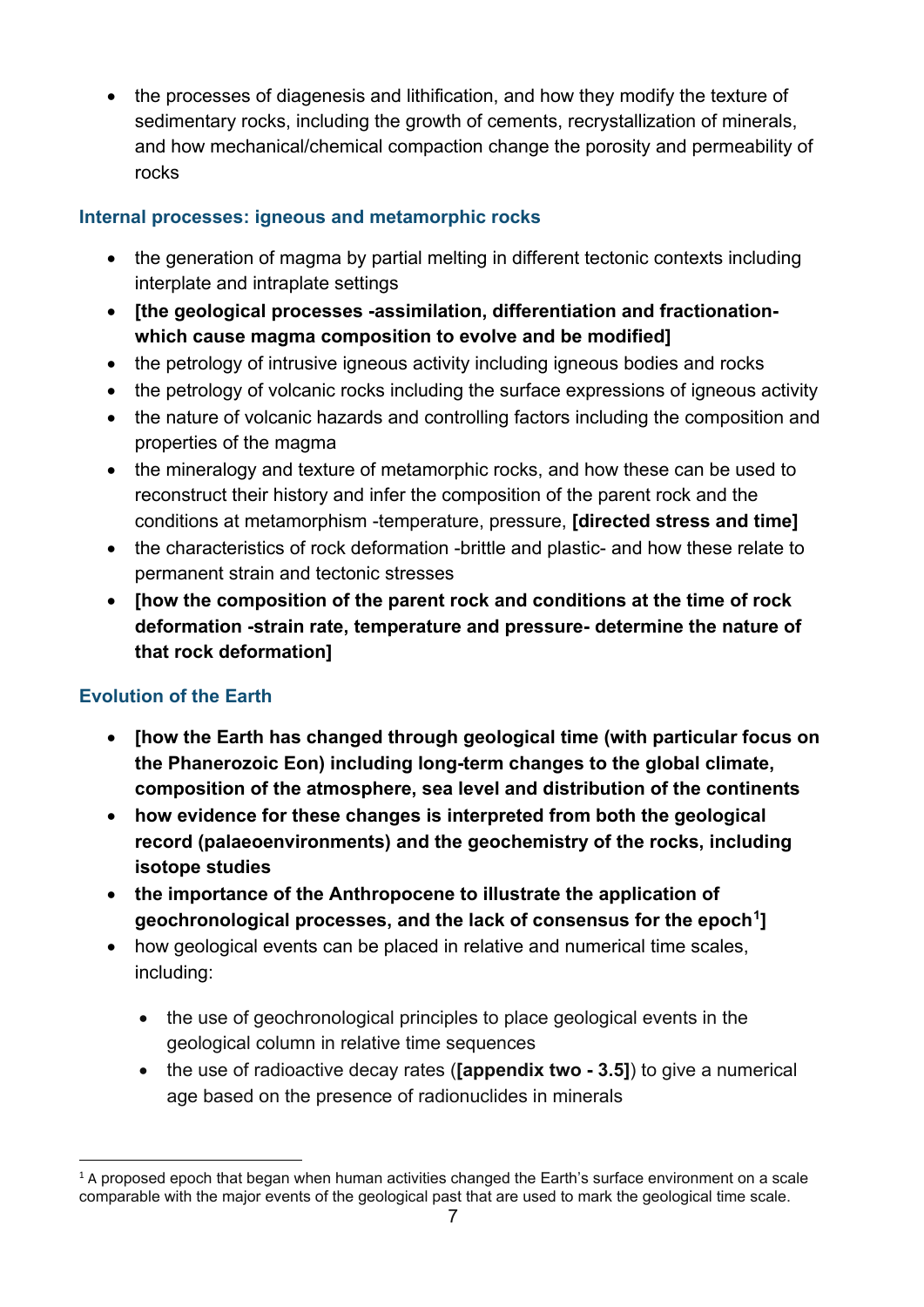- **[how the evolution of life on Earth, displayed in the fossil record, is used as evidence to investigate long term gradual change and short term catastrophic events]**
- the application of macro **[and micro]** fossils in relative dating **[and correlation]**
- **[the Wilson cycle model and how it can provide an outline framework to understand these long term changes in context]**

#### **Earth materials and resources**

- **[how the presence of fluids in rocks and sediments -water, oil and gas is controlled by porosity and permeability, and why the presence and behaviour of these fluids is important to hydrogeology, economic geology, engineering geology and geohazard analysis**
- **how the flow of fluids in rocks can be modeled using Darcy's Law (appendix two - 3.3)**
- **the characteristics of subsurface geology which control the flow of groundwater (hydrogeology) including confined and unconfined aquifers, aquicludes, aquitards, the water table, piezometric surfaces and recharge zones**
- **the controls on groundwater quality which result from geochemistry (carbonates and sulfates), aquifer filtration, residence time and sources of pollution**
- **geological resources and the igneous, hydrothermal or sedimentary processes that form them**
- **the use of both geophysical and geochemical techniques in the exploration for geological resources**
- **the extraction of geological resources and storage of waste products, including the use of planning for extraction/storage to be economic, and for environmental sustainability**
- **the impact of ground conditions on existing and proposed constructions or excavations (engineering geology), including:**
	- **how the strength of rocks and sediments are changed by weathering, fracture density, geological structures and pore water**
	- **how existing data sets and ground investigations are integrated in a geotechnical site assessment**
- **the limitations and utility of geohazards risk analysis, including:**
	- **an understanding of geological processes, and the characteristics of rocks and sediments which contribute to the potential geohazard**
	- **the synthesis and summary of geological data sets and the communication of this information for the use of non-specialists**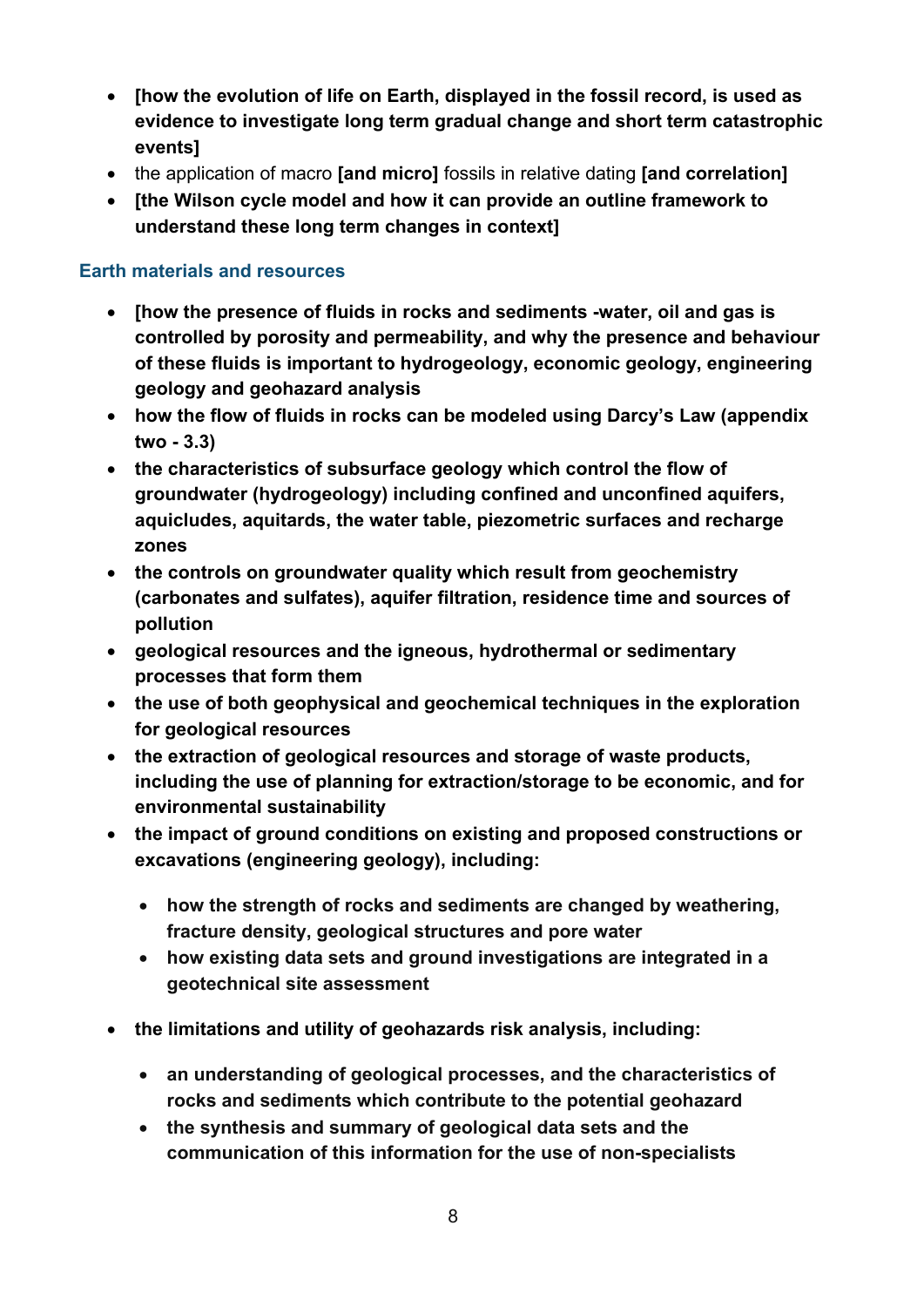• **probability and return period (appendix two 2.3), and the ability to communicate these appropriately to non-specialists]** 

#### <span id="page-30-0"></span>**Non-core knowledge and understanding**

**10. [A level specifications must offer a minimum of two of the following seven non-core option areas of geology:**

#### **Planetary geology**

**Specifications offering this option must require students to develop and apply their knowledge and understanding of the core content to include:** 

- **the formation and accretion of the terrestrial planets, including the Moon, Venus and Mars, giant planets and dwarf planets**
- **the application of remote sensing data for studying the geology of the terrestrial planets**
- **the formation of the Earth Moon system**
- **the differentiation and evolution of the crust, mantle and cores of the terrestrial planets**
- **the role of early life in the Archean and Paleoproterozoic (4.6 to 1.8 Ga) and the Great Oxidation Event**

#### **The lithosphere**

**Specifications offering this option must require students to develop and apply their knowledge and understanding of the core content to include:**

- **the application of geotherms and the mantle solidus curve in identifying the strength of the lithosphere/asthenosphere**
- **the generation of magmas in different settings mid-ocean ridge basalt MORB, large igneous provinces, island arcs and cordillera**
- **the application of remote sensing data and ophiolites for studying the structure, composition and thickness of the crust and upper mantle**
- **the assembly and development of supercontinents, and the evolution of ocean basins**
- **the processes that lead to the formation and development of orogenic belts and regional structures in orogenic belts**

#### **The stratigraphy of the British Isles**

**Specifications offering this option must require students to develop and apply their knowledge and understanding of the core content to include:**

• **the stratigraphy of the British Isles, including the adjacent continental shelf, in the time period 1000 Ma to 2.6 Ma**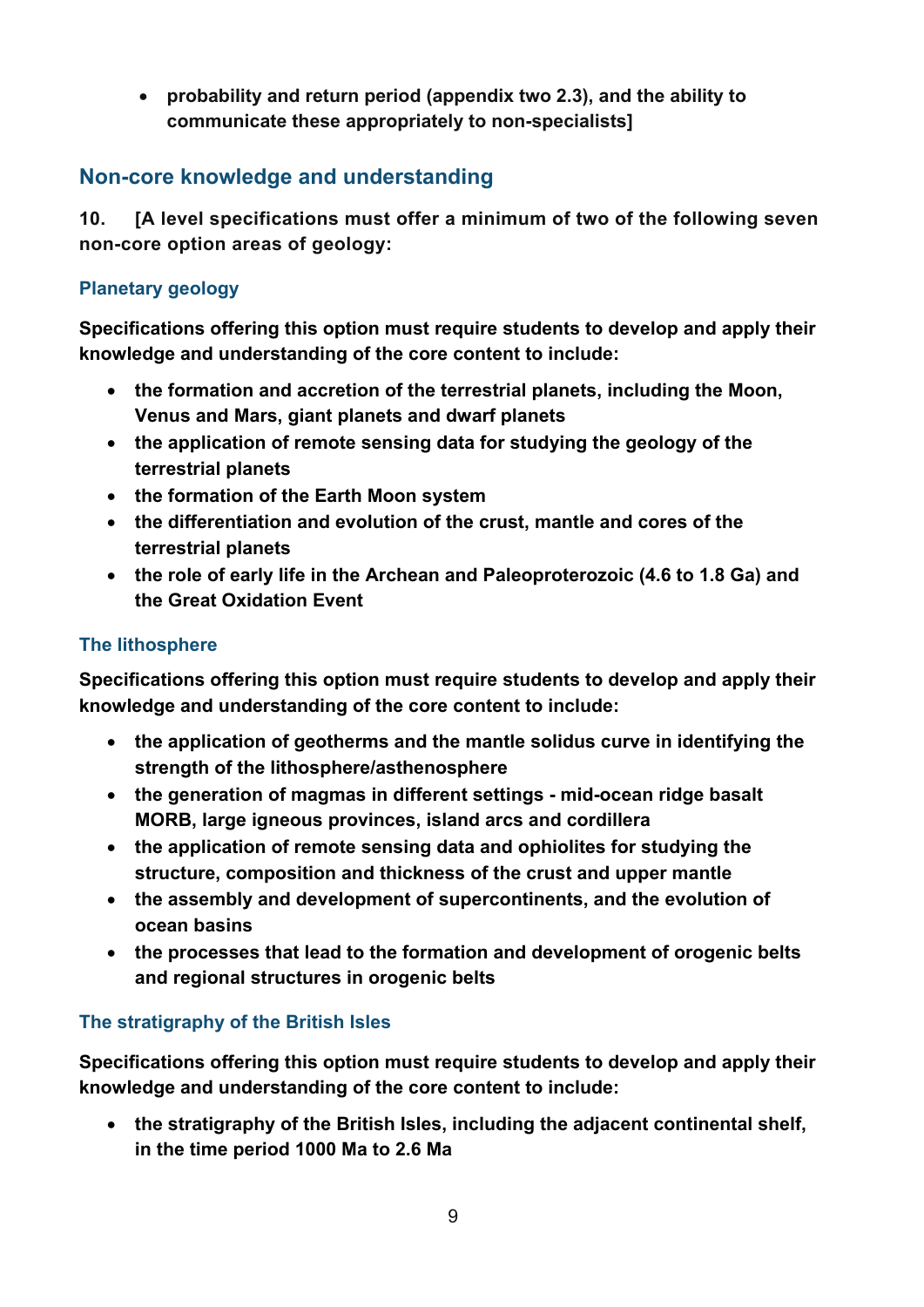- **the assembly of the lithotectonic terranes that underlie British Isles during three orogenic events**
- **the application of remote sensing and subsurface data to study the Palaeozoic and Neoproterozoic geology of the British Isles**
- **the application of evidence to support the theory that the latitude of the British Isles has changed through the period specified**
- **the global tectonic context over the specified time period and its impact on the geological history of the British Isles**

#### **Quaternary geology**

**Specifications offering this option must require students to develop and apply their knowledge and understanding of the core content to include:**

- **the application of evidence to study frequent changes in global climate that characterise the Quaternary period, including the influence of secular variations in solar radiation**
- **the plate tectonics preconditions which initiate the switch from a global greenhouse to ice house climate in the Phanerozoic ice ages**
- **the application of terrestrial, marine and glaciological evidence to reconstruct Quaternary environmental and climate conditions**
- **the dating techniques that are applicable in the Quaternary, including synchronous markers, radionuclide and incremental methods**
- **hominin evolution in response to repeated large scale environmental and climate change, including hominin evolution up to** *Homo sapiens*

#### **Critical resources**

**Specifications offering this option must require students to develop and apply their knowledge and understanding of the core content to include:**

- **the impacts of increased water demand and climate variability (extreme weather events) on a regional groundwater basin**
- **how fossil fuel reserves, including shale gas, shale oil and coal bed methane, are identified, the extractive technologies and the potential for carbon capture and storage (sequestration)**
- **geothermal energy resources in the British Isles and their potential use for ground source heat and cooling**
- **critical elements, for example Rare Earth Element, current mining and potential developments, including the formation of critical element ores, extraction technology and geological challenges to securing sources of critical elements**
- **the quarrying of bulk minerals in the British Isles, including environmental impact of geological factors, extraction planning, and the national and local economic benefits**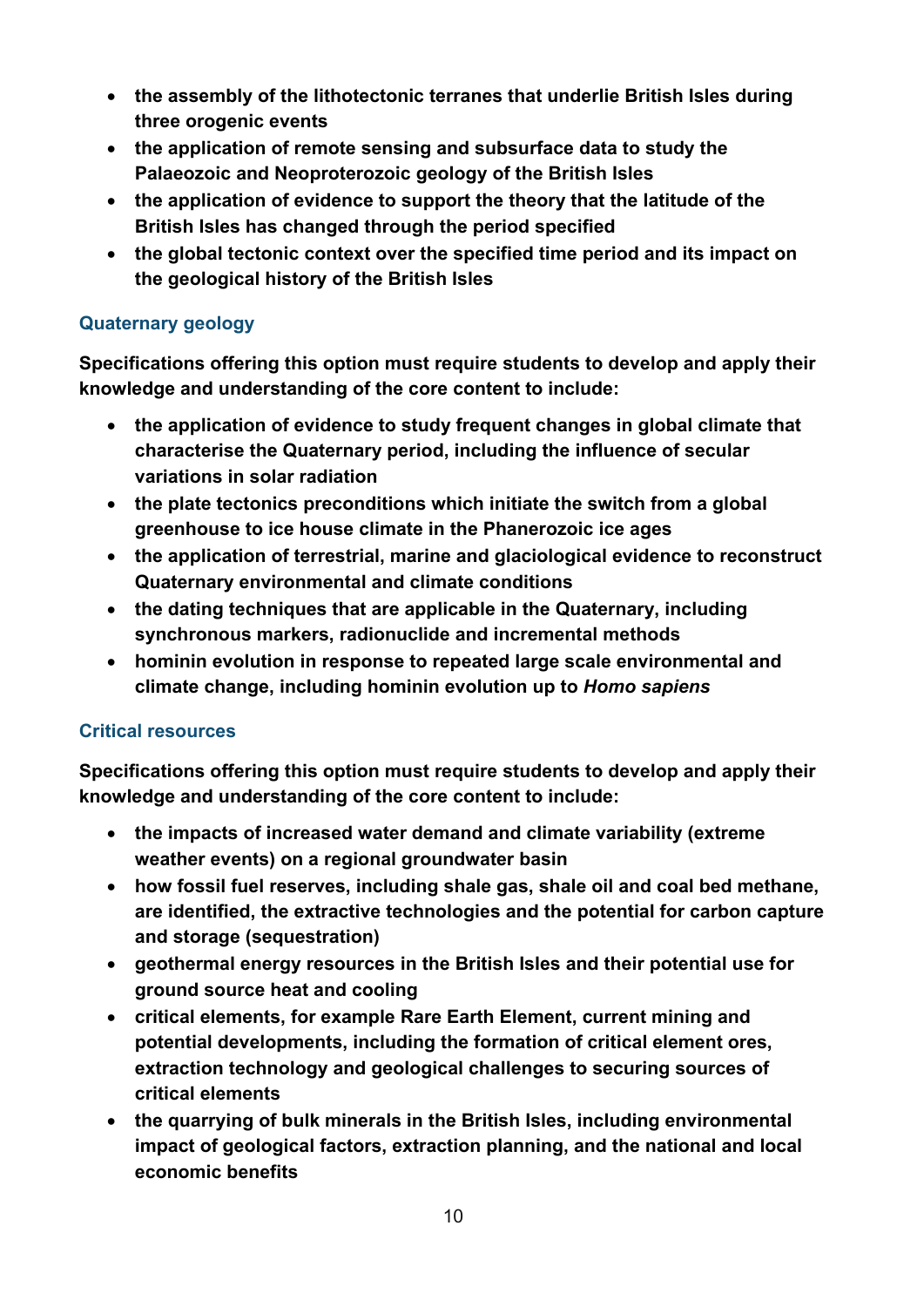#### **Geohazards**

**Specifications offering this option must require students to develop and apply their knowledge and understanding of the core content to include:**

- **the factors which affect the impact of earthquakes, and how geology and civil engineering can reduce the impact of future seismic events**
- **the effectiveness and limitations of probabilistic forecasting and deterministic predictions of geohazards**
- **the causes and effects of geohazards in the British Isles, including shrinking and swelling clays, landslides, subsidence and significant tsunamis in the recent geological past**
- **the application of engineering geology and the impact of major civil engineering activities on the natural environment**
- **the role of geological understanding in the management and remediation of contaminated land and groundwater such as former industrial brownfield sites**

#### **Basin analysis**

**Specifications offering this option must require students to develop and apply their knowledge and understanding of the core to include:**

- **the application of field geology to understanding the palaeoenvironments and geological history of a case study basin**
- **the application of geophysical data to interpret the structural history of the case study basin**
- **the integration of borehole data with geophysical data into the basin model**
- **the application of palaeontology to the interpretation of palaeoenvironments and the use of zone fossils in the basin**
- **the application of basin analysis for economic prospecting in the case study basin]**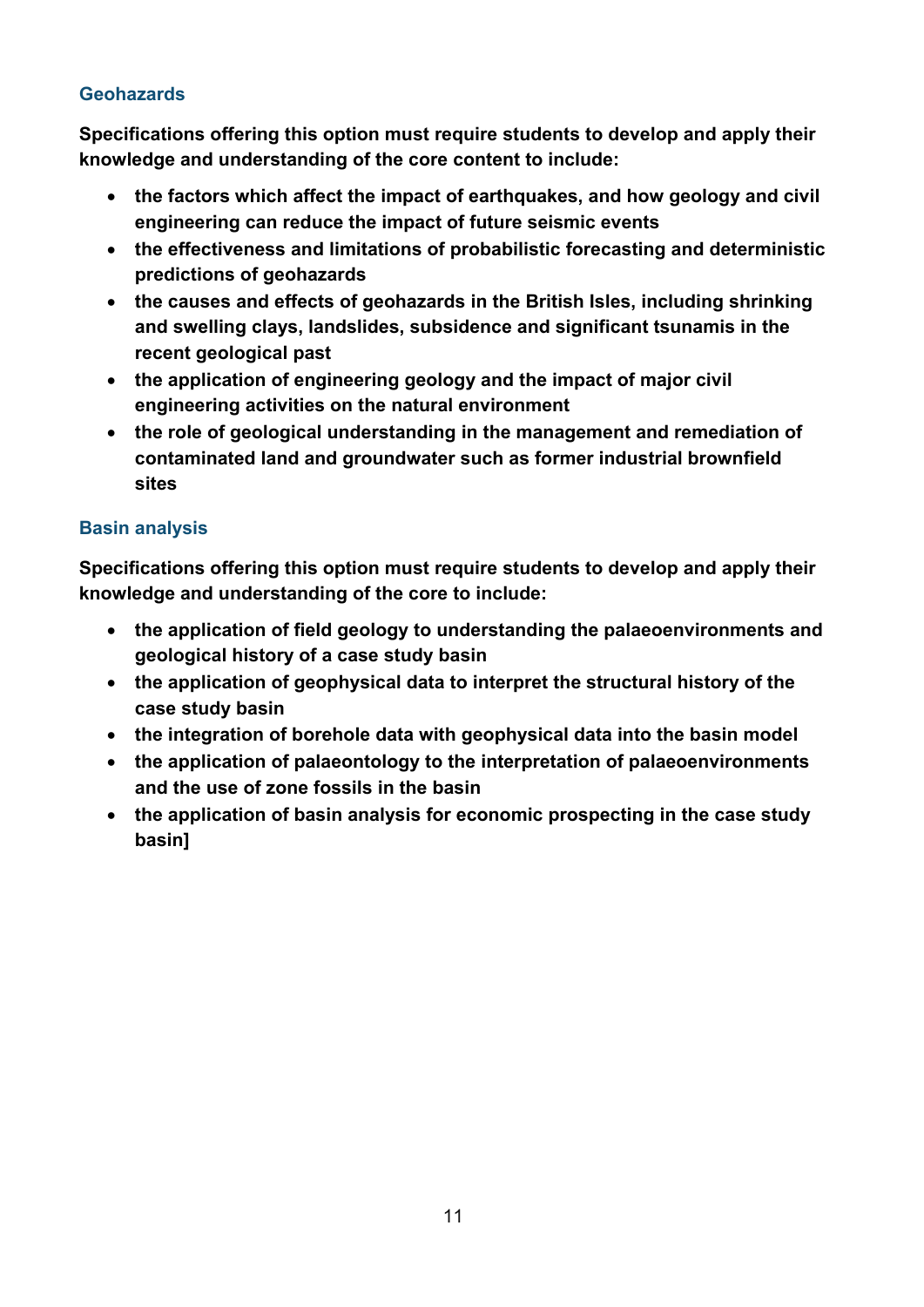### <span id="page-33-0"></span>**Appendix one - working scientifically**

Specifications in geology must encourage the development of the skills, knowledge and understanding in science through teaching and study opportunities for regular hands-on practical and fieldwork.

In order to develop all the necessary skills, knowledge and understanding needed for a geology qualification, students will be required to have carried out practical activities especially in field situations, which will contribute towards the direct assessment of practical skills. These skills, knowledge and understanding will also be assessed indirectly in written examinations in the context of these, and other, practical activities.

These practical skills can be split into those which can be assessed indirectly through written examinations (appendices 1a and 1d); and those that will be assessed directly by teachers through appropriate practical activities (appendix 1b). Where the practical skill being directly assessed is identified in appendix 1c as fieldwork apparatus and techniques the assessment must take place on unfamiliar outcrop geology.

The practical activities highlighted as the minimum requirement within specifications must cover the use of apparatus and practical techniques identified for geology (appendix 1c).

### <span id="page-33-1"></span>**Fieldwork**

It is impossible for students to develop a satisfactory understanding of geology without significant exposure to field-based teaching and study, and the related assessment. The integration of fieldwork with other teaching methods is core to achieving skills such as the ability to visualize and extrapolate data in three-dimensions or understanding the application of practical methodologies.

AS and A level geology specifications must ensure that students undertake fieldwork which meets the minimum requirements of two days of fieldwork at AS, and four days of fieldwork for A level. Awarding organisations must require evidence of this fieldwork in the form of a written statement from centres. The two days at AS is the minimum fieldwork time for students to develop practical skills (appendix 1d) which will be assessed indirectly in exams. The additional fieldwork days at A level is required for students to develop proficiency in all the relevant requirements of appendices 1b & 1c, and then to demonstrate their competence in practical field geology.

Specifications must require students to:

- undertake fieldwork in different contexts: virtual fieldwork, local fieldwork outside the classroom and fieldwork on unfamiliar outcrop geology
- experience and develop competency in the skills and techniques contained in appendix one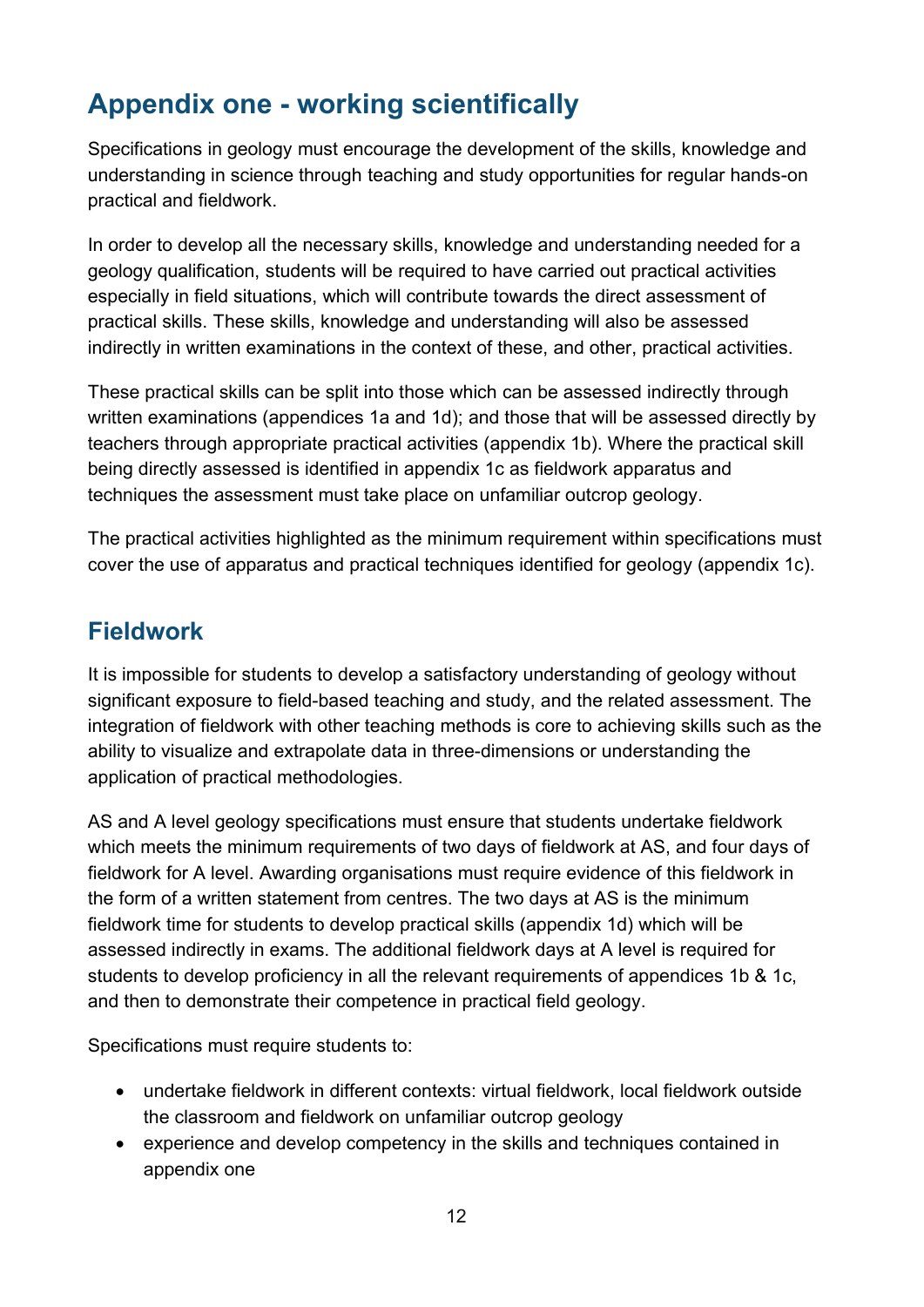- apply knowledge and concepts to identify and understand field observations
- be given opportunities to develop increasing independence in their application of the investigative and practical skills and techniques in appendix one over the A level course through progression from scaffolded to unscaffolded tasks and from familiar contexts to unfamiliar outcrop geology

#### <span id="page-34-0"></span>**Appendix 1a - practical skills identified for indirect assessment and developed through teaching and study**

Question papers for AS and A level geology will assess student's abilities to:

#### <span id="page-34-1"></span>**Independent thinking**

- solve problems set in geological contexts
- apply geological knowledge to practical contexts

#### <span id="page-34-2"></span>**Use and application of scientific methods and practices**

- comment on investigation design and evaluate scientific methods
- present data in appropriate ways
- evaluate results and draw conclusions with reference to measurement uncertainties and errors
- identify variables including those that must be controlled

#### <span id="page-34-3"></span>**Numeracy and the application of mathematical concepts in a practical context**

- plot and interpret graphs
- process and analyse data using appropriate mathematical skills as exemplified in the mathematical appendix (appendix two)
- consider margins of error, accuracy and precision of data

#### <span id="page-34-4"></span>**Instruments and equipment**

• know and understand how to use a wide range of experimental and practical instruments, equipment and techniques appropriate to the knowledge and understanding included in the specification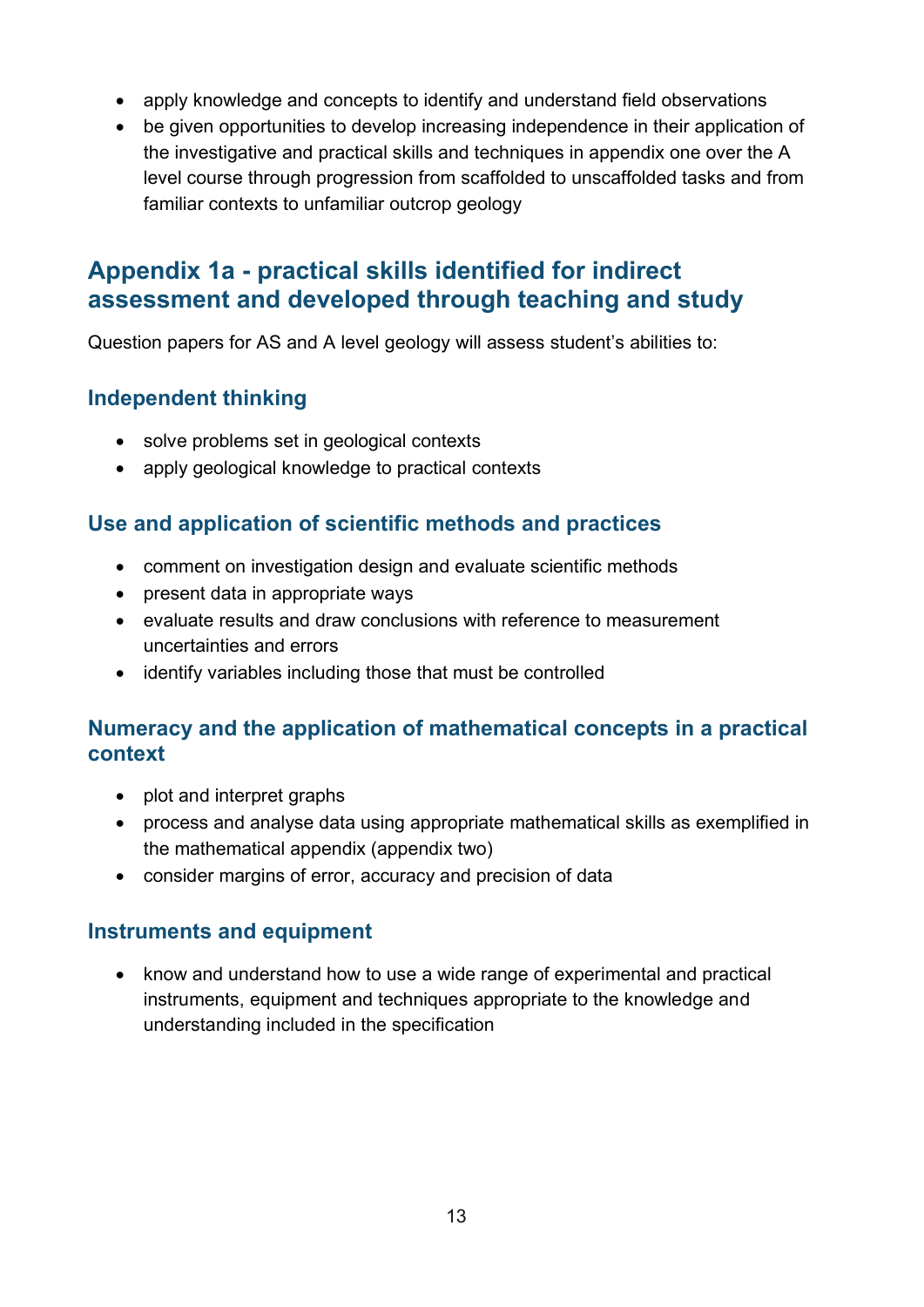#### <span id="page-35-0"></span>**Appendix 1b - practical skills identified for direct assessment and developed through teaching and study**

Practical work carried out throughout the course will enable students to develop the following skills. Students will be directly assessed in relation to these skills based on their completion of at least 12 practical activities during the A level course.

#### <span id="page-35-1"></span>**Independent thinking**

• apply investigative approaches and methods to practical work

#### <span id="page-35-2"></span>**Use and apply scientific methods and practices**

- safely and correctly use a range of practical equipment and materials
- follow written instructions
- make and record observations
- keep appropriate records of practical activities, including investigative activities
- present geological information and data in a scientific way
- use appropriate software and tools to process data, carry out research and report findings

#### <span id="page-35-3"></span>**Research and referencing**

- use online and offline research skills including websites, textbooks and other printed scientific sources of information
- correctly cite sources of information

#### <span id="page-35-4"></span>**Instruments and equipment**

• use a wide range of investigative and practical instruments, equipment and techniques appropriate to the knowledge and understanding included in the specification

#### <span id="page-35-5"></span>**Appendix 1c - use of apparatus and techniques - geology**

Specifications for geology must give students opportunities to use relevant apparatus to develop and demonstrate these techniques.

For A level, all of the techniques listed below will be assessed through a minimum of 12 practical activities identified within each specification. These practical activities must allow students to demonstrate all of the practical skills given in appendix 1b. In addition students must be given opportunity to demonstrate competency in fieldwork apparatus and techniques (identified in underlined text and in curly brackets) on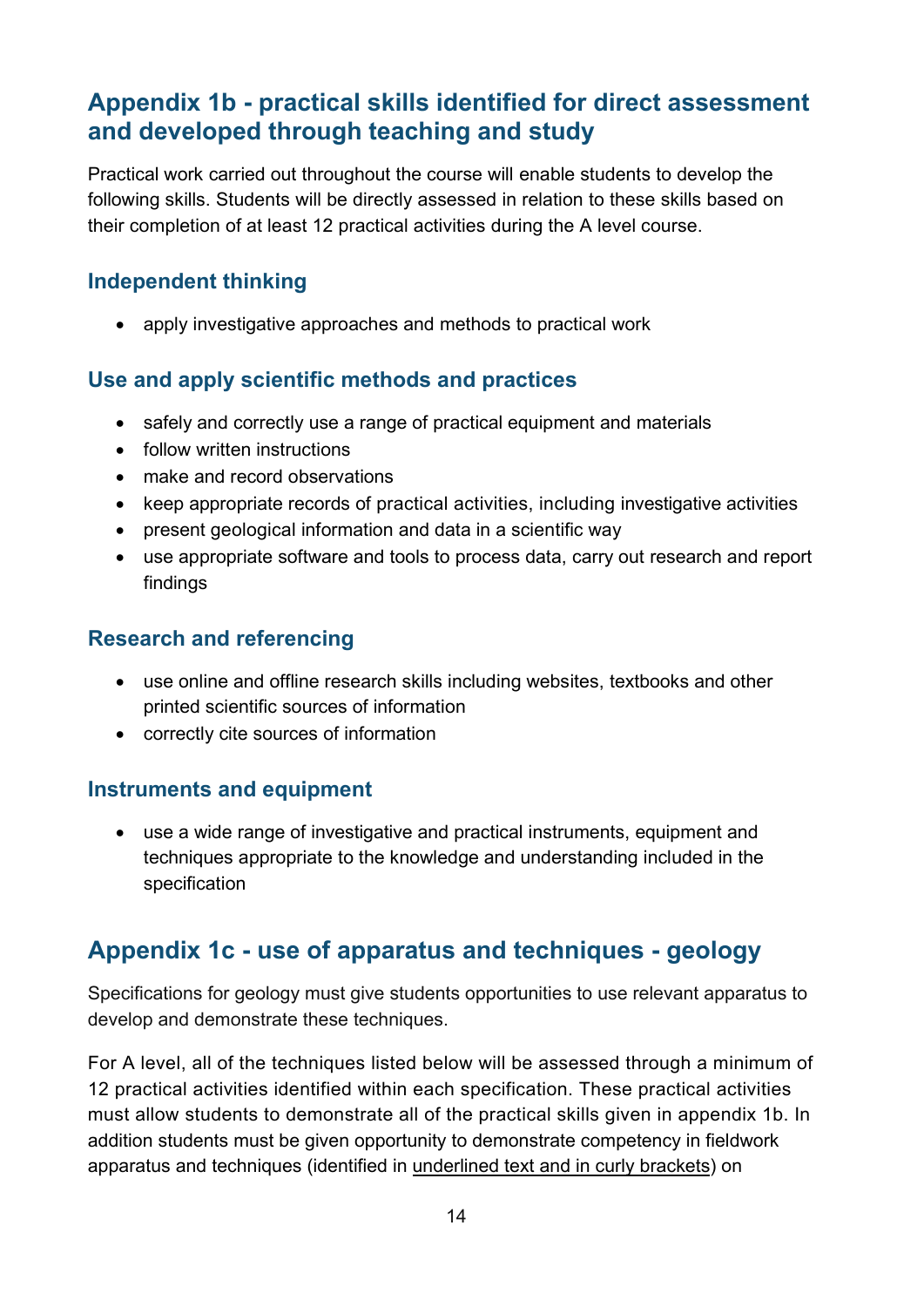unfamiliar outcrop geology through appropriate practical activities identified within each specification.

Practical techniques to be completed by candidates:

- {location of geological features in the field using traditional navigation and basic field survey skills without the use of GPS
- identification of geological structures in the field recording observations as field sketches
- use of a compass clinometer to measure two and three-dimensional geological data across a range of scales such as the dip and strike of planar surfaces, or the apparent dip of fold limbs exposed on a hillside or cliff section
- construct graphic logs using appropriate scale and symbol sets for unfamiliar geological sequences and exposures
- use sampling techniques in fieldwork }
- apply classification systems using distinguishing characteristics to identify unknown minerals and fossils
- produce annotated scientific drawing of fossils, or small scale features, from hand samples using a light microscope, or hand lens observation
- {produce full rock description of macro and micro features from conserved hand samples and unfamiliar field exposures}
- use of photomicrographs to identify minerals and rock textures
- use appropriate apparatus to record a range of quantitative measurements (to include mass, time, volume, temperature and length)
- use of physical and chemical testing to identify minerals to include:
	- density test
	- Mohs hardness test
- {use methods to increase accuracy of measurements, such as timing over multiple observations, or use of a fiducial (scale in photograph/field sketch)}
- use of ICT to:
	- compile and analyse geological data sets through to visualization using geographic information system (GIS)
	- collect, process and model geological data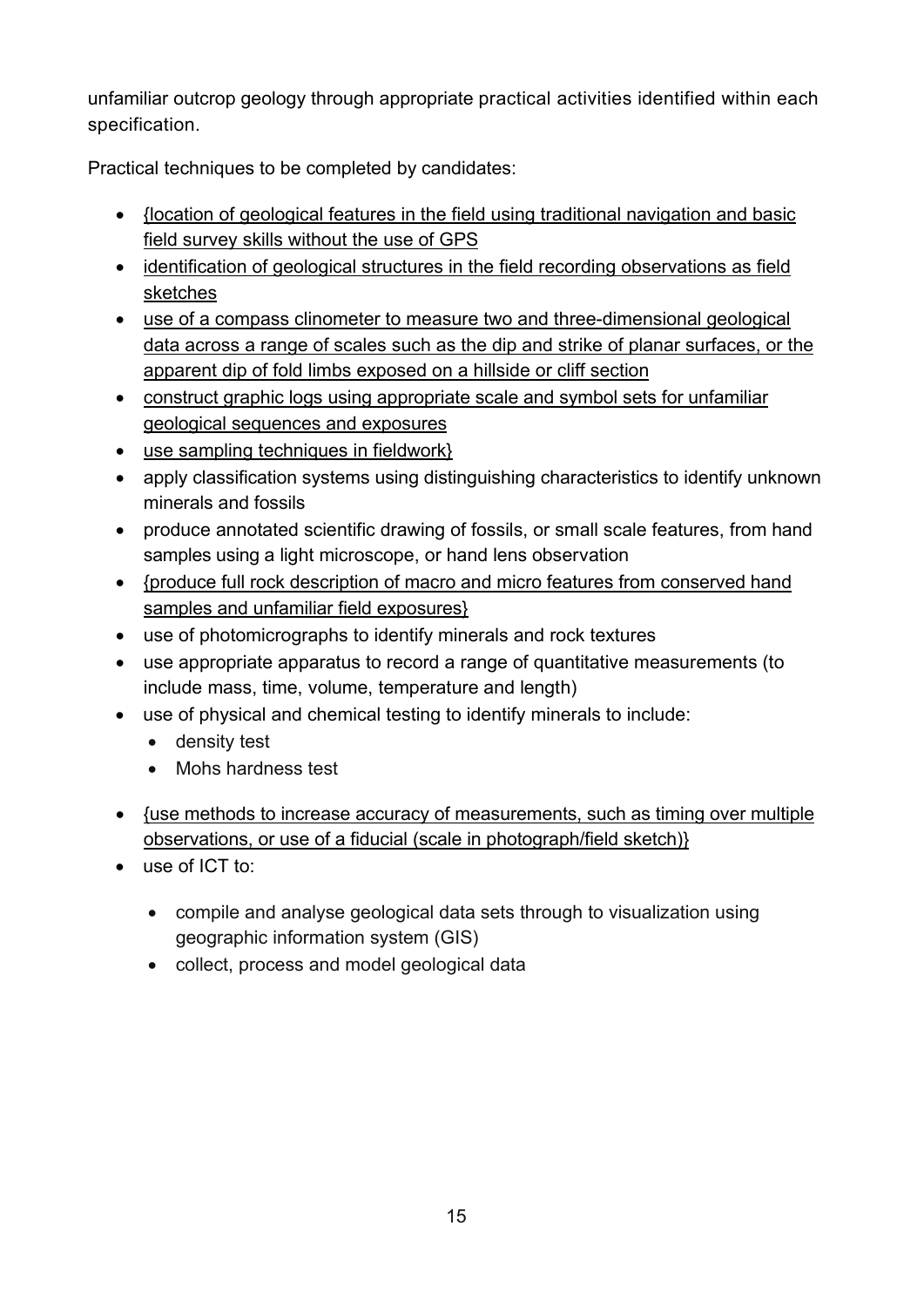#### <span id="page-37-0"></span>**Appendix 1d – practical skills identified for indirect assessment and developed through fieldwork**

AS students must be given the opportunity to use fieldwork apparatus and techniques on outcrop geology through appropriate practical activities identified within each specification.

Practical techniques to be undertaken by candidates:

- the measurement and description of the diagnostic properties of rocks in the field (colour, composition, grain/crystal size and grain/crystal shape, and sorting/texture)
- the collection of valid data in the field relating to the igneous, metamorphic or sedimentary processes that formed the rocks, including valid sampling
- the measurement and description of rock deformation in the field including valid sampling
- the use of geochronological principles in the field to place geological events in relative time sequences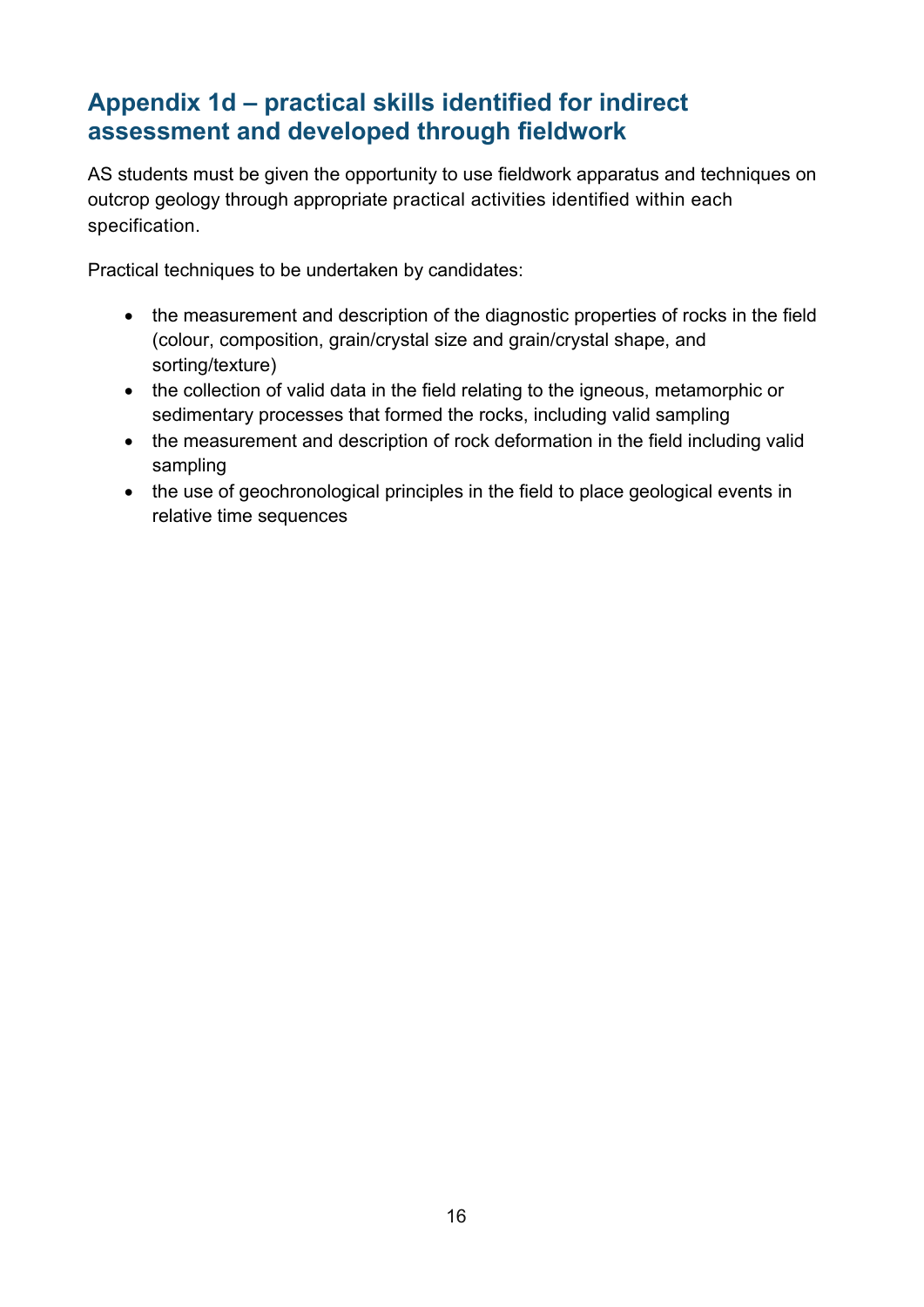### <span id="page-38-0"></span>**Appendix two - mathematical requirements and exemplifications**

In order to be able to develop their skills, knowledge and understanding in geology, students need to have been taught, and to have acquired competence in, the appropriate areas of mathematics in the context of the relevant geology as indicated in the table of coverage below.

All mathematical content will be assessed within the lifetime of the specification.

The following tables illustrate where these mathematical skills may be developed. Those shown in bold type and in square brackets will only be tested in the A level specification.

This list of examples is not exhaustive. These skills could be developed in other areas of specification content.

| <b>Ref</b> | <b>Mathematical skills</b>                                        | <b>Exemplification of mathematical skill in the context</b><br>of A level geology (exemplification is not limited to<br>that given below)                                                                                                                                                                                                                                                                                                                                    |
|------------|-------------------------------------------------------------------|------------------------------------------------------------------------------------------------------------------------------------------------------------------------------------------------------------------------------------------------------------------------------------------------------------------------------------------------------------------------------------------------------------------------------------------------------------------------------|
| 1 - Number |                                                                   |                                                                                                                                                                                                                                                                                                                                                                                                                                                                              |
| 1.1        | Recognise and make use<br>of appropriate units in<br>calculations | Candidates should demonstrate their ability to:<br>convert between units e.g. ppb to gram per tonne<br>as part of calculations for gold ore concentration<br>factor<br>work out the unit for a rate e.g. sedimentation rate                                                                                                                                                                                                                                                  |
| 1.2        | Recognise and use<br>expressions in decimal<br>and standard form  | Candidates should demonstrate their ability to:<br>use an appropriate number of decimal places in<br>calculations e.g. for a mean<br>carry out calculations using numbers in standard<br>and ordinary form e.g. use of magnification<br>convert between numbers in standard and<br>ordinary form<br>understand that significant figures need retaining<br>when making conversions between standard and<br>ordinary form e.g. 0.063 mm is equivalent to 6.3 x<br>$10^{-2}$ mm |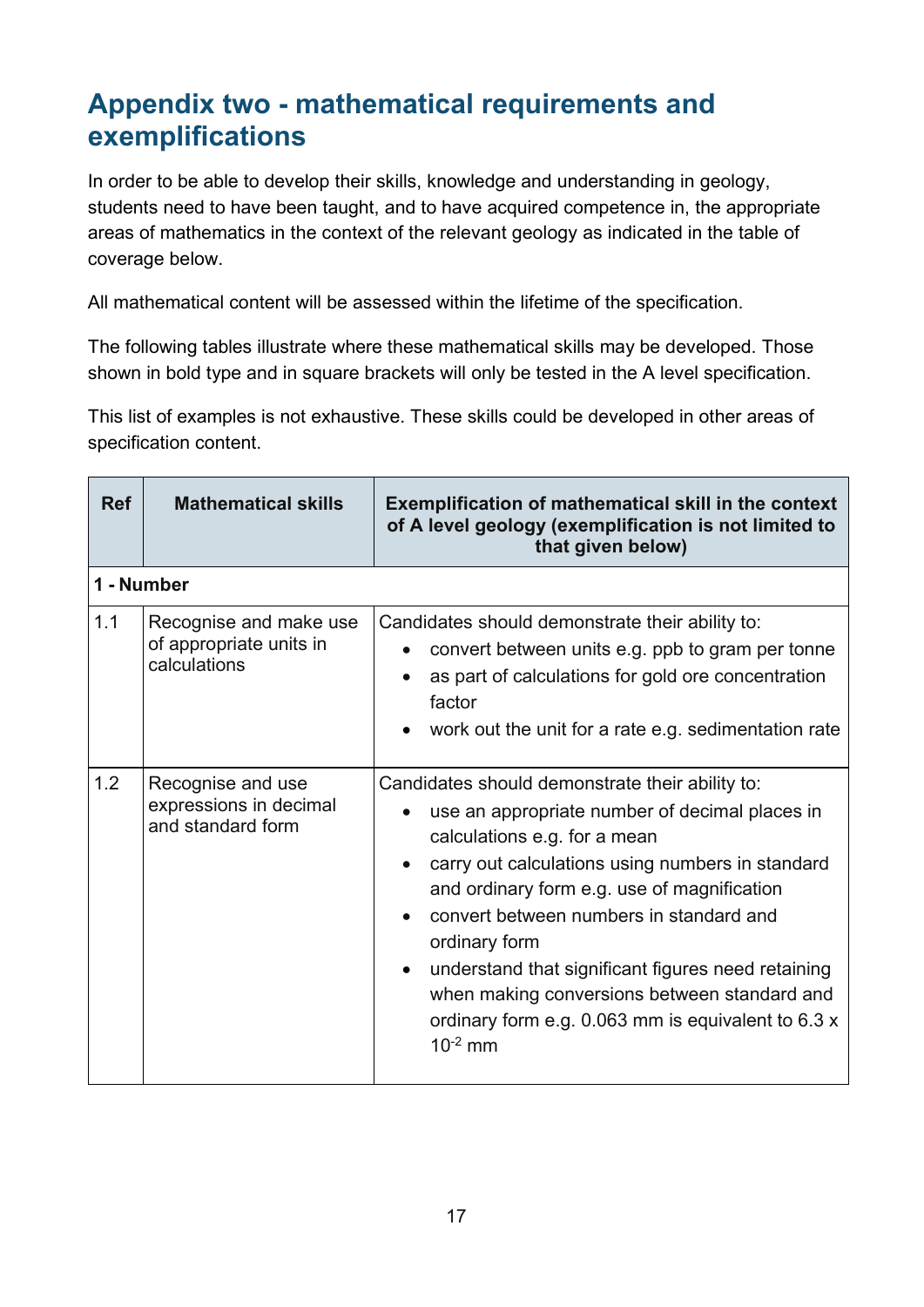| 1.3 | Use an appropriate<br>number of significant<br>figures                                    | Candidates should demonstrate their ability to:<br>report calculations to an appropriate number of<br>significant figures given raw data quoted to<br>varying numbers of significant figures<br>understand that calculated results can only be<br>reported to the limits of the least accurate<br>measurement                                                                                                                         |
|-----|-------------------------------------------------------------------------------------------|---------------------------------------------------------------------------------------------------------------------------------------------------------------------------------------------------------------------------------------------------------------------------------------------------------------------------------------------------------------------------------------------------------------------------------------|
| 1.4 | Use ratios, fractions and<br>percentages                                                  | Candidates should demonstrate their ability to:<br>calculate percentage yields<br>calculate surface area to volume ratio<br>use scales for measuring                                                                                                                                                                                                                                                                                  |
| 1.5 | Make order of magnitude<br>calculations                                                   | Candidates should demonstrate their ability to:<br>use and manipulate the magnification formula<br>magnification = size of image<br>size of real object                                                                                                                                                                                                                                                                               |
| 1.6 | <b>Estimate results</b>                                                                   | Candidates should demonstrate their ability to:<br>estimate results to sense check that the calculated<br>values are appropriate                                                                                                                                                                                                                                                                                                      |
|     | 2- Statistics and probability                                                             |                                                                                                                                                                                                                                                                                                                                                                                                                                       |
| 2.1 | Find arithmetic means                                                                     | Candidates should demonstrate their ability to:<br>find the mean of a range of data e.g. the mean<br>٠<br>clast size                                                                                                                                                                                                                                                                                                                  |
| 2.2 | Construct and interpret<br>frequency tables and<br>diagrams, bar charts and<br>histograms | Candidates should demonstrate their ability to:<br>represent a range of data in a table with clear<br>headings, units and consistent decimal places<br>interpret data from a variety of tables e.g. data<br>relating intrusive dykes<br>plot a range of data in an appropriate format e.g.<br>grain size distribution as a cumulative frequency<br>graph<br>interpret data for a variety of graphs e.g. explain<br>seismograph traces |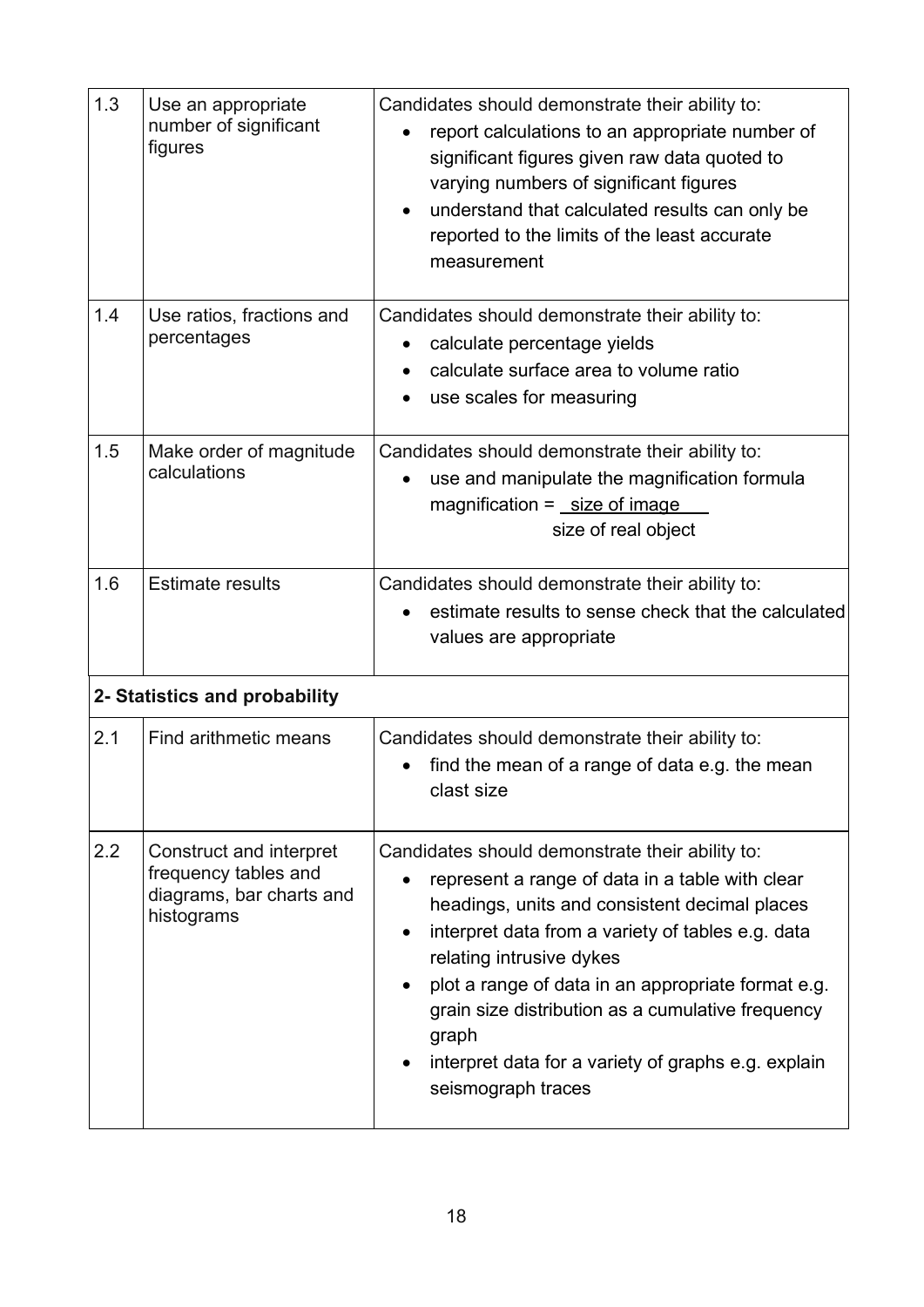| 2.3 | [Understand simple<br>probability]                                                                                                | [Candidates should demonstrate their ability to:<br>use the terms probability and chance<br>appropriately<br>understand the probability associated with<br>return periods for geohazards]                                                                                                                                                                                                                                        |
|-----|-----------------------------------------------------------------------------------------------------------------------------------|----------------------------------------------------------------------------------------------------------------------------------------------------------------------------------------------------------------------------------------------------------------------------------------------------------------------------------------------------------------------------------------------------------------------------------|
| 2.4 | [Identify uncertainties in<br>measurements and use<br>simple techniques to<br>determine uncertainty<br>when data are<br>combined] | [Candidates should demonstrate their ability to:<br>calculate percentage error where there are<br>uncertainties in measurement]                                                                                                                                                                                                                                                                                                  |
| 2.5 | Understand the principles<br>of sampling as applied to<br>scientific data                                                         | Candidates should demonstrate their ability to:<br>estimate optimum sample size from a plot of<br>number of clasts sampled v running mean of mean<br>b-axis length                                                                                                                                                                                                                                                               |
| 2.6 | Understand the terms<br>mean, median and mode                                                                                     | Candidates should demonstrate their ability to:<br>calculate or compare the mean, median and mode<br>$\bullet$<br>of a set of linear data e.g. Folk and Ward graphic<br>statistics from sieve analysis of sand samples from<br>different sedimentary environments.<br>[calculate (graphically) or compare vector<br>mean, median and mode of a set of circular<br>data e.g. palaeocurrent directions in an aeolian<br>sandstonel |
| 2.7 | [Know the<br>characteristics of normal<br>and skewed<br>distributions]                                                            | [Candidates should demonstrate their ability to:<br>being presented with a set of data for crystal<br>size in an igneous intrusion and being asked to<br>indicate the position of the mean (or median, or<br>mode)<br>interpret size analysis data from sieving of<br>different sands]                                                                                                                                           |
| 2.8 | Understand measures of<br>dispersion, including<br>standard deviation and<br>interquartile range                                  | Candidates should demonstrate their ability to:<br>calculate the standard deviation<br>understand why interquartile range might be a<br>$\bullet$<br>more useful measure of dispersion for a given set<br>of data than standard deviation e.g. where there is                                                                                                                                                                    |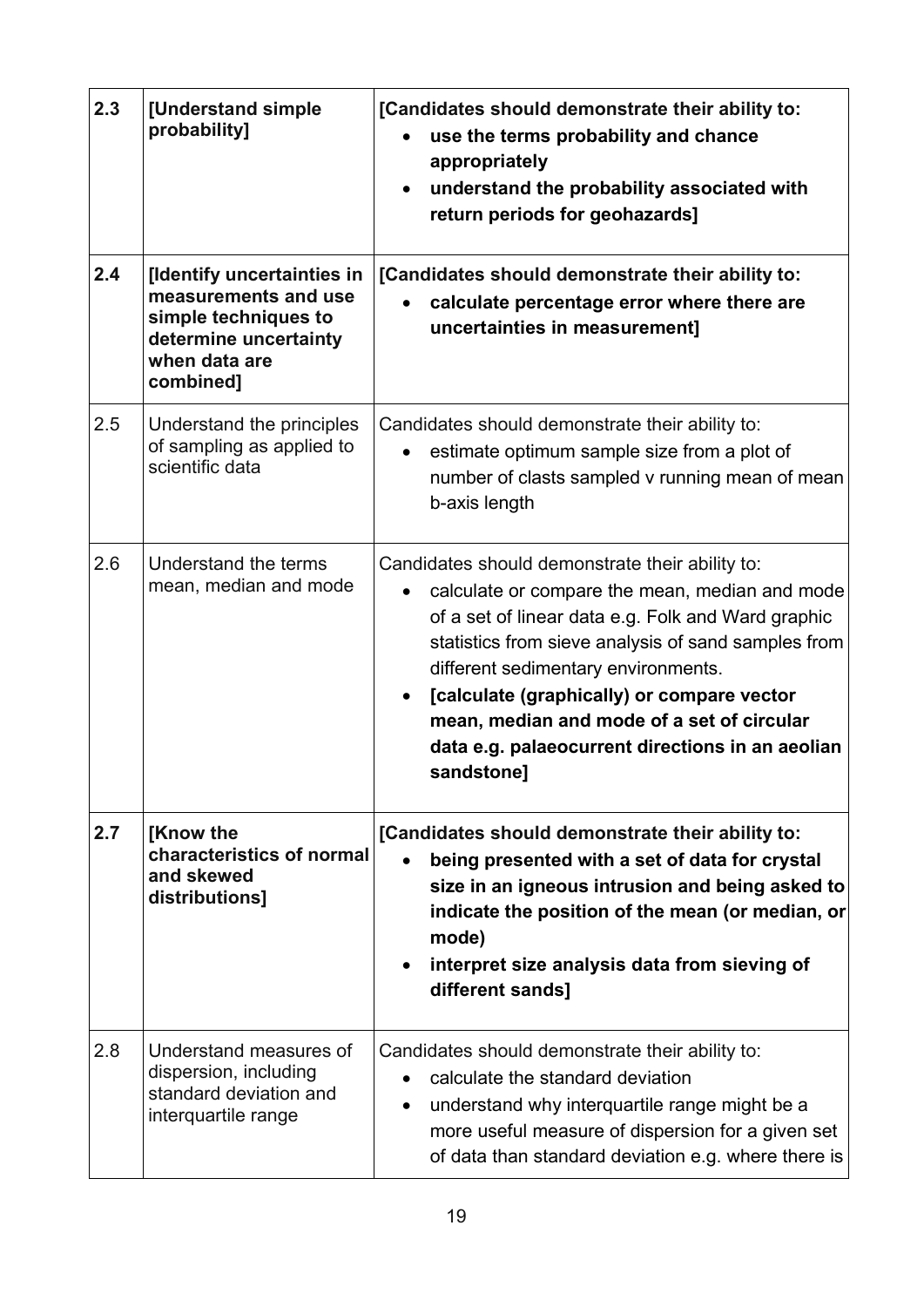|      |                                                                                   | an extreme observation which is part of the<br>inherent variation                                                                                                                                                                                                                                                                                                         |
|------|-----------------------------------------------------------------------------------|---------------------------------------------------------------------------------------------------------------------------------------------------------------------------------------------------------------------------------------------------------------------------------------------------------------------------------------------------------------------------|
| 2.9  | Plot two variables from<br>experimental or other<br>linear data                   | Candidates should demonstrate their ability to:<br>select an appropriate format for presenting data:<br>$\bullet$<br>bar charts, histograms, graphs, triangular<br>diagrams and scattergrams                                                                                                                                                                              |
|      | 2. 10 Use a scatter diagram to<br>identify a correlation<br>between two variables | Candidates should demonstrate their ability to:<br>interpret a scattergram e.g. rate of plate motion v<br>total length of subducting plate margin                                                                                                                                                                                                                         |
| 2.11 | [Plot variables from<br>experimental or other<br>circular data]                   | [Candidates should demonstrate their ability to:<br>select an appropriate format for presenting<br>data, raw data plot, circular bar graph, rose<br>diagram and polar equal area stereonet (polar<br>plots only not projections or great circles)]                                                                                                                        |
| 2.12 | [Select and use a<br>statistical test]                                            | [Candidates should demonstrate their ability to<br>select and use:<br>the chi squared test to test the significance of<br>the difference between observed and expected<br>results e.g. palaeocurrent data<br>the Mann-Witney U test e.g. clast sizes in two<br>conglomerate beds<br>Spearman's rank correlation coefficient e.g.<br>bed thickness and maximum clast size] |
|      | 3 - Algebra and graphs                                                            |                                                                                                                                                                                                                                                                                                                                                                           |
| 3.1  | Understand and use the<br>symbols: =, <, <<, >>, >, $\alpha$<br>and $\sim$        | No exemplification required                                                                                                                                                                                                                                                                                                                                               |
| 3.2  | Change the subject of an<br>equation                                              | Candidates should demonstrate their ability to:<br>use and manipulate equations e.g. magnification                                                                                                                                                                                                                                                                        |
| 3.3  | [Substitute numerical<br>values into algebraic<br>equations using                 | [Candidates should demonstrate their ability to:                                                                                                                                                                                                                                                                                                                          |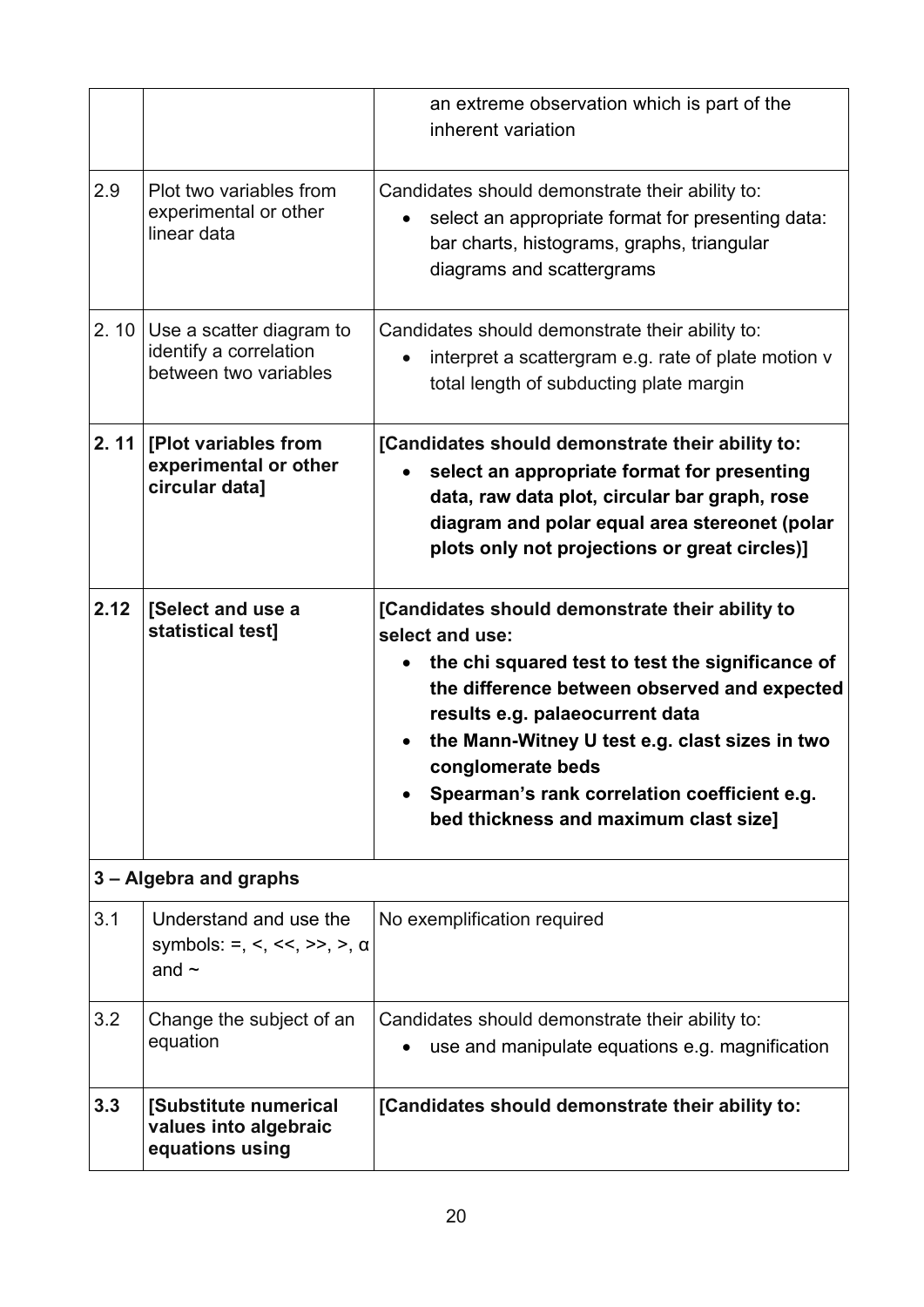|      | appropriate units for<br>physical quantities]                                                   | use a given equation e.g. Darcy's law $Q =$<br>$-\kappa A\left(\frac{h_2-h_1}{I}\right)$ ]                                                                                                                                            |
|------|-------------------------------------------------------------------------------------------------|---------------------------------------------------------------------------------------------------------------------------------------------------------------------------------------------------------------------------------------|
| 3.4  | [Solve algebraic<br>equations]                                                                  | [Candidates should demonstrate their ability to:<br>solve equations in a geological context e.g.<br>$\varphi = -log_2(\frac{D}{D_0})$                                                                                                 |
| 3.5  | [Use calculators to find<br>and use power,<br>exponential and<br>logarithmic functions]         | [Candidates should demonstrate their ability to:<br>solve for unknowns in radionuclide decay<br>problems e.g. $N = N_0 e^{-\lambda t}$                                                                                                |
| 3.6  | [Use logarithms in<br>relation to quantities<br>that range over several<br>orders of magnitude] | [Candidates should demonstrate their ability to:<br>use a logarithmic scale in the context of<br>geology e.g. decay law of radioactivity /<br><b>Udden-Wentworth grain size scale]</b>                                                |
| 3.7  | Translate information<br>between graphical,<br>numerical and algebraic<br>forms                 | Candidates should demonstrate their ability to:<br>understand that data may be presented in a<br>number of formats and be able to use these data<br>e.g. time distance curves for earthquakes                                         |
| 3.8  | Understand that<br>$y = mx + c$ represents a<br>linear relationship                             | Candidates should demonstrate their ability to:<br>predict/sketch the shape of a graph with a linear<br>relationship e.g. burial curves in a sedimentary<br>basin or the effect of intrusion size on the width of<br>the baked margin |
| 3.9  | [Determine the slope<br>and intercept of a linear<br>graph]                                     | [Candidates should demonstrate their ability to:<br>read off an intercept point from a graph e.g.<br>the initial velocity of a velocity time graph for a<br>density current]                                                          |
| 3.10 | Calculate rate of change<br>from a graph showing a<br>linear relationship                       | Candidates should demonstrate their ability to:<br>calculate a rate from a graph e.g. geothermal<br>gradient through lithosphere                                                                                                      |
| 3.11 | [Interpret logarithmic<br>plots]                                                                | [Candidates should demonstrate their ability to:<br>use logarithmic plots with decay law of<br>radioactivity]                                                                                                                         |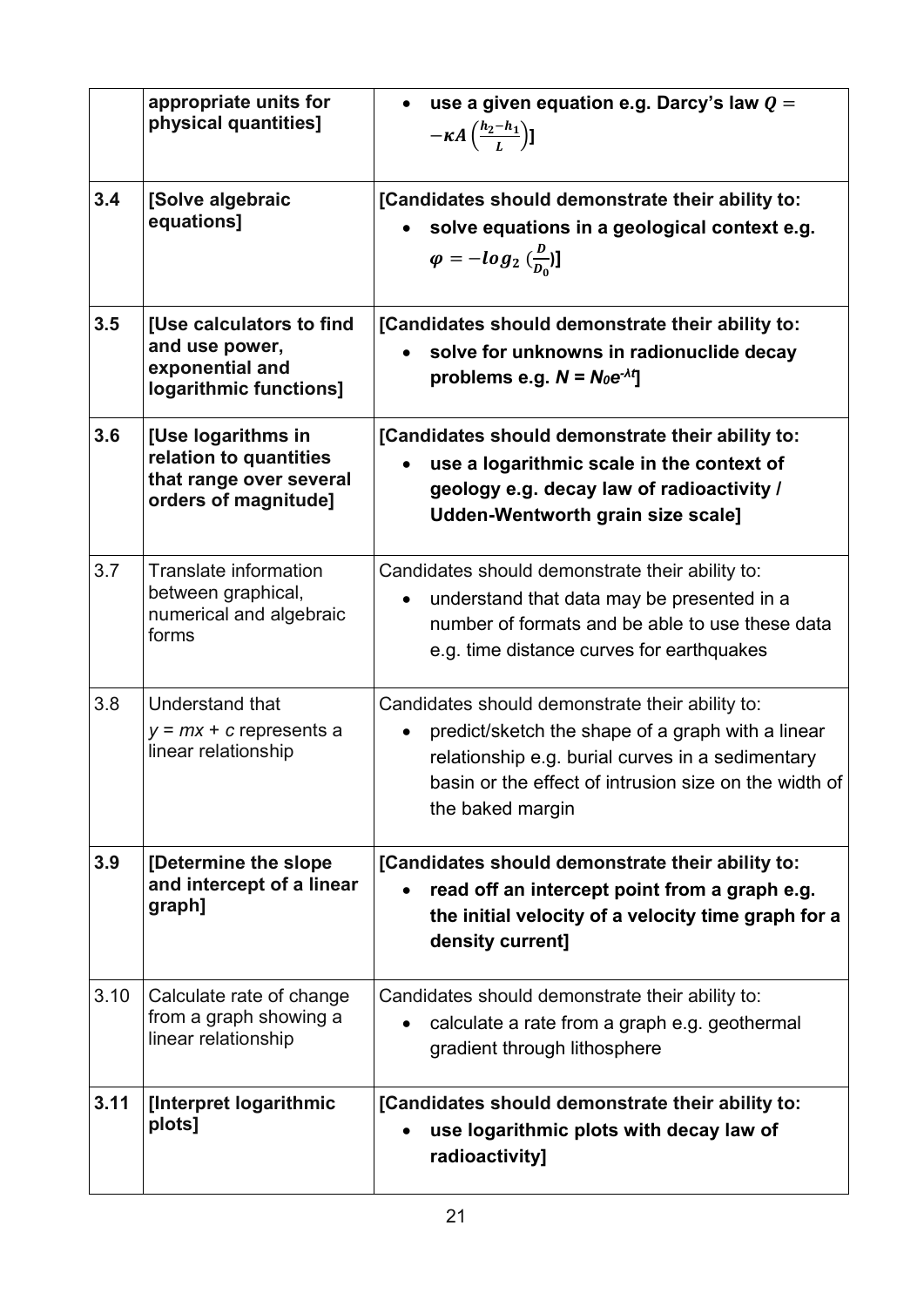| 4 - Geometry and measures |                                                                                                 |                                                                                                                                                                                                                                                                                      |
|---------------------------|-------------------------------------------------------------------------------------------------|--------------------------------------------------------------------------------------------------------------------------------------------------------------------------------------------------------------------------------------------------------------------------------------|
| 4.1                       | [Calculate the<br>circumferences, surface<br>areas and volumes of<br>regular shapes]            | [Candidates should demonstrate their ability to:<br>calculate the circumference and area of a<br>circle<br>calculate the surface area and volume of<br>rectangular prisms, of cylindrical prisms and<br>of spheres e.g. calculate the surface area or<br>volume of a longwall panel] |
| 4.2                       | Visualize and represent<br>2D and 3D forms,<br>including 2D<br>representations of 3D<br>objects | Candidates should demonstrate their ability to:<br>draw geological cross-sections interpreted from<br>geological maps<br>interpret block diagrams to show geological<br>structures in 3D<br>interpret field exposures and recording 3D<br>geological structures using field sketch   |
| 4.3                       | [Use sin, cos and tan in<br>physical problems]                                                  | [Candidates should demonstrate their ability to:<br>determine true thickness of rock units<br>interpret block diagrams to show geological<br>structures in 3D<br>crustal extension or shortening]                                                                                    |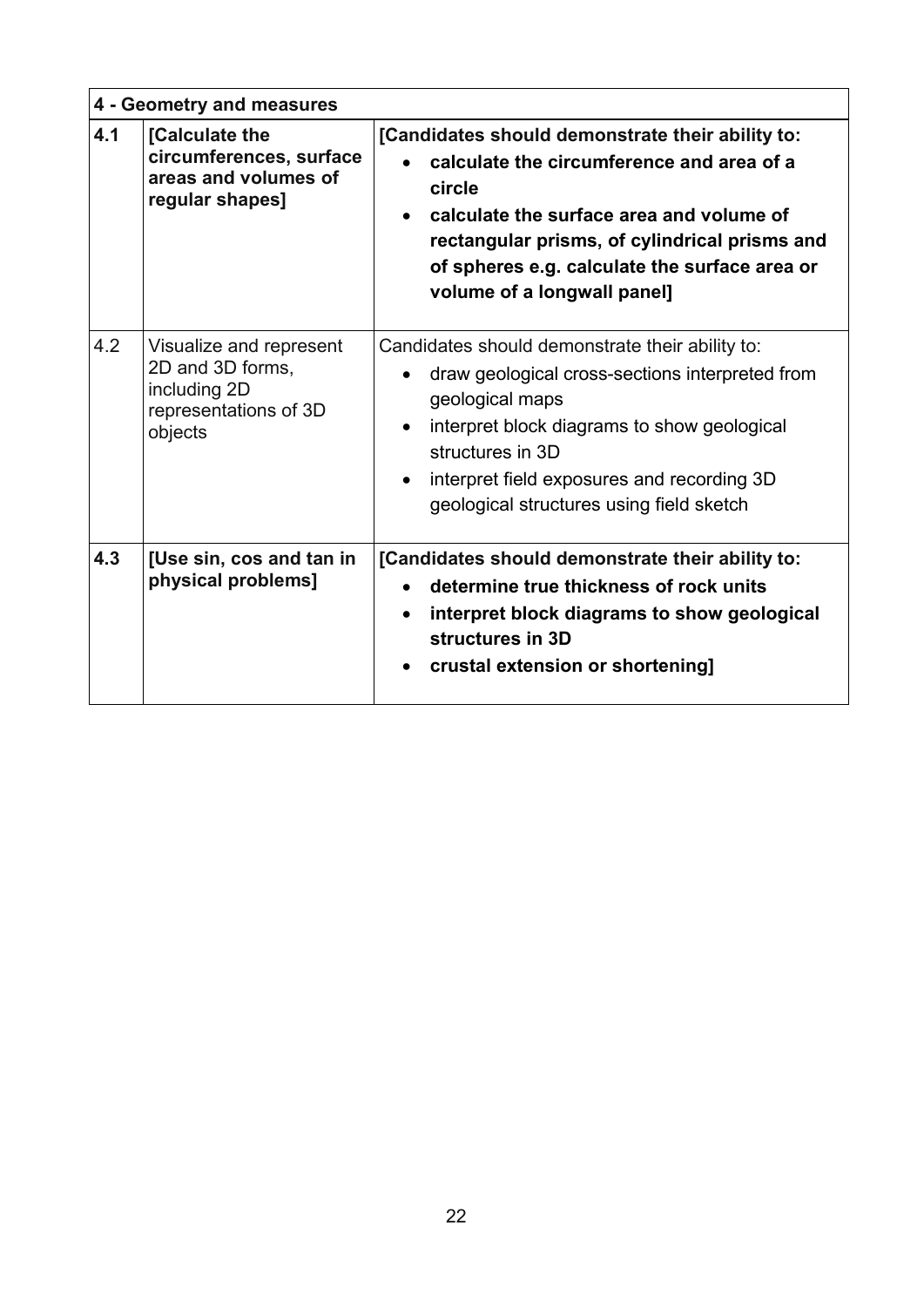### <span id="page-44-0"></span>**Appendix three – SI units in geology**

The International System of Units (Système International d'Unités), which is abbreviated as SI, is a coherent system of base units. The six which are relevant for AS and A level geology are listed below. We also list eight of the derived units (which have special names) selected from the SI list of derived units in the same source.

#### <span id="page-44-1"></span>**Base units**

These units and their associated quantities are dimensionally independent:

metre (m), kilogram (kg), second (s), ampere (A), kelvin (K) and mole (mol).

#### <span id="page-44-2"></span>**Some derived units with special names**

Frequency hertz (Hz), force newton (N), energy joule (J), power watt (W), pressure pascal (Pa), electric charge coulomb (C), electric potential difference volt (V) and electric resistance ohm  $(Ω)$ .

#### <span id="page-44-3"></span>**Some non-standard units used in geology**

Time day (d), time year - annum (a) and mass tonne (t).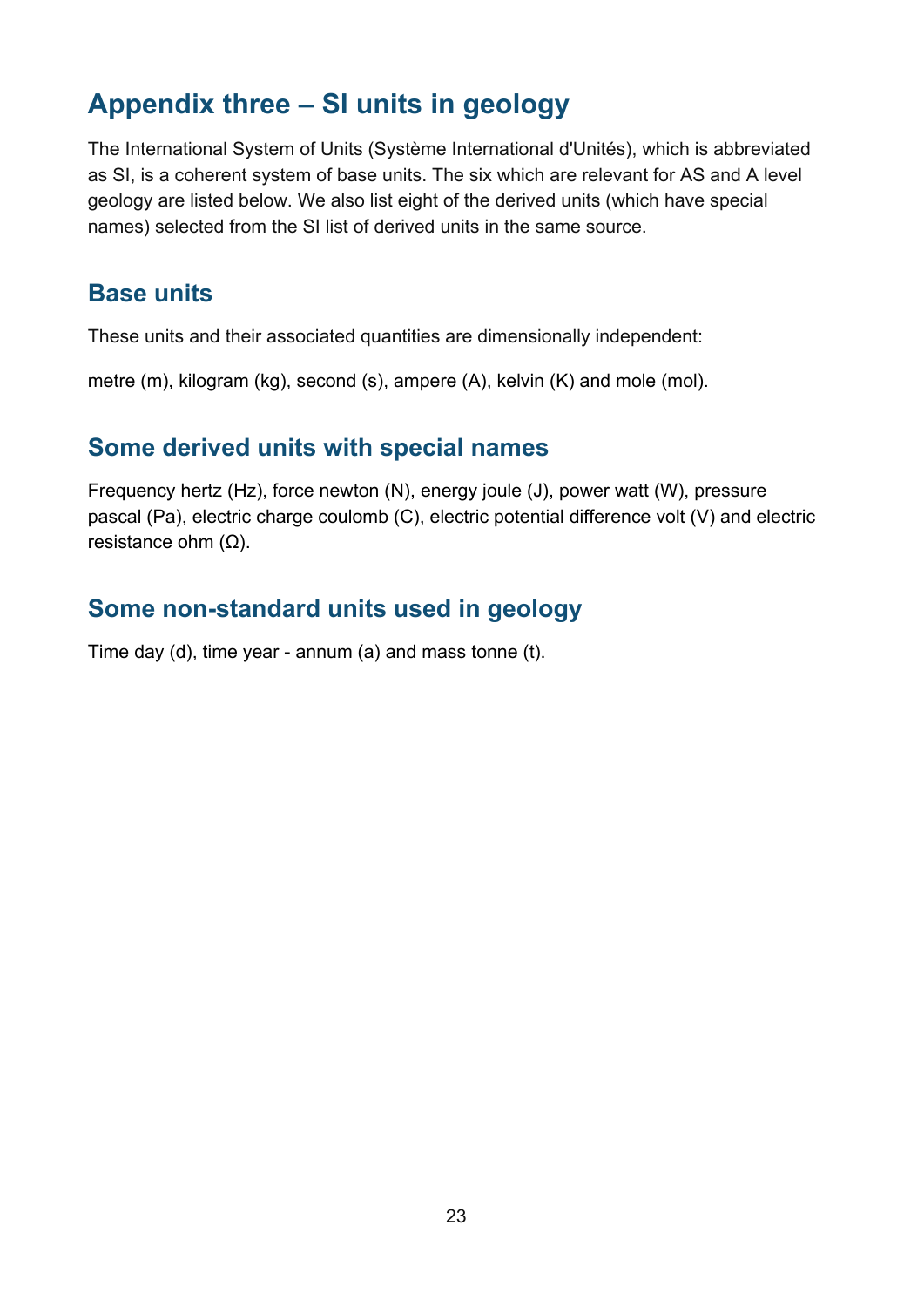

#### © Crown copyright 2016

This publication (not including logos) is licensed under the terms of the Open Government Licence v3.0 except where otherwise stated. Where we have identified any third party copyright information you will need to obtain permission from the copyright holders concerned.

To view this licence:

| visit    | www.nationalarchives.gov.uk/doc/open-government-licence/version/3    |
|----------|----------------------------------------------------------------------|
| email    | psi@nationalarchives.gsi.gov.uk                                      |
| write to | Information Policy Team, The National Archives, Kew, London, TW9 4DU |

#### About this publication:

enquiries [www.education.gov.uk/contactus](http://www.facebook.com/educationgovuk)  download [www.gov.uk/government/publications](http://www.gov.uk/government/publications) 

Reference: DFE-00056-2016



 Follow us on Twitter: [@educationgovuk](http://twitter.com/educationgovuk)



Like us on Facebook: [facebook.com/educationgovuk](http://www.education.gov.uk/contactus)